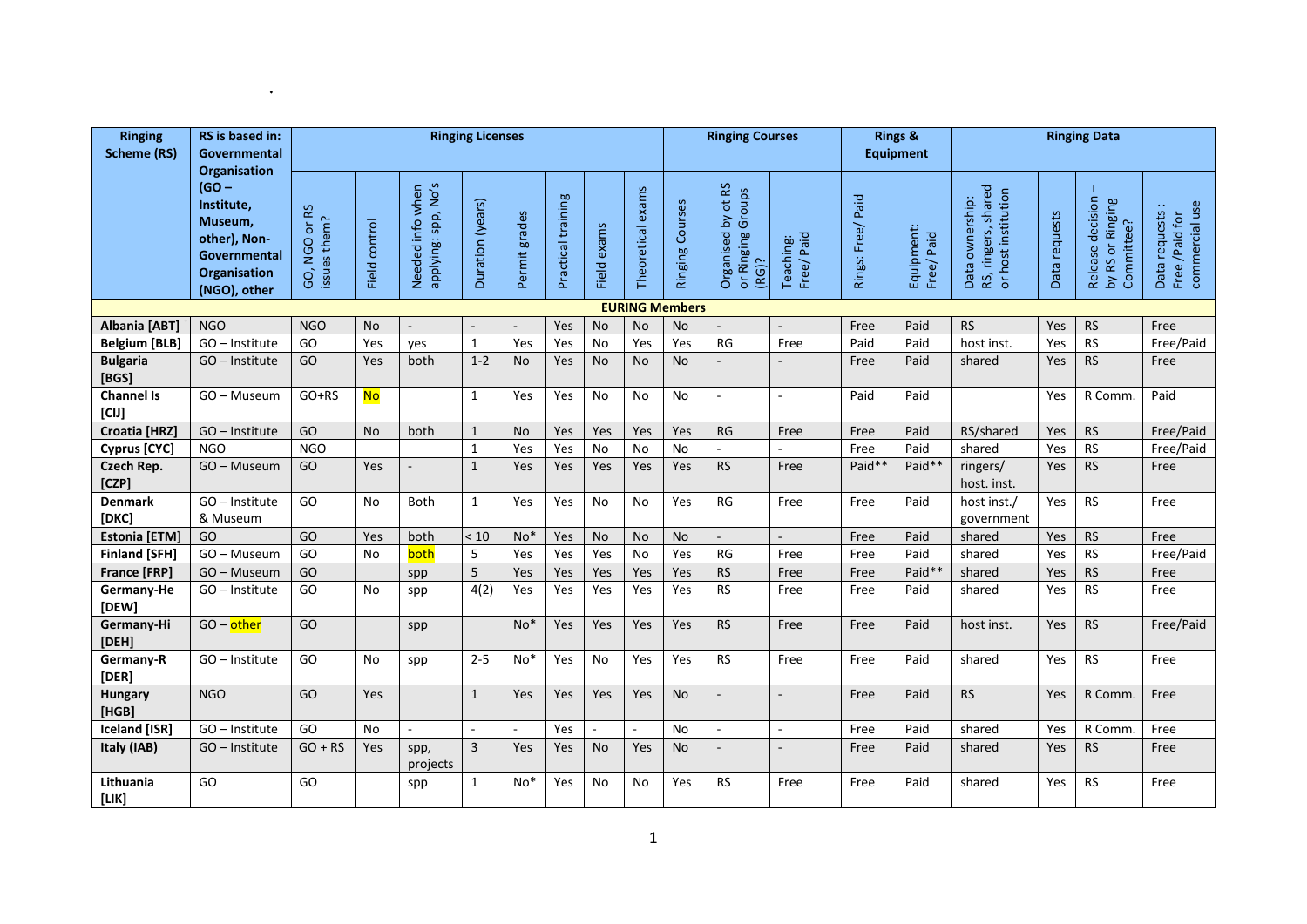| <b>Macedonia</b><br>[MKS]        | <b>NGO</b>                 | <b>RS</b> | <b>No</b> |                          |              | $\overline{\phantom{a}}$ |            |           | $\sim$    | Yes                             | RS, NGO                  | Free                     | Free   | Free   | <b>RS</b>  | Yes        | RS, NGO             | Free      |
|----------------------------------|----------------------------|-----------|-----------|--------------------------|--------------|--------------------------|------------|-----------|-----------|---------------------------------|--------------------------|--------------------------|--------|--------|------------|------------|---------------------|-----------|
| Malta [MLV]                      | <b>NGO</b>                 | GO        | <b>No</b> | $\sim$                   | 1            | <b>No</b>                | Yes        | Yes       | Yes       | <b>No</b>                       | $\sim$                   | ÷,                       | Free   | Paid   | <b>RS</b>  | Yes        | <b>RS</b>           | Free/Paid |
| <b>Netherlands</b><br>[NLA]      | GO - Institute             | GO        | <b>No</b> | $\overline{a}$           | $\mathbf{1}$ | $No*$                    | Yes        |           |           | <b>No</b>                       |                          |                          | Paid** | Paid** | shared     | Yes        | <b>RS</b>           | Paid      |
| Poland [PLG]                     | GO - Institute<br>& Museum | $GO+RS$   | <b>No</b> | both                     | 1            | Yes                      | Yes        | Yes       | Yes       | Yes                             | <b>RS</b>                | Free                     | Paid   | Paid   | shared     | Yes        | <b>RS</b>           | Free      |
| Portugal<br>[POL]                | GO - Institute             | GO        | Yes       |                          | $\mathbf{1}$ | Yes                      | Yes        | Yes       | <b>No</b> | Yes                             | $RS+RG$                  | Free                     | Free   | Paid   | shared     | <b>Yes</b> | <b>RS</b>           | Free/Paid |
| Serbia [RSB]                     | GO - Museum                | GO        | No        | spp                      | $\mathbf{1}$ | Yes                      | Yes        | Yes       | Yes       | Yes                             | RS+RG                    | Paid                     | Free   | Paid   | shared     | Yes        | <b>RS</b>           | Free      |
| Slovakia<br>[SKB]                | <b>NGO</b>                 | GO        | (Yes)     | spp                      | $3 - 7$      | Yes                      | Yes        | (Yes)     | Yes       | <b>No</b>                       |                          |                          | Paid   | Paid   | ringers    | Yes        | <b>RS</b>           | Free      |
| Spain-M [ESI]                    | <b>NGO</b>                 | GO        | No        | variable                 | 1            | Yes                      | Yes        | Yes       | Yes       | Yes                             | RS/RG                    | Paid                     | Free   | Paid   | shared     | Yes        | R Comm              | Free      |
| Spain-SS<br>[ESA]                | <b>NGO</b>                 | $GO+RS$   | <b>No</b> | variable                 | $\mathbf{1}$ | Yes                      | Yes        | Yes       | Yes       | Yes                             | RS/RG                    | Free/Paid                | Free   | Paid   | shared     | Yes        | <b>RS</b>           | Free      |
| Sweden [SVS]                     | GO - Museum                | <b>RS</b> | (Yes)     | spp                      |              | Yes                      | Yes        | No        | No        | No                              | $\overline{\phantom{a}}$ | Free                     | Free   | Paid   | <b>RS</b>  | Yes        | <b>RS</b>           | Free      |
| Switzerland<br>[HES]             | Institute                  | GO        | <b>No</b> | spp                      | $\mathbf{1}$ | Yes                      | Yes        | <b>No</b> | <b>No</b> | <b>No</b>                       |                          |                          | Free   | Paid   | shared     | Yes        | <b>RS</b>           | Free      |
| <b>Turkey [TUA]</b>              | GO                         | GO        | No        | both                     | No<br>limit  | No                       | Yes        | No        | Yes       | Yes                             | RS+RG                    | Free                     | Free   | Paid   | host inst. | Yes        | Each<br>station     | Free      |
| <b>UK &amp; Ireland</b><br>[GBT] | other                      | GO        | <b>No</b> | $\overline{\phantom{a}}$ | $1 - 3$      | Yes                      | Yes        | Yes       | $\sim$    | Yes                             | RS/RG                    | Free                     | Paid   | Paid   | shared     | <b>Yes</b> | <b>RS</b>           | Paid      |
| <b>Ukraine [UKK]</b>             | GO - Institute             | GO        | <b>No</b> | both                     | $\mathbf{1}$ | <b>No</b>                | Yes        | <b>No</b> | <b>No</b> | <b>No</b>                       | $\sim$                   | $\overline{\phantom{a}}$ | Free   | Paid   | shared     | Yes        | <b>RS</b>           | Free      |
|                                  |                            |           |           |                          |              |                          |            |           |           | <b>EURING Associate Members</b> |                          |                          |        |        |            |            |                     |           |
| Israel [ILT]                     | $GO$ – other               | GO        | <b>No</b> | $\overline{\phantom{a}}$ |              | Yes                      | Yes        |           |           | Yes                             | <b>RS</b>                | Paid                     | Paid** | Paid   | RS/shared  | Yes        | <b>RS</b>           | Free      |
|                                  | <b>Other Schemes</b>       |           |           |                          |              |                          |            |           |           |                                 |                          |                          |        |        |            |            |                     |           |
| <b>USA</b>                       | $GO$ – other               | GO        | Yes       | spp                      | 3            | Yes                      | <b>Yes</b> |           |           | No<br>(Yes)                     | RG                       | Paid                     | Free   | Paid   | host inst. | Yes        | Freely<br>available | Free      |

\* Different applications for a single species, group of species and all species or special application for sensitive/rare species and bird colonies or different projects

\*\* For CES-projects the rings/mist-nets (all or at least part of them) are provided for free.

(…) – not regularly.

Compiled by: Boris Nikolov (Sofia Ringing Scheme) – update: September 21, 2015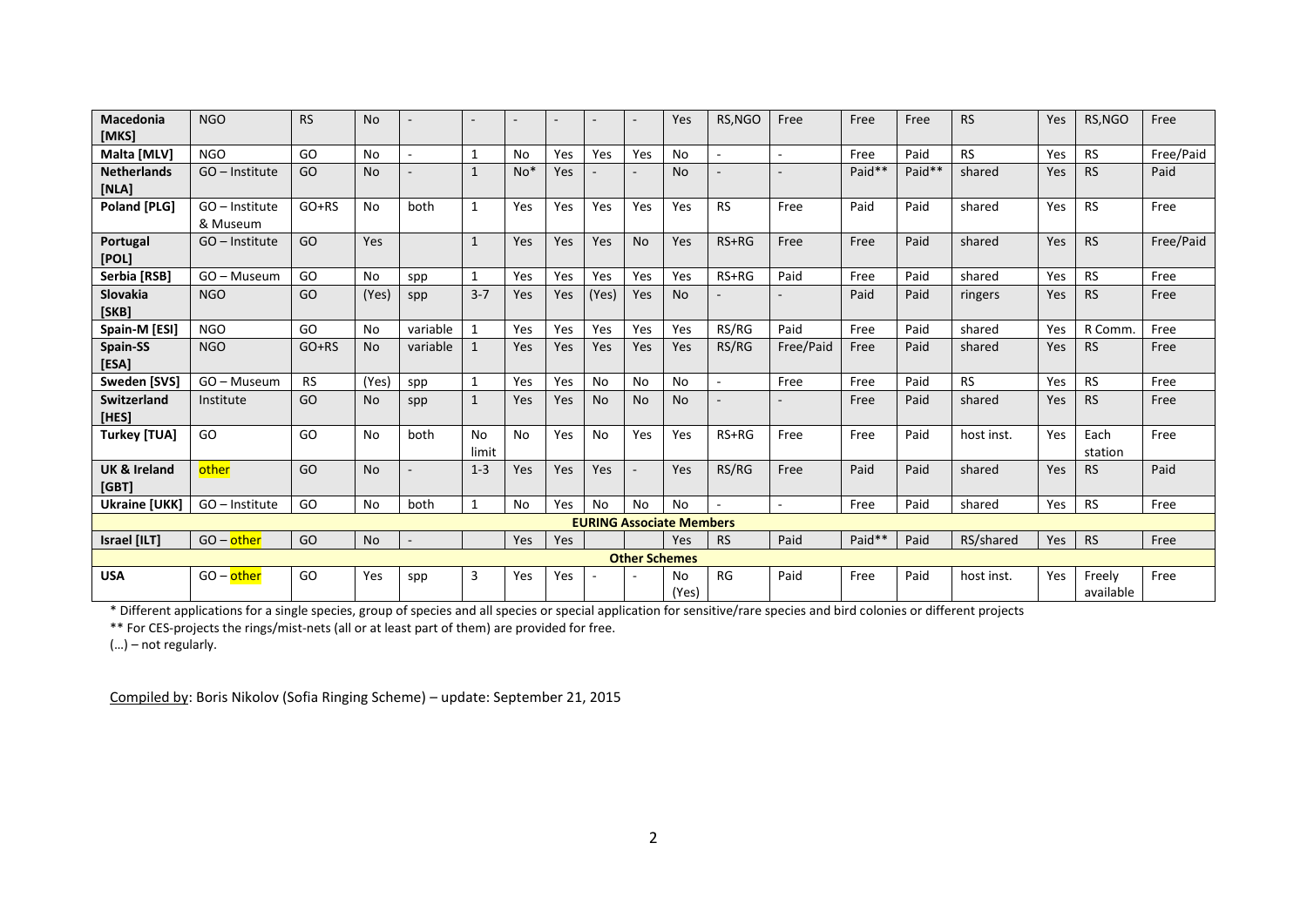## **Albania [ABT]**

| Where the Ringing Scheme (RS) is based: Governmental Organisation (GO -                  | <b>NGO</b>                                                                        |  |  |  |  |  |  |
|------------------------------------------------------------------------------------------|-----------------------------------------------------------------------------------|--|--|--|--|--|--|
| Institute, Museum, other), Non-Governmental Organisation (NGO), other                    |                                                                                   |  |  |  |  |  |  |
| <b>Bird ringing licenses &amp; exams</b>                                                 |                                                                                   |  |  |  |  |  |  |
| Institution/organisation responsible for issuing the bird ringing licenses               | RS itself.                                                                        |  |  |  |  |  |  |
| Does the institution/organisation responsible for issuing the bird ringing licenses      | No licenses.                                                                      |  |  |  |  |  |  |
| perform field control of the bird ringing activities? If yes, how?                       |                                                                                   |  |  |  |  |  |  |
| When applying for a ringing license what kind of information it is necessary to be       | No licenses.                                                                      |  |  |  |  |  |  |
| presented?                                                                               |                                                                                   |  |  |  |  |  |  |
| How long the bird ringing license lasts? Is it renewed every year?                       | No licenses.                                                                      |  |  |  |  |  |  |
| Are there different grades of bird ringing licenses - for example ringing only waders,   | No license grades.                                                                |  |  |  |  |  |  |
| only birds of prey, all bird species etc.?                                               |                                                                                   |  |  |  |  |  |  |
| If yes, please provide the categories with a short description for each of them.         |                                                                                   |  |  |  |  |  |  |
| How long does it take a candidate to become a ringer? Does he/she cover both             | Training period with experienced ringer is required prior to independent ringing. |  |  |  |  |  |  |
| theoretical and practical exams, or simply a certain number of birds is needed to be     |                                                                                   |  |  |  |  |  |  |
| ringed under the supervision of licensed ringers? In case of different grades of bird    |                                                                                   |  |  |  |  |  |  |
| ringing licenses, does the ringer need to cover all of them ("below to top") or          |                                                                                   |  |  |  |  |  |  |
| he/she can cover the highest level at once? Are there separate/different exams for       |                                                                                   |  |  |  |  |  |  |
| each level? Please provide short information about the exam(s).                          |                                                                                   |  |  |  |  |  |  |
|                                                                                          | <b>Bird ringing courses</b>                                                       |  |  |  |  |  |  |
| Are they organised by the main RS office only, or by various ringing groups as well,     | No bird ringing courses.                                                          |  |  |  |  |  |  |
| which are based in different parts of the country?                                       |                                                                                   |  |  |  |  |  |  |
| Are the courses paid by the candidates? If yes, what they pay for - everything           | No bird ringing courses.                                                          |  |  |  |  |  |  |
| necessary (accommodation, food, transport, use of equipment) or just for any of          |                                                                                   |  |  |  |  |  |  |
| these (please indicate which)?                                                           |                                                                                   |  |  |  |  |  |  |
|                                                                                          | <b>Bird rings &amp; equipment</b>                                                 |  |  |  |  |  |  |
| Are rings paid by the ringers?                                                           | Rings are free for the ringers.                                                   |  |  |  |  |  |  |
| Is ringing equipment (mist-nets, calipers, rulers, scales) paid by the ringers or is     | Ringers pay for their own equipment.                                              |  |  |  |  |  |  |
| given to them for free?                                                                  |                                                                                   |  |  |  |  |  |  |
| <b>Bird ringing data</b>                                                                 |                                                                                   |  |  |  |  |  |  |
| Who owns the ringing data? Is it shared property of the ringers and the relevant RS,     | Ringing data belong to the scheme                                                 |  |  |  |  |  |  |
| or data belong to the institution/organisation, where the ringing scheme is based?       |                                                                                   |  |  |  |  |  |  |
| Do you get data requests - from your country or from abroad?                             | Yes.                                                                              |  |  |  |  |  |  |
| If yes, who decides whether to release the data or not $-$ is it only the staff from the | RS decides.                                                                       |  |  |  |  |  |  |
| RS or a larger body (board), consisted of members from other                             |                                                                                   |  |  |  |  |  |  |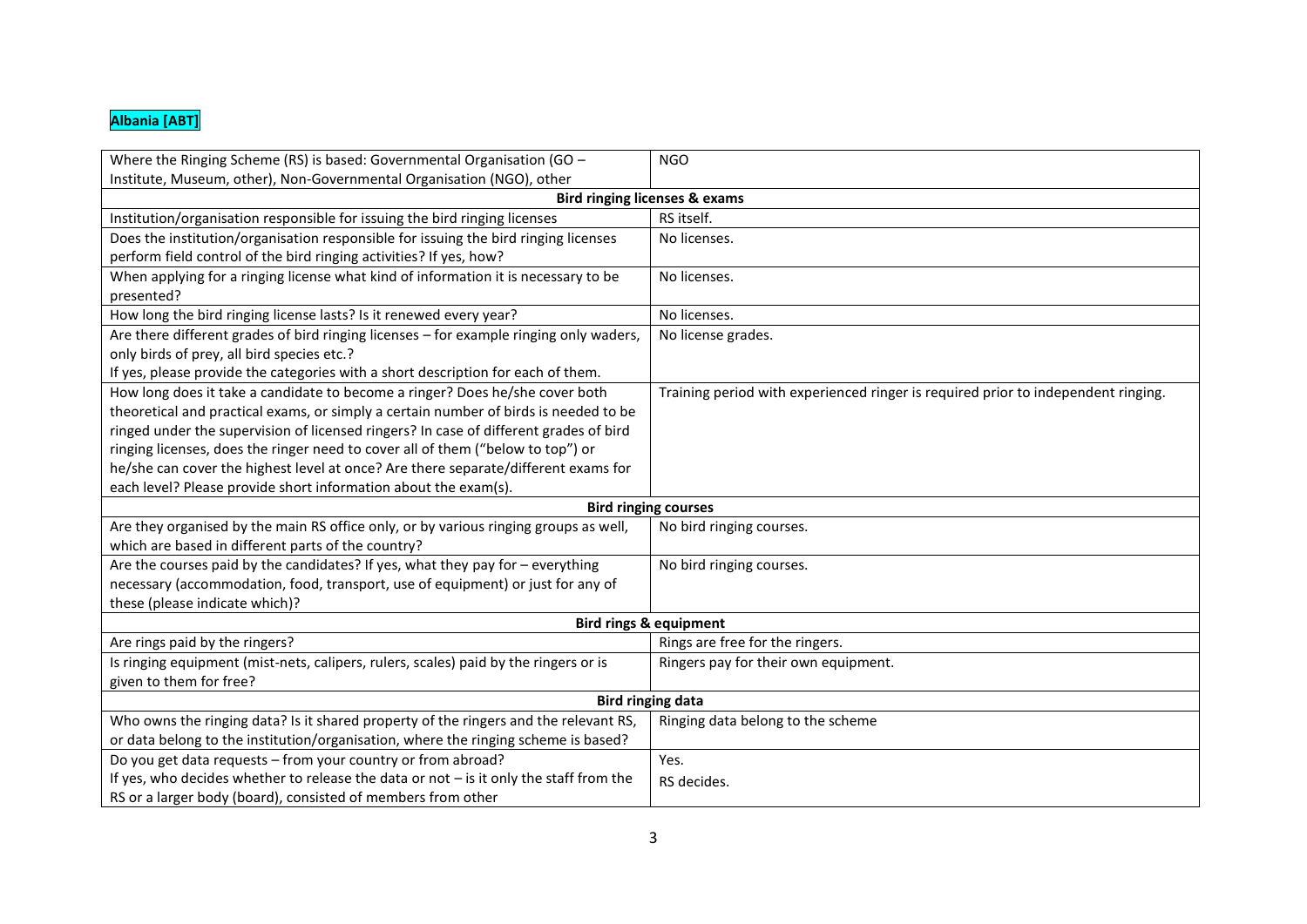| institutions/organisations as well?                                                     |                             |
|-----------------------------------------------------------------------------------------|-----------------------------|
| Are data requests paid? If yes, is it for all or just for some cases like requests from | Data requests are not paid. |
| commercial organisations etc                                                            |                             |

## **Belgium [BLB]**

| Where the Ringing Scheme (RS) is based: Governmental Organisation (GO -                | GO - Scientific Institute                                                               |  |  |  |  |  |
|----------------------------------------------------------------------------------------|-----------------------------------------------------------------------------------------|--|--|--|--|--|
| Institute, Museum, other), Non-Governmental Organisation (NGO), other                  |                                                                                         |  |  |  |  |  |
| <b>Bird ringing licenses &amp; exams</b>                                               |                                                                                         |  |  |  |  |  |
| Institution/organisation responsible for issuing the bird ringing licenses             | Regional Ministry of Environment                                                        |  |  |  |  |  |
| Does the institution/organisation responsible for issuing the bird ringing licenses    | Internal control troughout ringing group leaders, external control via regional         |  |  |  |  |  |
| perform field control of the bird ringing activities? If yes, how?                     | inspectorates.                                                                          |  |  |  |  |  |
| When applying for a ringing license what kind of information it is necessary to be     | RS has to report annually to the regional ministries about objectives, activities and   |  |  |  |  |  |
| presented?                                                                             | numbers of bird ringed per species (pu vs FG). The application sensu stricto lists the  |  |  |  |  |  |
|                                                                                        | name and address of the ringers for whom a licence is asked.                            |  |  |  |  |  |
| How long the bird ringing license lasts? Is it renewed every year?                     | One year                                                                                |  |  |  |  |  |
| Are there different grades of bird ringing licenses - for example ringing only waders, | Three levels: nestling permits allows to ring nestlings and make illegal the use or     |  |  |  |  |  |
| only birds of prey, all bird species etc.?                                             | possession of catching material (nets etc), catching permit for ringing every species   |  |  |  |  |  |
| If yes, please provide the categories with a short description for each of them.       | (within working procedure) allows the use of catching material, specific permit         |  |  |  |  |  |
|                                                                                        | corresponds to a catching permit but for max 3 coherent species within a study          |  |  |  |  |  |
|                                                                                        | protocol.                                                                               |  |  |  |  |  |
| How long does it take a candidate to become a ringer? Does he/she cover both           | A candidate for a nestling permit must: 1) be integrated in a ringing group, 2) satisfy |  |  |  |  |  |
| theoretical and practical exams, or simply a certain number of birds is needed to be   | a stage period of minimum 2 years within the ringing group, 3) be positively            |  |  |  |  |  |
| ringed under the supervision of licensed ringers? In case of different grades of bird  | evaluated on practical and ethical aspects by his ringing group leader at the end of    |  |  |  |  |  |
| ringing licenses, does the ringer need to cover all of them ("below to top") or        | the stage, 4) be successful in the presentation of a written (circa 20 pages            |  |  |  |  |  |
| he/she can cover the highest level at once? Are there separate/different exams for     | questions) & practical (circa 50 study skins) exam organized at the Institute (1        |  |  |  |  |  |
| each level? Please provide short information about the exam(s).                        | session/year).                                                                          |  |  |  |  |  |
|                                                                                        | A candidate for a catching permit must first be holder of a nestling permit and then    |  |  |  |  |  |
|                                                                                        | satisfy to the 4 criteria for a nestling permit.                                        |  |  |  |  |  |
|                                                                                        | A candidate for a specific permit must satisfy to the 4 criteria for a nestling permit  |  |  |  |  |  |
|                                                                                        | except that the stage period is 1 year minimum.                                         |  |  |  |  |  |
|                                                                                        | The structure of the exams are similar for every level but with an increasing level of  |  |  |  |  |  |
|                                                                                        | exigence between nestling and catching permits.                                         |  |  |  |  |  |
|                                                                                        | An ad hoc procedure is published.                                                       |  |  |  |  |  |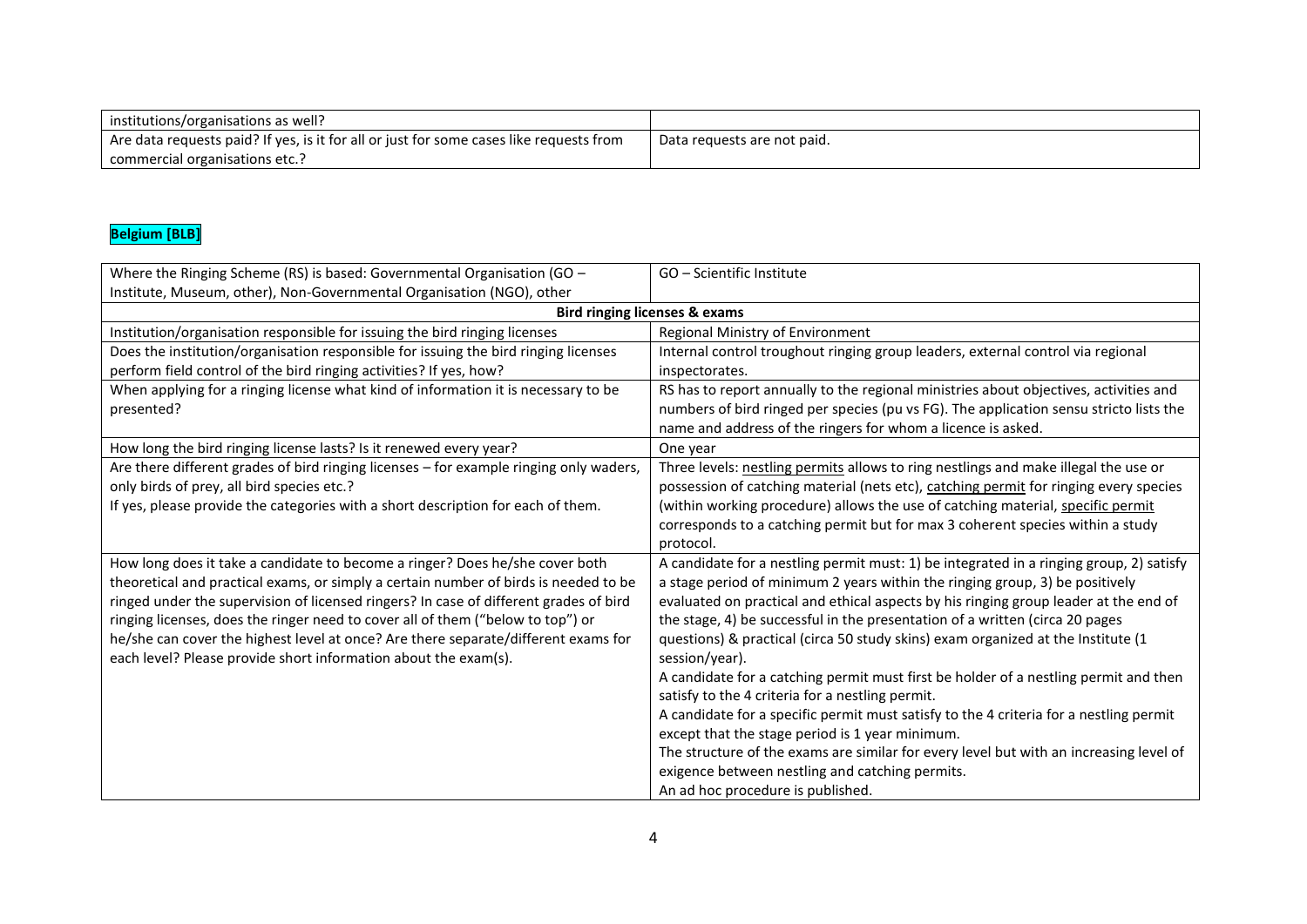| <b>Bird ringing courses</b>                                                              |                                                                                       |  |  |  |  |  |  |
|------------------------------------------------------------------------------------------|---------------------------------------------------------------------------------------|--|--|--|--|--|--|
| Are they organised by the main RS office only, or by various ringing groups as well,     | Training is continuous within ringing groups during stage period and may be           |  |  |  |  |  |  |
| which are based in different parts of the country?                                       | considered as ringing courses                                                         |  |  |  |  |  |  |
| Are the courses paid by the candidates? If yes, what they pay for $-$ everything         | No, they are free.                                                                    |  |  |  |  |  |  |
| necessary (accommodation, food, transport, use of equipment) or just for any of          |                                                                                       |  |  |  |  |  |  |
| these (please indicate which)?                                                           |                                                                                       |  |  |  |  |  |  |
|                                                                                          | <b>Bird rings &amp; equipment</b>                                                     |  |  |  |  |  |  |
| Are rings paid by the ringers?                                                           | Not directly but a fee is asked according to permit level whatever the number of      |  |  |  |  |  |  |
|                                                                                          | birds ringed                                                                          |  |  |  |  |  |  |
| Is ringing equipment (mist-nets, calipers, rulers, scales) paid by the ringers or is     | Ringing equipment is paid by the ringers                                              |  |  |  |  |  |  |
| given to them for free?                                                                  |                                                                                       |  |  |  |  |  |  |
|                                                                                          | <b>Bird ringing data</b>                                                              |  |  |  |  |  |  |
| Who owns the ringing data? Is it shared property of the ringers and the relevant RS,     | Data belong to the Institute but ringers are authorized (en encouraged) to use freely |  |  |  |  |  |  |
| or data belong to the institution/organisation, where the ringing scheme is based?       | their own data in a non-commercial use.                                               |  |  |  |  |  |  |
| Do you get data requests - from your country or from abroad?                             | Yes. The application is evaluated at the Institute level on basis of the application  |  |  |  |  |  |  |
| If yes, who decides whether to release the data or not $-$ is it only the staff from the | document.                                                                             |  |  |  |  |  |  |
| RS or a larger body (board), consisted of members from other                             |                                                                                       |  |  |  |  |  |  |
| institutions/organisations as well?                                                      |                                                                                       |  |  |  |  |  |  |

## **Bulgaria [BGS]**

| Where the Ringing Scheme (RS) is based: Governmental Organisation (GO $-$              | $GO$ – Institute                                                                 |
|----------------------------------------------------------------------------------------|----------------------------------------------------------------------------------|
| Institute, Museum, other), Non-Governmental Organisation (NGO), other                  |                                                                                  |
|                                                                                        | Bird ringing licenses & exams                                                    |
| Institution/organisation responsible for issuing the bird ringing licenses             | Ministry of Environment and Water (MoEW)                                         |
| Does the institution/organisation responsible for issuing the bird ringing licenses    | Local MoEW subdivisions - Regional Inspectorates, perform control locally. They  |
| perform field control of the bird ringing activities? If yes, how?                     | should be informed about the ringing activities in advance.                      |
| When applying for a ringing license what kind of information it is necessary to be     | When applying for licences, rough estimates of the bird numbers & species        |
| presented?                                                                             | expected to be caught, as well as ringers' personal data should be provided.     |
| How long the bird ringing license lasts? Is it renewed every year?                     | Permits are renewed annually or every second year.                               |
| Are there different grades of bird ringing licenses – for example ringing only waders, | No license grades.                                                               |
| only birds of prey, all bird species etc.?                                             |                                                                                  |
| If yes, please provide the categories with a short description for each of them.       |                                                                                  |
| How long does it take a candidate to become a ringer? Does he/she cover both           | It normally takes about two years. Practical training only, no written exam. The |
| theoretical and practical exams, or simply a certain number of birds is needed to be   | opinion of second ringer (trainer) is very important.                            |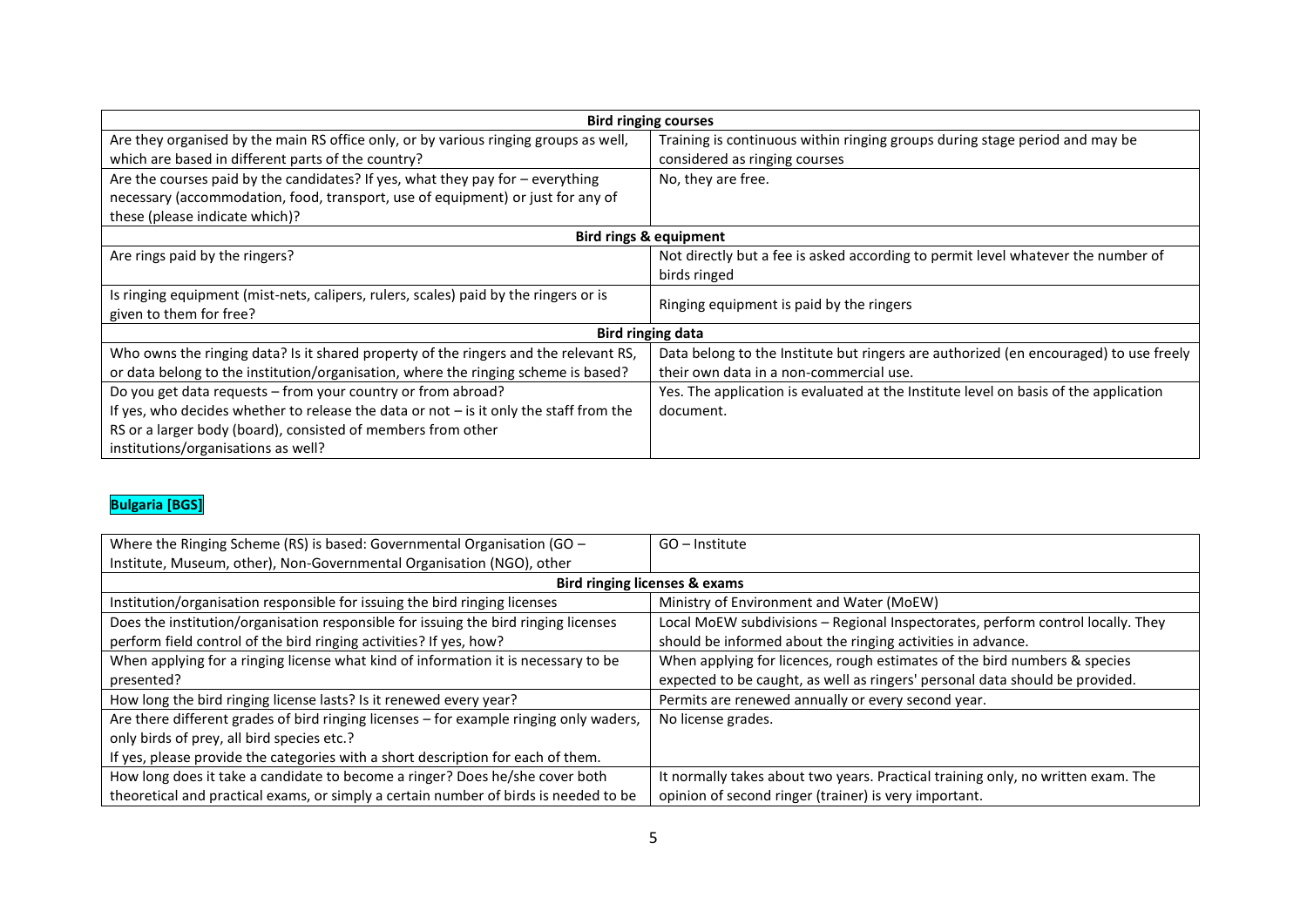| ringed under the supervision of licensed ringers? In case of different grades of bird<br>ringing licenses, does the ringer need to cover all of them ("below to top") or<br>he/she can cover the highest level at once? Are there separate/different exams for<br>each level? Please provide short information about the exam(s). |                                                                                                                                                                                                        |
|-----------------------------------------------------------------------------------------------------------------------------------------------------------------------------------------------------------------------------------------------------------------------------------------------------------------------------------|--------------------------------------------------------------------------------------------------------------------------------------------------------------------------------------------------------|
|                                                                                                                                                                                                                                                                                                                                   | <b>Bird ringing courses</b>                                                                                                                                                                            |
| Are they organised by the main RS office only, or by various ringing groups as well,<br>which are based in different parts of the country?                                                                                                                                                                                        | No bird ringing courses.                                                                                                                                                                               |
| Are the courses paid by the candidates? If yes, what they pay for $-$ everything<br>necessary (accommodation, food, transport, use of equipment) or just for any of<br>these (please indicate which)?                                                                                                                             | No bird ringing courses.                                                                                                                                                                               |
|                                                                                                                                                                                                                                                                                                                                   | <b>Bird rings &amp; equipment</b>                                                                                                                                                                      |
| Are rings paid by the ringers?                                                                                                                                                                                                                                                                                                    | Rings are free for the ringers.                                                                                                                                                                        |
| Is ringing equipment (mist-nets, calipers, rulers, scales) paid by the ringers or is<br>given to them for free?                                                                                                                                                                                                                   | In general, all ringing equipment is paid by the ringers. RS often helps in finding the<br>cheapest solutions by arranging coordinated orders or providing lists of<br>recommended delivery companies. |
|                                                                                                                                                                                                                                                                                                                                   | <b>Bird ringing data</b>                                                                                                                                                                               |
| Who owns the ringing data? Is it shared property of the ringers and the relevant RS,<br>or data belong to the institution/organisation, where the ringing scheme is based?                                                                                                                                                        | Data is shared property of ringers and RS.                                                                                                                                                             |
| Do you get data requests - from your country or from abroad?<br>If yes, who decides whether to release the data or not $-$ is it only the staff from the<br>RS or a larger body (board), consisted of members from other<br>institutions/organisations as well?                                                                   | Yes. Few data requests from abroad, none from the country.<br>RS decides about data requests.                                                                                                          |
| Are data requests paid? If yes, is it for all or just for some cases like requests from<br>commercial organisations etc.?                                                                                                                                                                                                         | Data requests are free.                                                                                                                                                                                |

## **Channel Islands [CIJ]**

| Where the Ringing Scheme (RS) is based: Governmental Organisation (GO $-$           | GO - Museum. However, all work is done by volunteers.                                 |
|-------------------------------------------------------------------------------------|---------------------------------------------------------------------------------------|
| Institute, Museum, other), Non-Governmental Organisation (NGO), other               |                                                                                       |
|                                                                                     | Bird ringing licenses & exams                                                         |
| Institution/organisation responsible for issuing the bird ringing licenses          | Licences are issued by CIJ but a covering letter from the relevant States Authorities |
|                                                                                     | in Jersey and Guernsey is needed to allow ringers to have exemption from the bird     |
|                                                                                     | protection laws.                                                                      |
| Does the institution/organisation responsible for issuing the bird ringing licenses | <mark>No</mark>                                                                       |
| perform field control of the bird ringing activities? If yes, how?                  |                                                                                       |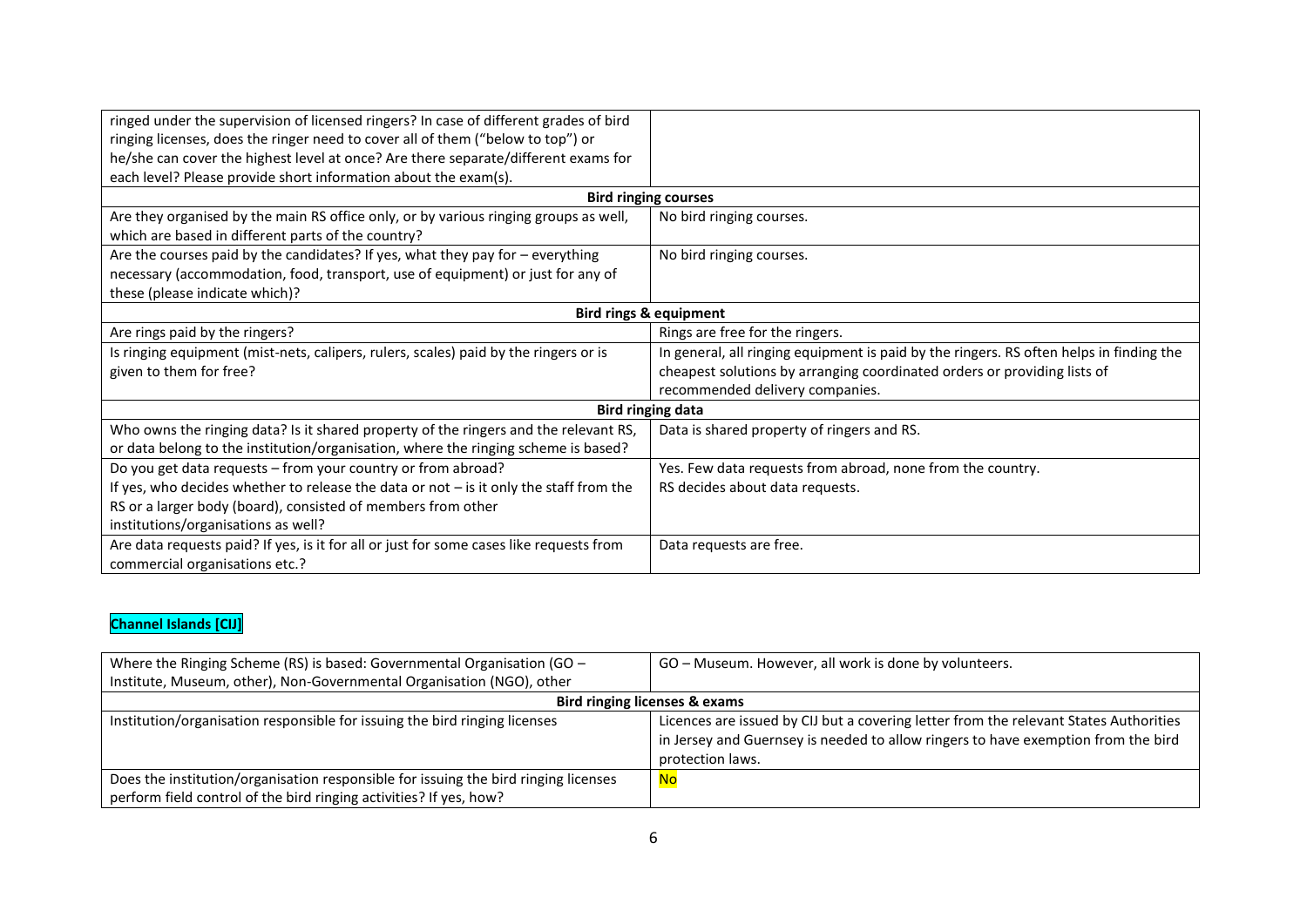| When applying for a ringing license what kind of information it is necessary to be       | Permits are issued to qualified and trainee ringers on receipt of the relevant      |
|------------------------------------------------------------------------------------------|-------------------------------------------------------------------------------------|
| presented?                                                                               | application form and fee.                                                           |
| How long the bird ringing license lasts? Is it renewed every year?                       | Permits are renewed annually.                                                       |
| Are there different grades of bird ringing licenses - for example ringing only waders,   | Yes.                                                                                |
| only birds of prey, all bird species etc.?                                               | Two grades of ringing permits: (1) full and (2) trainee; on the full permit - three |
| If yes, please provide the categories with a short description for each of them.         | endorsements a) to ring fledged birds; b) to use mist nets and c) to ring pulli.    |
| How long does it take a candidate to become a ringer? Does he/she cover both             | It normally takes about two years. Practical training only, no written exam. The    |
| theoretical and practical exams, or simply a certain number of birds is needed to be     | opinion of second ringer (trainer) is very important.                               |
| ringed under the supervision of licensed ringers? In case of different grades of bird    |                                                                                     |
| ringing licenses, does the ringer need to cover all of them ("below to top") or          |                                                                                     |
| he/she can cover the highest level at once? Are there separate/different exams for       |                                                                                     |
| each level? Please provide short information about the exam(s).                          |                                                                                     |
|                                                                                          | <b>Bird ringing courses</b>                                                         |
| Are they organised by the main RS office only, or by various ringing groups as well,     | No bird ringing courses.                                                            |
| which are based in different parts of the country?                                       |                                                                                     |
| Are the courses paid by the candidates? If yes, what they pay for - everything           | No bird ringing courses.                                                            |
| necessary (accommodation, food, transport, use of equipment) or just for any of          |                                                                                     |
| these (please indicate which)?                                                           |                                                                                     |
|                                                                                          | <b>Bird rings &amp; equipment</b>                                                   |
| Are rings paid by the ringers?                                                           | Rings are paid by the ringers.                                                      |
| Is ringing equipment (mist-nets, calipers, rulers, scales) paid by the ringers or is     | All ringing equipment is paid by the ringers.                                       |
| given to them for free?                                                                  |                                                                                     |
|                                                                                          | <b>Bird ringing data</b>                                                            |
| Who owns the ringing data? Is it shared property of the ringers and the relevant RS,     |                                                                                     |
| or data belong to the institution/organisation, where the ringing scheme is based?       |                                                                                     |
| Do you get data requests - from your country or from abroad?                             | So far no data requests from abroad. If the administrators are uncertain about any  |
| If yes, who decides whether to release the data or not $-$ is it only the staff from the | request we would consult a informal committee or seek advice from the BTO or        |
| RS or a larger body (board), consisted of members from other                             | EURING.                                                                             |
| institutions/organisations as well?                                                      |                                                                                     |
| Are data requests paid? If yes, is it for all or just for some cases like requests from  | Paid (costs covering data extraction only).                                         |
| commercial organisations etc.?                                                           |                                                                                     |

#### **Croatia [HRZ]**

| Where the Ringing Scheme (RS) is based: Governmental Organisation (GO $-$ | GO (Public institution – department of the Croatian Academy of Sciences and Arts) |
|---------------------------------------------------------------------------|-----------------------------------------------------------------------------------|
|                                                                           |                                                                                   |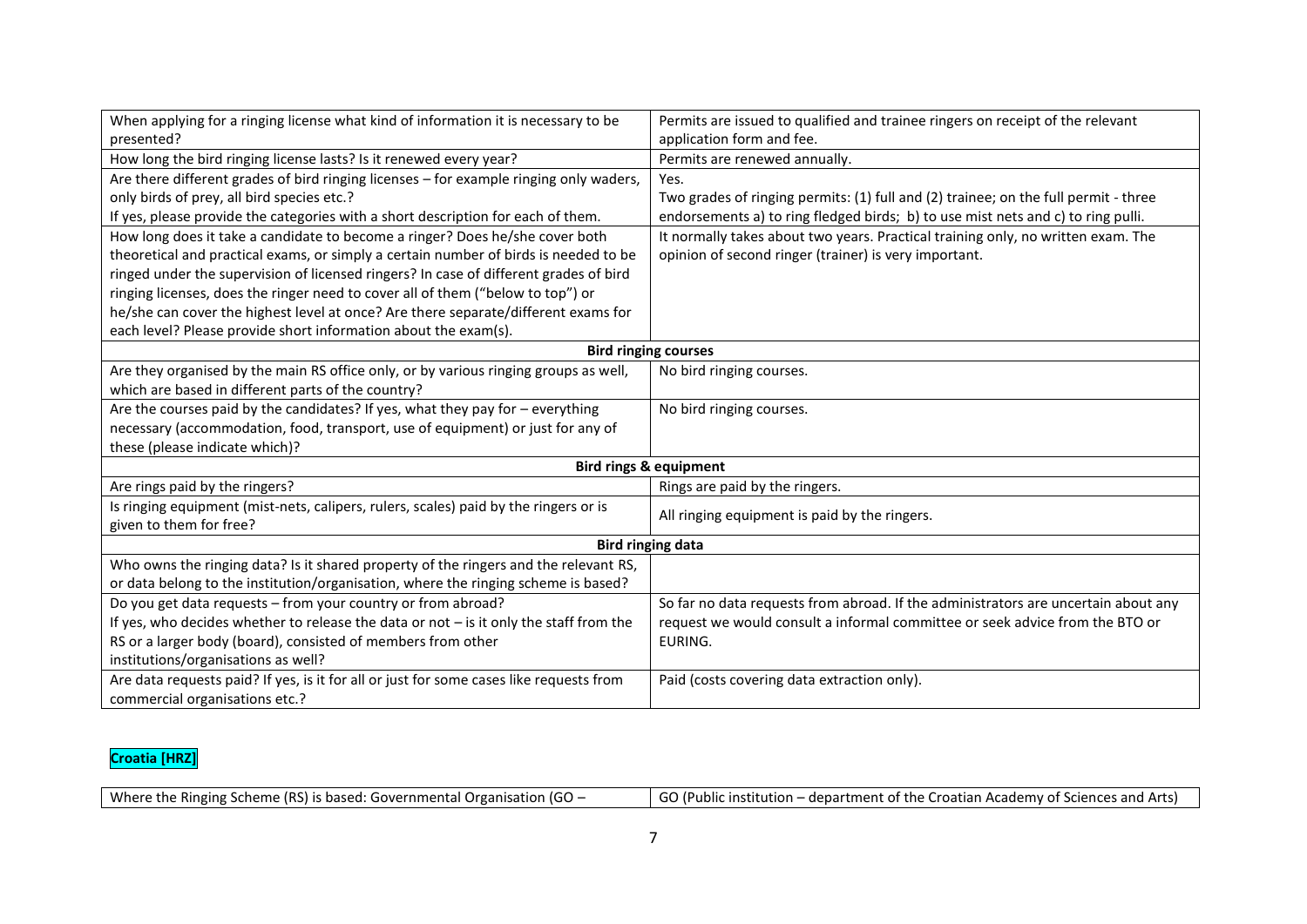| Institute, Museum, other), Non-Governmental Organisation (NGO), other                                                                                                                                                                                                                                                                                                                                                     |                                                                                                                                                                                                                                                                                                                                                                                                                                                                                                                                                                                                                                                                                                                                                                                                                                                                                                                                                                                                                                                                                                           |
|---------------------------------------------------------------------------------------------------------------------------------------------------------------------------------------------------------------------------------------------------------------------------------------------------------------------------------------------------------------------------------------------------------------------------|-----------------------------------------------------------------------------------------------------------------------------------------------------------------------------------------------------------------------------------------------------------------------------------------------------------------------------------------------------------------------------------------------------------------------------------------------------------------------------------------------------------------------------------------------------------------------------------------------------------------------------------------------------------------------------------------------------------------------------------------------------------------------------------------------------------------------------------------------------------------------------------------------------------------------------------------------------------------------------------------------------------------------------------------------------------------------------------------------------------|
|                                                                                                                                                                                                                                                                                                                                                                                                                           | <b>Bird ringing licenses &amp; exams</b>                                                                                                                                                                                                                                                                                                                                                                                                                                                                                                                                                                                                                                                                                                                                                                                                                                                                                                                                                                                                                                                                  |
| Institution/organisation responsible for issuing the bird ringing licenses                                                                                                                                                                                                                                                                                                                                                | Ringing licenses are issued by the RS but a covering letter from the relevant<br>Government Ministry is needed to allow the RS to organise and manage the bird<br>ringing and to have exemption from the bird protection laws.                                                                                                                                                                                                                                                                                                                                                                                                                                                                                                                                                                                                                                                                                                                                                                                                                                                                            |
| Does the institution/organisation responsible for issuing the bird ringing licenses<br>perform field control of the bird ringing activities? If yes, how?                                                                                                                                                                                                                                                                 | <b>No</b>                                                                                                                                                                                                                                                                                                                                                                                                                                                                                                                                                                                                                                                                                                                                                                                                                                                                                                                                                                                                                                                                                                 |
| When applying for a ringing license what kind of information it is necessary to be<br>presented?                                                                                                                                                                                                                                                                                                                          | A candidate needs a recommendation from at least one experienced ringer and a<br>vouch of experience that meet requested minimal conditions (time spent on ringing,<br>diversity of habitats in which it was performed and number of manipulated birds<br>under supervision).<br>A person that keeps in captivity Croatian native bird species can not become a<br>ringer (list of bird breeders is available in the database administrated by the<br>Ministry of Environmental and Nature Protection).                                                                                                                                                                                                                                                                                                                                                                                                                                                                                                                                                                                                   |
| How long the bird ringing license lasts? Is it renewed every year?                                                                                                                                                                                                                                                                                                                                                        | Licenses are renewed annually.                                                                                                                                                                                                                                                                                                                                                                                                                                                                                                                                                                                                                                                                                                                                                                                                                                                                                                                                                                                                                                                                            |
| Are there different grades of bird ringing licenses - for example ringing only waders,<br>only birds of prey, all bird species etc.?<br>If yes, please provide the categories with a short description for each of them.<br>How long does it take a candidate to become a ringer? Does he/she cover both                                                                                                                  | No.<br>Exceptionally, a few single-species-licenses have been issued in the past for a<br>scientific research of a single species.<br>To access a bird ringing examination, a candidate must have spent a min. 30 days                                                                                                                                                                                                                                                                                                                                                                                                                                                                                                                                                                                                                                                                                                                                                                                                                                                                                    |
| theoretical and practical exams, or simply a certain number of birds is needed to be<br>ringed under the supervision of licensed ringers? In case of different grades of bird<br>ringing licenses, does the ringer need to cover all of them ("below to top") or<br>he/she can cover the highest level at once? Are there separate/different exams for<br>each level? Please provide short information about the exam(s). | within min. two years in bird ringing under supervision of, at least one but<br>preferably more, licensed ringer/s. Participation in a ringing camp and ringing in<br>different habitats is advised.<br>A candidate has to pass the ringing examination in front of the 5 members of board<br>composed of RS staff and a representative of the relevant Ministry. Exam, organised<br>by the RS annually, consists of the practical and theoretical section. In practical<br>section a candidate demonstrates knowledge of birds' trapping and manipulation in<br>the field. In theoretical section a candidate demonstrates knowledge of nature<br>protection laws, bird ringing regulations (like specific rules for ringing colonial<br>species, endangered species etc.), ringing ethics, ringing and recovery reports,<br>organisation of the Croatian ringing scheme and ringing in Europe. Each candidate is<br>required to accurately identify all bird species from a sample of 30 selected bird<br>skins in order to demonstrate the skill of identifying species of the Croatian bird<br>fauna. |
|                                                                                                                                                                                                                                                                                                                                                                                                                           | <b>Bird ringing courses</b>                                                                                                                                                                                                                                                                                                                                                                                                                                                                                                                                                                                                                                                                                                                                                                                                                                                                                                                                                                                                                                                                               |
| Are they organised by the main RS office only, or by various ringing groups as well,<br>which are based in different parts of the country?                                                                                                                                                                                                                                                                                | No bird ringing courses yet.                                                                                                                                                                                                                                                                                                                                                                                                                                                                                                                                                                                                                                                                                                                                                                                                                                                                                                                                                                                                                                                                              |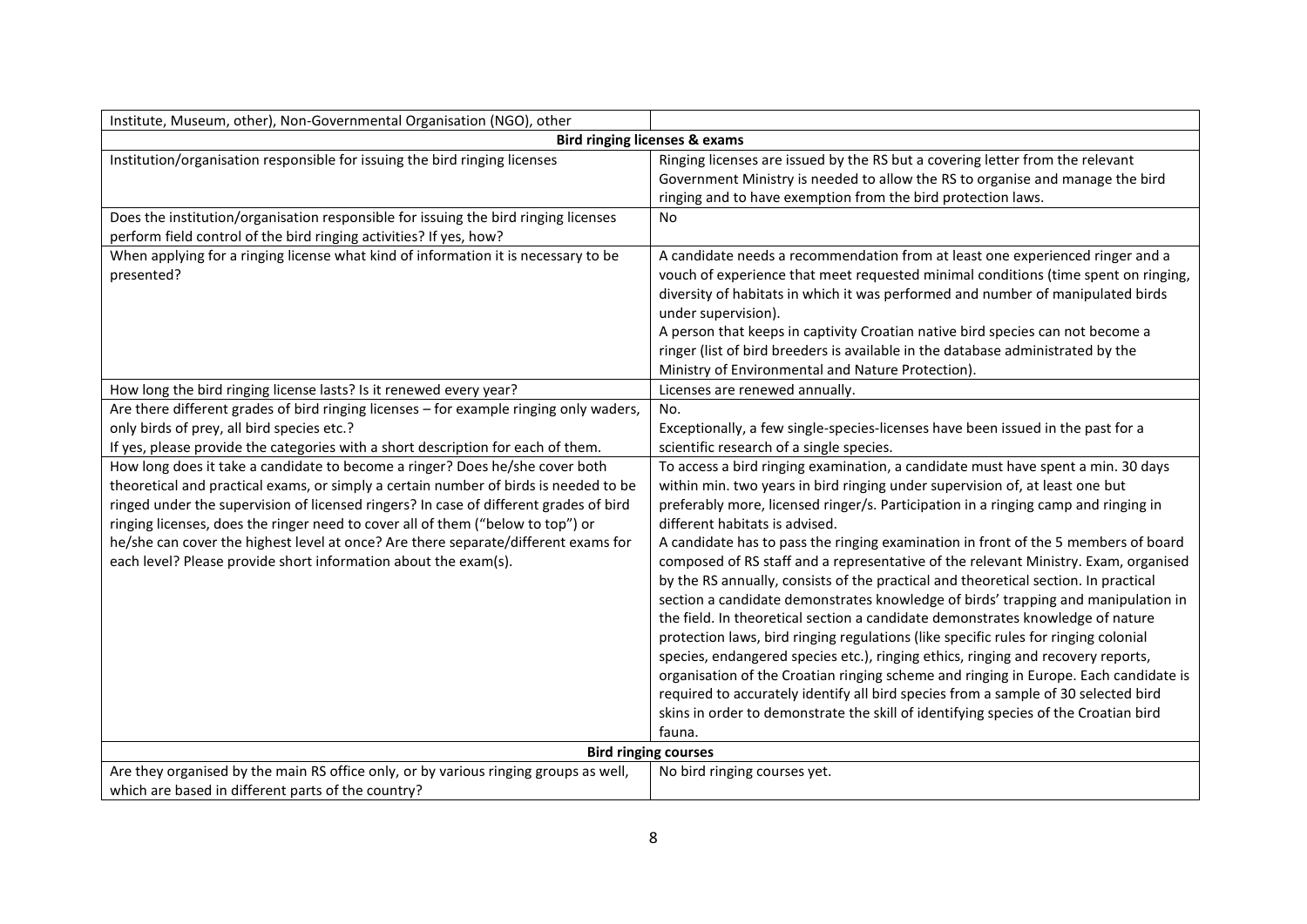| Are the courses paid by the candidates? If yes, what they pay for $-$ everything<br>necessary (accommodation, food, transport, use of equipment) or just for any of<br>these (please indicate which)? |                                                                                      |  |
|-------------------------------------------------------------------------------------------------------------------------------------------------------------------------------------------------------|--------------------------------------------------------------------------------------|--|
| Bird rings & equipment                                                                                                                                                                                |                                                                                      |  |
| Are rings paid by the ringers?                                                                                                                                                                        | No. RS covers the cost of the metal rings.                                           |  |
| Is ringing equipment (mist-nets, calipers, rulers, scales) paid by the ringers or is                                                                                                                  | Ringing equipment is paid by the ringers. Rulers have been donated to ringers to     |  |
| given to them for free?                                                                                                                                                                               | encourage measuring (of wing length).                                                |  |
| <b>Bird ringing data</b>                                                                                                                                                                              |                                                                                      |  |
| Who owns the ringing data? Is it shared property of the ringers and the relevant RS,                                                                                                                  | Ringing data are owned by the RS or shared.                                          |  |
| or data belong to the institution/organisation, where the ringing scheme is based?                                                                                                                    |                                                                                      |  |
| Do you get data requests - from your country or from abroad?                                                                                                                                          | In the case of a data request, a decision is made by the RS staff or in consultation |  |
| If yes, who decides whether to release the data or not $-$ is it only the staff from the                                                                                                              | with the ringer/s that share the property of the data.                               |  |
| RS or a larger body (board), consisted of members from other                                                                                                                                          |                                                                                      |  |
| institutions/organisations as well?                                                                                                                                                                   |                                                                                      |  |
| Are data requests paid? If yes, is it for all or just for some cases like requests from                                                                                                               | RS decides. In general, for scientific and educational purposes data are free, for   |  |
| commercial organisations etc.?                                                                                                                                                                        | commercial use a payment is requested.                                               |  |

## **Cyprus [CYC]**

| Where the Ringing Scheme (RS) is based: Governmental Organisation (GO $-$              | <b>NGO</b>                                                                          |
|----------------------------------------------------------------------------------------|-------------------------------------------------------------------------------------|
| Institute, Museum, other), Non-Governmental Organisation (NGO), other                  |                                                                                     |
| Bird ringing licenses & exams                                                          |                                                                                     |
| Institution/organisation responsible for issuing the bird ringing licenses             | <b>BirdLife Cyprus</b>                                                              |
| Does the institution/organisation responsible for issuing the bird ringing licenses    |                                                                                     |
| perform field control of the bird ringing activities? If yes, how?                     |                                                                                     |
| When applying for a ringing license what kind of information it is necessary to be     | The permit must maintain minimum number processed each year.                        |
| presented?                                                                             |                                                                                     |
| How long the bird ringing license lasts? Is it renewed every year?                     | Permits are renewed annually.                                                       |
| Are there different grades of bird ringing licenses - for example ringing only waders, | Yes.                                                                                |
| only birds of prey, all bird species etc.?                                             | There are 3 grades: (1) Full - All species. Some conditions may apply e.g Specially |
| If yes, please provide the categories with a short description for each of them.       | protected birds according to national legislations/use of banned methods. (2)       |
|                                                                                        | Restricted - Only named species. (3) Trainee - Must be under the supervision of a   |
|                                                                                        | licensed ringer.                                                                    |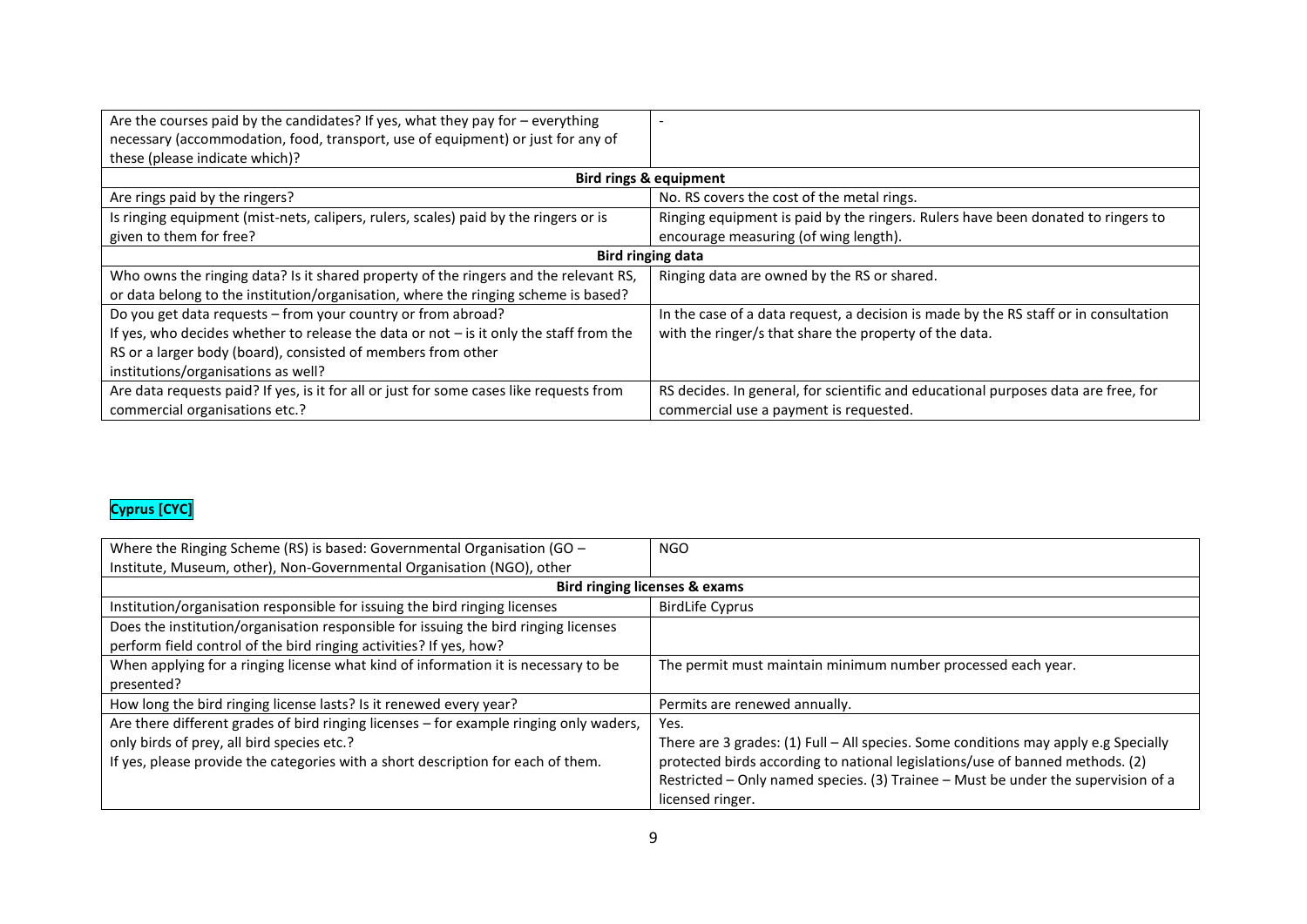| How long does it take a candidate to become a ringer? Does he/she cover both             | Candidate needs to ring minimum total and number of species. No theoretical |  |
|------------------------------------------------------------------------------------------|-----------------------------------------------------------------------------|--|
| theoretical and practical exams, or simply a certain number of birds is needed to be     | exams at present.                                                           |  |
| ringed under the supervision of licensed ringers? In case of different grades of bird    |                                                                             |  |
| ringing licenses, does the ringer need to cover all of them ("below to top") or          |                                                                             |  |
| he/she can cover the highest level at once? Are there separate/different exams for       |                                                                             |  |
| each level? Please provide short information about the exam(s).                          |                                                                             |  |
|                                                                                          | <b>Bird ringing courses</b>                                                 |  |
| Are they organised by the main RS office only, or by various ringing groups as well,     | No bird ringing courses.                                                    |  |
| which are based in different parts of the country?                                       |                                                                             |  |
| Are the courses paid by the candidates? If yes, what they pay for $-$ everything         | No bird ringing courses.                                                    |  |
| necessary (accommodation, food, transport, use of equipment) or just for any of          |                                                                             |  |
| these (please indicate which)?                                                           |                                                                             |  |
| <b>Bird rings &amp; equipment</b>                                                        |                                                                             |  |
| Are rings paid by the ringers?                                                           | Rings are free for the ringers.                                             |  |
| Is ringing equipment (mist-nets, calipers, rulers, scales) paid by the ringers or is     | Ringers pay for their own equipment.                                        |  |
| given to them for free?                                                                  |                                                                             |  |
| <b>Bird ringing data</b>                                                                 |                                                                             |  |
| Who owns the ringing data? Is it shared property of the ringers and the relevant RS,     | Data is shared property of ringers and RS.                                  |  |
| or data belong to the institution/organisation, where the ringing scheme is based?       |                                                                             |  |
| Do you get data requests - from your country or from abroad?                             | Yes.                                                                        |  |
| If yes, who decides whether to release the data or not $-$ is it only the staff from the | RS decides about data requests.                                             |  |
| RS or a larger body (board), consisted of members from other                             |                                                                             |  |
| institutions/organisations as well?                                                      |                                                                             |  |
| Are data requests paid? If yes, is it for all or just for some cases like requests from  | Paid for commercial organisations only.                                     |  |
| commercial organisations etc.?                                                           |                                                                             |  |

#### **Czech Republic [CZP]**

| Where the Ringing Scheme (RS) is based: Governmental Organisation (GO $-$<br>Institute, Museum, other), Non-Governmental Organisation (NGO), other | GO – Museum                                                                  |  |
|----------------------------------------------------------------------------------------------------------------------------------------------------|------------------------------------------------------------------------------|--|
| Bird ringing licenses & exams                                                                                                                      |                                                                              |  |
| Institution/organisation responsible for issuing the bird ringing licenses                                                                         | Ringing scheme issues individual permits to ringers under a license from the |  |
|                                                                                                                                                    | Ministry of Environment                                                      |  |
| Does the institution/organisation responsible for issuing the bird ringing licenses                                                                | Yes, staff of the Czech Environmental Inspectorate.                          |  |
| perform field control of the bird ringing activities? If yes, how?                                                                                 |                                                                              |  |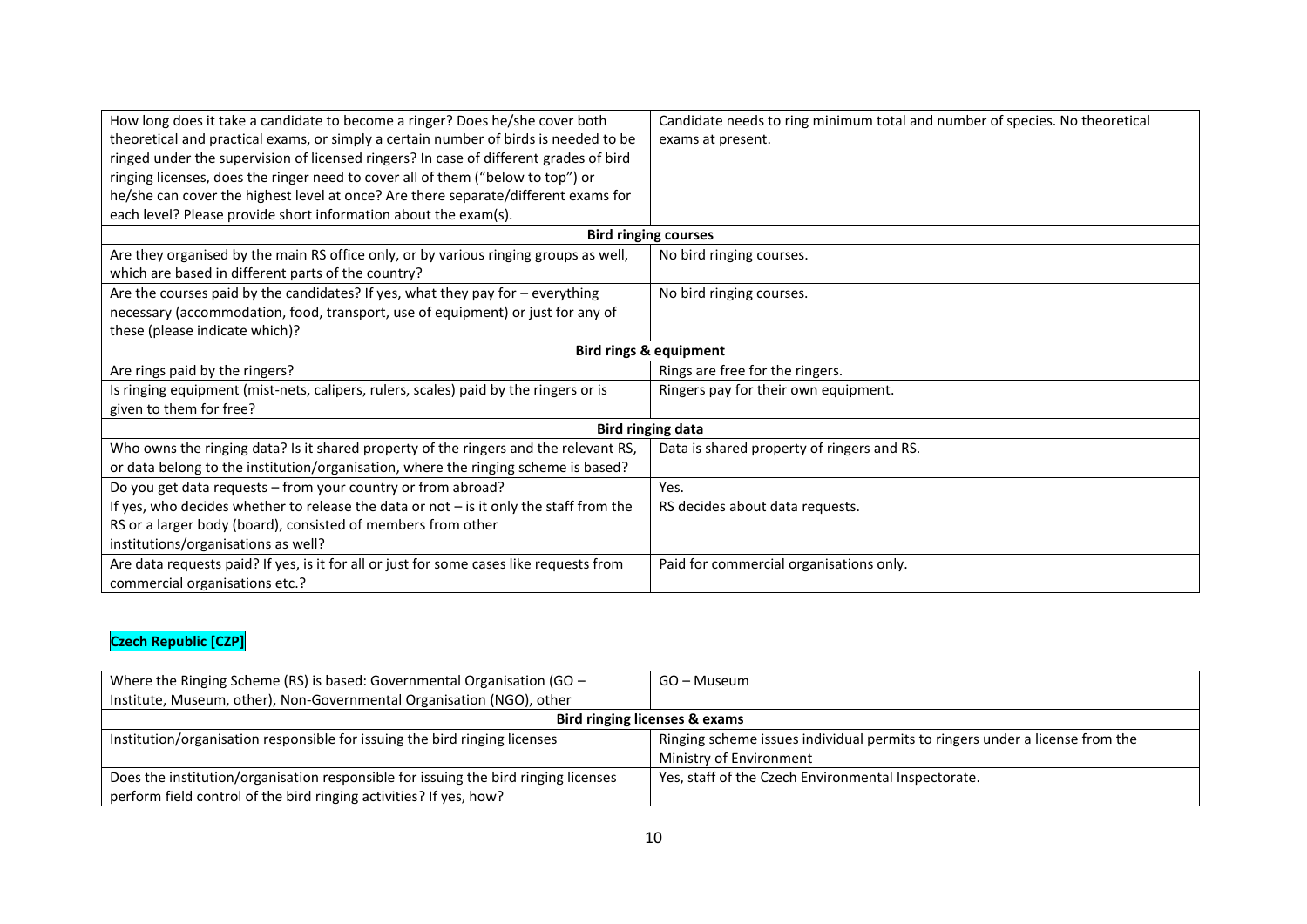| When applying for a ringing license what kind of information it is necessary to be       | Bird species must be mentioned in the application. RS reports the number of         |  |
|------------------------------------------------------------------------------------------|-------------------------------------------------------------------------------------|--|
| presented?                                                                               | permits and the number of birds ringed to the Ministry of Environment annualy.      |  |
| How long the bird ringing license lasts? Is it renewed every year?                       | Permits are renewed annually.                                                       |  |
| Are there different grades of bird ringing licenses - for example ringing only waders,   | Yes. (1) General licence (2 years of supervised field work, take a part of ringing  |  |
| only birds of prey, all bird species etc.?                                               | course and both of field and theoretical exam is needed). (2) Student licence. Only |  |
| If yes, please provide the categories with a short description for each of them.         | ringing of certain species or group of species (e.g. Tits in nestboxes) is possible |  |
|                                                                                          | under supervision of teacher/experienced ringer. Only theoretical exam is needed.   |  |
| How long does it take a candidate to become a ringer? Does he/she cover both             | Two years of supervised field work (ringing with experienced ringer nominated by    |  |
| theoretical and practical exams, or simply a certain number of birds is needed to be     | RS) is needed. In this period, newcomer must take a part of 5-days field course     |  |
| ringed under the supervision of licensed ringers? In case of different grades of bird    | organized by RS, ended by theoretical and field exam.                               |  |
| ringing licenses, does the ringer need to cover all of them ("below to top") or          |                                                                                     |  |
| he/she can cover the highest level at once? Are there separate/different exams for       |                                                                                     |  |
| each level? Please provide short information about the exam(s).                          |                                                                                     |  |
|                                                                                          | <b>Bird ringing courses</b>                                                         |  |
| Are they organised by the main RS office only, or by various ringing groups as well,     | Ringing course is organized by RS only.                                             |  |
| which are based in different parts of the country?                                       |                                                                                     |  |
| Are the courses paid by the candidates? If yes, what they pay for $-$ everything         | Five-days course are free, except travel costs, food and accomodation.              |  |
| necessary (accommodation, food, transport, use of equipment) or just for any of          |                                                                                     |  |
| these (please indicate which)?                                                           |                                                                                     |  |
| <b>Bird rings &amp; equipment</b>                                                        |                                                                                     |  |
| Are rings paid by the ringers?                                                           | Yes, ringers pay for rings, but the rings used on CES, RAS and ringing of target    |  |
|                                                                                          | species are free to stimulate participation in projects.                            |  |
| Is ringing equipment (mist-nets, calipers, rulers, scales) paid by the ringers or is     | Ringers pay for equipment. However, ringers on CES project receive 1-2 mistnets     |  |
| given to them for free?                                                                  | annually.                                                                           |  |
| <b>Bird ringing data</b>                                                                 |                                                                                     |  |
| Who owns the ringing data? Is it shared property of the ringers and the relevant RS,     | Data is property of ringers and National Museum.                                    |  |
| or data belong to the institution/organisation, where the ringing scheme is based?       |                                                                                     |  |
| Do you get data requests - from your country or from abroad?                             | Yes.                                                                                |  |
| If yes, who decides whether to release the data or not $-$ is it only the staff from the | RS decides to release data for requests.                                            |  |
| RS or a larger body (board), consisted of members from other                             |                                                                                     |  |
| institutions/organisations as well?                                                      |                                                                                     |  |
| Are data requests paid? If yes, is it for all or just for some cases like requests from  | <b>No</b>                                                                           |  |
| commercial organisations etc.?                                                           |                                                                                     |  |

**Denmark [DKC]**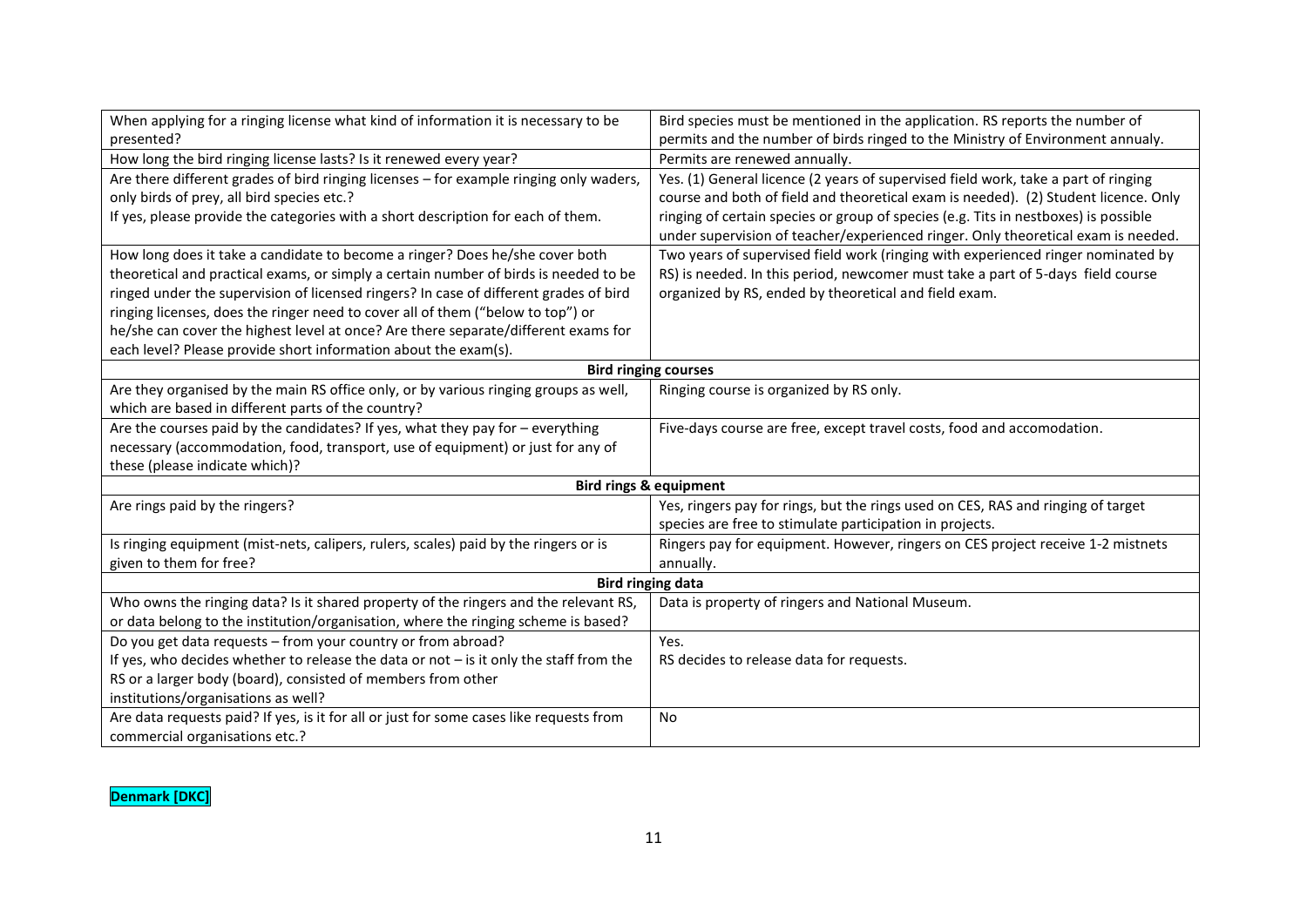| Where the Ringing Scheme (RS) is based: Governmental Organisation (GO -                          | GO - University institute/museum                                                    |  |
|--------------------------------------------------------------------------------------------------|-------------------------------------------------------------------------------------|--|
| Institute, Museum, other), Non-Governmental Organisation (NGO), other                            |                                                                                     |  |
|                                                                                                  | <b>Bird ringing licenses &amp; exams</b>                                            |  |
| Institution/organisation responsible for issuing the bird ringing licenses                       | RS issues individual permits to ringers under a license from the Nature Agency.     |  |
| Does the institution/organisation responsible for issuing the bird ringing licenses              | No.                                                                                 |  |
| perform field control of the bird ringing activities? If yes, how?                               |                                                                                     |  |
| When applying for a ringing license what kind of information it is necessary to be<br>presented? | Documented experience, aim and planned activities, species and numbers.             |  |
| How long the bird ringing license lasts? Is it renewed every year?                               | Renewed every year                                                                  |  |
| Are there different grades of bird ringing licenses - for example ringing only waders,           | Three categories:                                                                   |  |
| only birds of prey, all bird species etc.?                                                       | A - responsible for ringing and reporting                                           |  |
| If yes, please provide the categories with a short description for each of them.                 | B - responsible for ringing but not with own rings                                  |  |
|                                                                                                  | C-individual ringing allowed but A/B ringer responsible                             |  |
|                                                                                                  | X-trainee; only ringing under direct supervision of A/B ringer                      |  |
|                                                                                                  | Regarding species: any combination allowed.                                         |  |
| How long does it take a candidate to become a ringer? Does he/she cover both                     | Depends on species and capture methods. Typical C license approx. one field         |  |
| theoretical and practical exams, or simply a certain number of birds is needed to be             | season. B license: two-three field seasons (500-1000 birds handled individually). A |  |
| ringed under the supervision of licensed ringers? In case of different grades of bird            | license: several seasons as B ringer.                                               |  |
| ringing licenses, does the ringer need to cover all of them ("below to top") or                  | No exams. Written evaluations from A/B ringers. One for C license, two for B/A      |  |
| he/she can cover the highest level at once? Are there separate/different exams for               | license.                                                                            |  |
| each level? Please provide short information about the exam(s).                                  |                                                                                     |  |
|                                                                                                  | <b>Bird ringing courses</b>                                                         |  |
| Are they organised by the main RS office only, or by various ringing groups as well,             | Ringing group with assistance from RS.                                              |  |
| which are based in different parts of the country?                                               |                                                                                     |  |
| Are the courses paid by the candidates? If yes, what they pay for - everything                   | Supported by RG. Participants pay for food and transport.                           |  |
| necessary (accommodation, food, transport, use of equipment) or just for any of                  |                                                                                     |  |
| these (please indicate which)?                                                                   |                                                                                     |  |
| <b>Bird rings &amp; equipment</b>                                                                |                                                                                     |  |
| Are rings paid by the ringers?                                                                   | Paid by RS.                                                                         |  |
| Is ringing equipment (mist-nets, calipers, rulers, scales) paid by the ringers or is             | Paid by ringer.                                                                     |  |
| given to them for free?                                                                          |                                                                                     |  |
| <b>Bird ringing data</b>                                                                         |                                                                                     |  |
| Who owns the ringing data? Is it shared property of the ringers and the relevant RS,             | Host institution (University) and Nature Agency                                     |  |
| or data belong to the institution/organisation, where the ringing scheme is based?               |                                                                                     |  |
| Do you get data requests - from your country or from abroad?                                     | Requests of data for analyses based exclusively on Danish data handled by RS.       |  |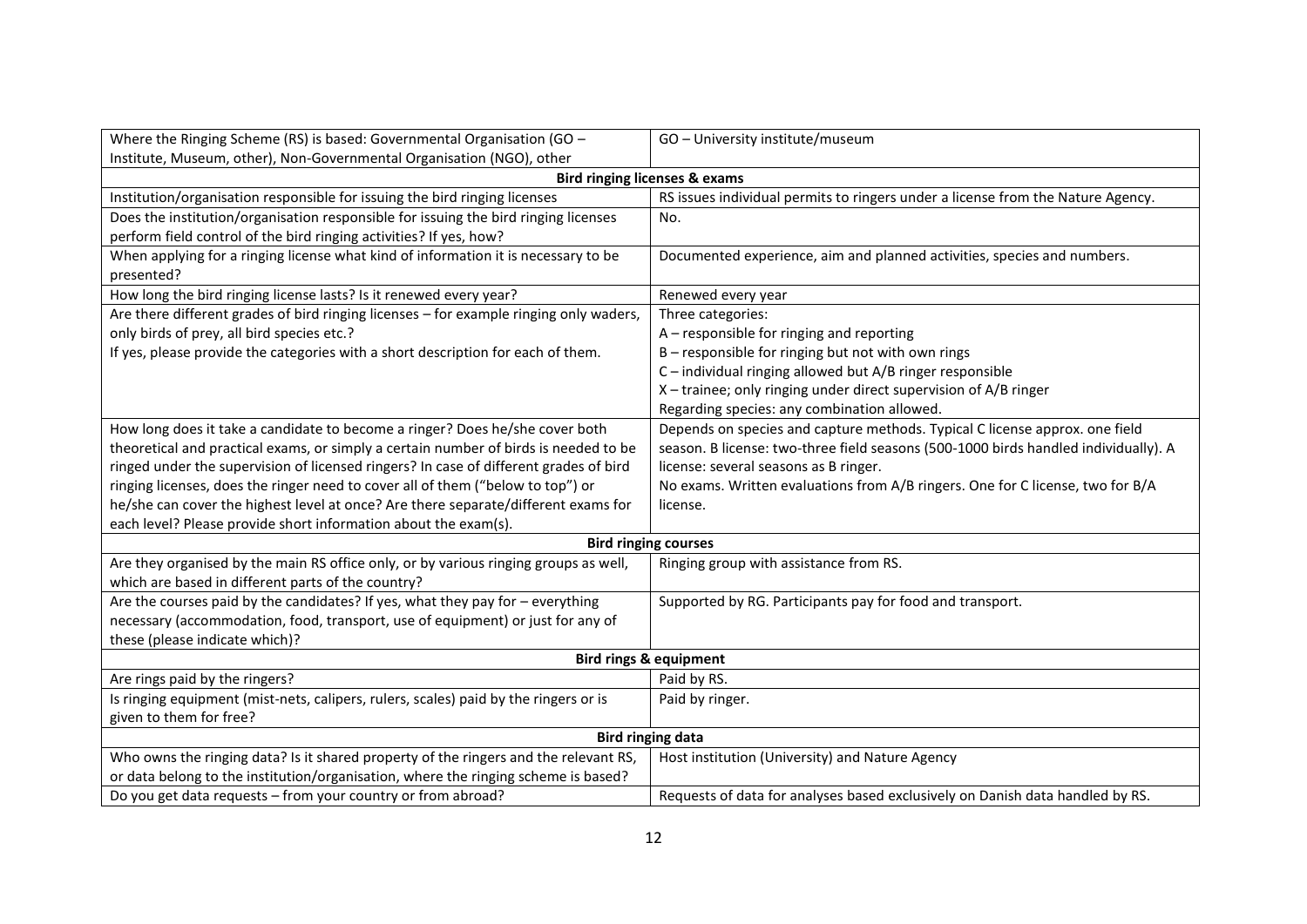| If yes, who decides whether to release the data or not $-$ is it only the staff from the<br>RS or a larger body (board), consisted of members from other<br>institutions/organisations as well? | Otherwise referred to EURING.<br>RS decides whether to release data on behalf of host institution and Nature Agency.<br>In principle, data are open access but conditions such as ongoing investigations and<br>sensitive data are taken into account |
|-------------------------------------------------------------------------------------------------------------------------------------------------------------------------------------------------|-------------------------------------------------------------------------------------------------------------------------------------------------------------------------------------------------------------------------------------------------------|
| Are data requests paid? If yes, is it for all or just for some cases like requests from<br>commercial organisations etc.?                                                                       | Normally free. Commercial requests handled on a case-by-case basis.                                                                                                                                                                                   |

## **Estonia [ETM]**

| Where the Ringing Scheme (RS) is based: Governmental Organisation (GO -                | GO (Estonian Environment Agency).                                                      |  |
|----------------------------------------------------------------------------------------|----------------------------------------------------------------------------------------|--|
| Institute, Museum, other), Non-Governmental Organisation (NGO), other                  |                                                                                        |  |
|                                                                                        | <b>Bird ringing licenses &amp; exams</b>                                               |  |
| Institution/organisation responsible for issuing the bird ringing licenses             | Estonian Environmental Board within the Ministry of Environment                        |  |
| Does the institution/organisation responsible for issuing the bird ringing licenses    | Environmental Inspectorate perform control of the bird ringing activities              |  |
| perform field control of the bird ringing activities? If yes, how?                     |                                                                                        |  |
| When applying for a ringing license what kind of information it is necessary to be     | Bird species and approximate number, as well as the ringing place and ringing          |  |
| presented?                                                                             | equipment must be mentioned in the application.                                        |  |
| How long the bird ringing license lasts? Is it renewed every year?                     | The ringing permit can last up to 10 years.                                            |  |
| Are there different grades of bird ringing licenses - for example ringing only waders, | No special grades but different applications for a single species, group of species    |  |
| only birds of prey, all bird species etc.?                                             | and all species; special application for sensitive/rare species and bird colonies.     |  |
| If yes, please provide the categories with a short description for each of them.       |                                                                                        |  |
| How long does it take a candidate to become a ringer? Does he/she cover both           | Practical ringing under superfvision of a second ringer (trainer).                     |  |
| theoretical and practical exams, or simply a certain number of birds is needed to be   |                                                                                        |  |
| ringed under the supervision of licensed ringers? In case of different grades of bird  |                                                                                        |  |
| ringing licenses, does the ringer need to cover all of them ("below to top") or        |                                                                                        |  |
| he/she can cover the highest level at once? Are there separate/different exams for     |                                                                                        |  |
| each level? Please provide short information about the exam(s).                        |                                                                                        |  |
| <b>Bird ringing courses</b>                                                            |                                                                                        |  |
| Are they organised by the main RS office only, or by various ringing groups as well,   | Under development (will be organised in the RS and the stations).                      |  |
| which are based in different parts of the country?                                     |                                                                                        |  |
| Are the courses paid by the candidates? If yes, what they pay for $-$ everything       | No bird ringing courses yet, but they are planned to be free. Ringers will have to pay |  |
| necessary (accommodation, food, transport, use of equipment) or just for any of        | for transport, meals and accommodation only.                                           |  |
| these (please indicate which)?                                                         |                                                                                        |  |
| <b>Bird rings &amp; equipment</b>                                                      |                                                                                        |  |
| Are rings paid by the ringers?                                                         | Rings are free for the ringers.                                                        |  |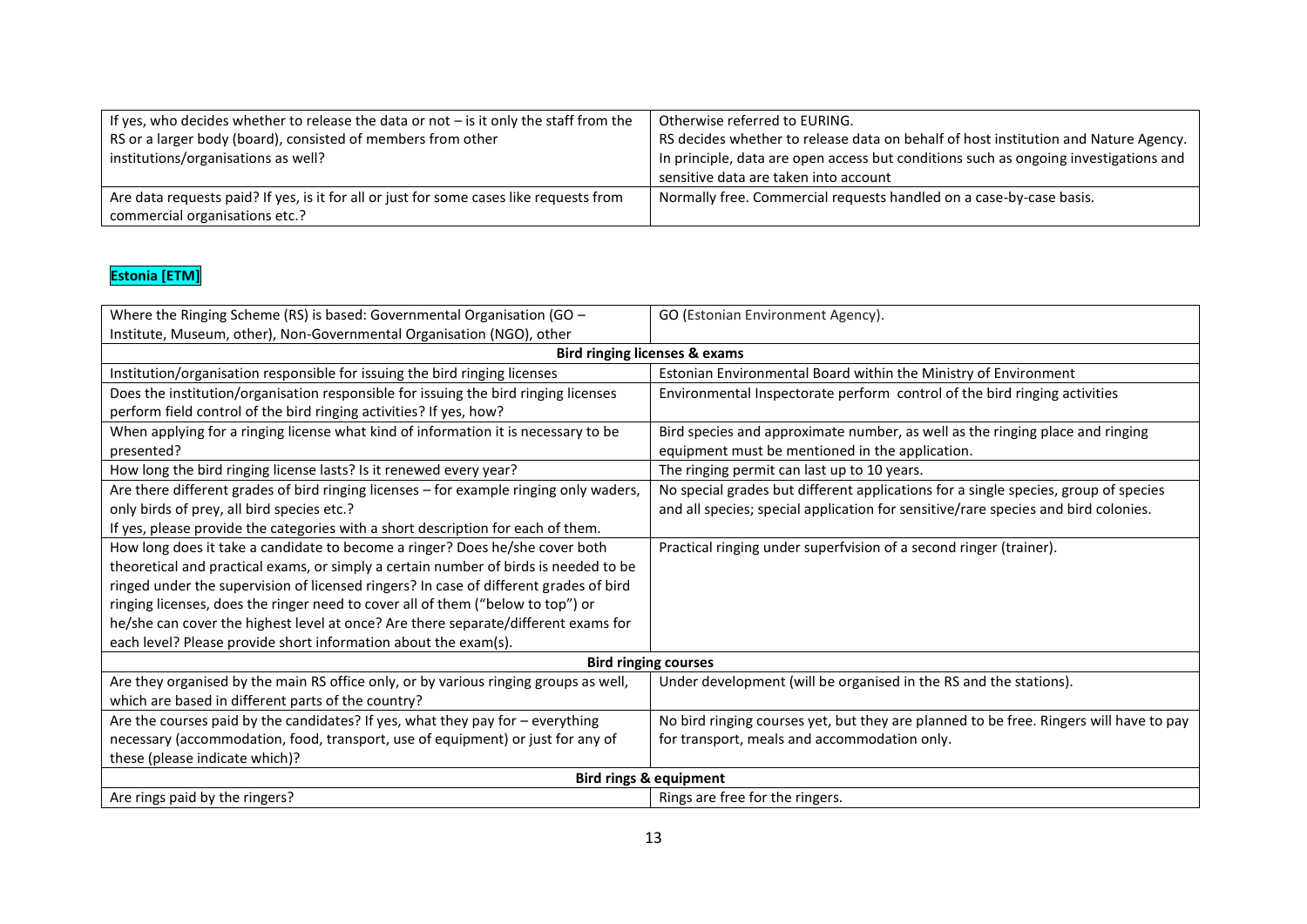| Is ringing equipment (mist-nets, calipers, rulers, scales) paid by the ringers or is     | Ringers pay for their own equipment.       |  |
|------------------------------------------------------------------------------------------|--------------------------------------------|--|
| given to them for free?                                                                  |                                            |  |
| Bird ringing data                                                                        |                                            |  |
| Who owns the ringing data? Is it shared property of the ringers and the relevant RS,     | Data is shared property of ringers and RS. |  |
| or data belong to the institution/organisation, where the ringing scheme is based?       |                                            |  |
| Do you get data requests - from your country or from abroad?                             | Yes.                                       |  |
| If yes, who decides whether to release the data or not $-$ is it only the staff from the | RS decides about data requests.            |  |
| RS or a larger body (board), consisted of members from other                             |                                            |  |
| institutions/organisations as well?                                                      |                                            |  |
| Are data requests paid? If yes, is it for all or just for some cases like requests from  | No, they are free.                         |  |
| commercial organisations etc.?                                                           |                                            |  |

## **Finland [SFH]**

| Where the Ringing Scheme (RS) is based: Governmental Organisation (GO $-$<br>Institute, Museum, other), Non-Governmental Organisation (NGO), other                                                                       | GO - Museum                                                                                                                                                                                                                                                                                                                                                                                                                                                                                                                        |
|--------------------------------------------------------------------------------------------------------------------------------------------------------------------------------------------------------------------------|------------------------------------------------------------------------------------------------------------------------------------------------------------------------------------------------------------------------------------------------------------------------------------------------------------------------------------------------------------------------------------------------------------------------------------------------------------------------------------------------------------------------------------|
| Bird ringing licenses & exams                                                                                                                                                                                            |                                                                                                                                                                                                                                                                                                                                                                                                                                                                                                                                    |
| Institution/organisation responsible for issuing the bird ringing licenses                                                                                                                                               | The ringing licences are issued by (1) Centre for Economic Development, Transport<br>and the Environment (protected species) and (2) Finnish Wildlife Agency (game<br>species).                                                                                                                                                                                                                                                                                                                                                    |
| Does the institution/organisation responsible for issuing the bird ringing licenses<br>perform field control of the bird ringing activities? If yes, how?                                                                | The RS needs to report of the use of permits to abovementioned regional<br>authorities once a year.                                                                                                                                                                                                                                                                                                                                                                                                                                |
| When applying for a ringing license what kind of information it is necessary to be<br>presented?                                                                                                                         | Bird species and approximate numbers must be mentioned in the application.                                                                                                                                                                                                                                                                                                                                                                                                                                                         |
| How long the bird ringing license lasts? Is it renewed every year?                                                                                                                                                       | The ringing permit lasts 5 years.                                                                                                                                                                                                                                                                                                                                                                                                                                                                                                  |
| Are there different grades of bird ringing licenses - for example ringing only waders,<br>only birds of prey, all bird species etc.?<br>If yes, please provide the categories with a short description for each of them. | Yes.<br>There are six grades (incl. bats): (1) General license - a permit for all projects, all bird<br>species, all age classes and catching the individuals with all legal catching methods<br>(however, extensive mist netting always needs SFH's allowance). (2) License to ring<br>at bird observatories. (3) License to ring at specific monitoring projects (e.g. CES).<br>(4) License to ring nestlings and their parents. (5) License to ring specific groups of<br>birds (e.g. birds of prey). (6) License to ring bats. |
| How long does it take a candidate to become a ringer? Does he/she cover both                                                                                                                                             | The trainee needs to pass a species identification test and show certificate of                                                                                                                                                                                                                                                                                                                                                                                                                                                    |
| theoretical and practical exams, or simply a certain number of birds is needed to be                                                                                                                                     | practicing with experienced ringer(s). Usually it goes from the bottom to the top,                                                                                                                                                                                                                                                                                                                                                                                                                                                 |
| ringed under the supervision of licensed ringers? In case of different grades of bird                                                                                                                                    | but also exceptions are possible, e.g. bird station ringers have quite often trained                                                                                                                                                                                                                                                                                                                                                                                                                                               |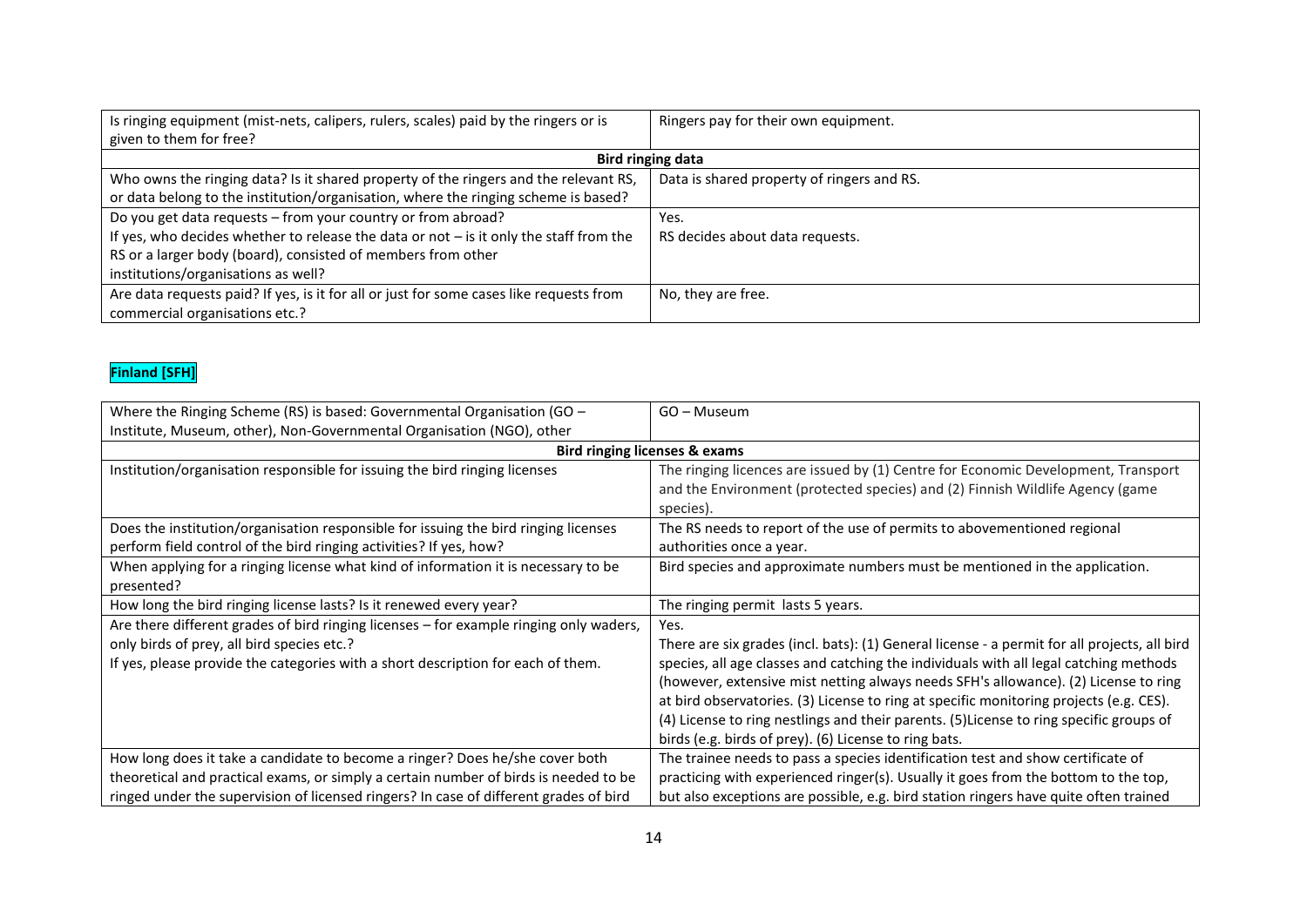| ringing licenses, does the ringer need to cover all of them ("below to top") or<br>he/she can cover the highest level at once? Are there separate/different exams for<br>each level? Please provide short information about the exam(s). | enough to be graded directly as bird station ringers. In order to ring nestlings, the<br>candidate has to pass a basic species identification test that includes 30 samples<br>(museum skin specimens). They need to be identified to the species level.<br>Misidentification leads to -6 points, and an empty answer to -3 points. To pass the<br>test, the candidate should not have more than -6 points. For ringing in monitoring<br>projects and at bird observatories, the candidate needs to pass a more demanding<br>test in which also the sex and the age of the bird must be identified whenever |  |
|------------------------------------------------------------------------------------------------------------------------------------------------------------------------------------------------------------------------------------------|-------------------------------------------------------------------------------------------------------------------------------------------------------------------------------------------------------------------------------------------------------------------------------------------------------------------------------------------------------------------------------------------------------------------------------------------------------------------------------------------------------------------------------------------------------------------------------------------------------------|--|
|                                                                                                                                                                                                                                          | possible. The limit of acceptance is -10 points (wrong species -6, empty species -3,<br>wrong sex/age -3, empty sex/age -1).                                                                                                                                                                                                                                                                                                                                                                                                                                                                                |  |
|                                                                                                                                                                                                                                          | <b>Bird ringing courses</b>                                                                                                                                                                                                                                                                                                                                                                                                                                                                                                                                                                                 |  |
| Are they organised by the main RS office only, or by various ringing groups as well,<br>which are based in different parts of the country?                                                                                               | Only few bird ringing courses, usually organised by the staff of local universities.                                                                                                                                                                                                                                                                                                                                                                                                                                                                                                                        |  |
| Are the courses paid by the candidates? If yes, what they pay for - everything<br>necessary (accommodation, food, transport, use of equipment) or just for any of<br>these (please indicate which)?                                      | Mostly free of charge.                                                                                                                                                                                                                                                                                                                                                                                                                                                                                                                                                                                      |  |
| <b>Bird rings &amp; equipment</b>                                                                                                                                                                                                        |                                                                                                                                                                                                                                                                                                                                                                                                                                                                                                                                                                                                             |  |
| Are rings paid by the ringers?                                                                                                                                                                                                           | Rings are free for the ringers.                                                                                                                                                                                                                                                                                                                                                                                                                                                                                                                                                                             |  |
| Is ringing equipment (mist-nets, calipers, rulers, scales) paid by the ringers or is<br>given to them for free?                                                                                                                          | Ringers pay for their own equipment.                                                                                                                                                                                                                                                                                                                                                                                                                                                                                                                                                                        |  |
| <b>Bird ringing data</b>                                                                                                                                                                                                                 |                                                                                                                                                                                                                                                                                                                                                                                                                                                                                                                                                                                                             |  |
| Who owns the ringing data? Is it shared property of the ringers and the relevant RS,<br>or data belong to the institution/organisation, where the ringing scheme is based?                                                               | Data belongs to the institution, but the ringer has the right to use his/her own data.                                                                                                                                                                                                                                                                                                                                                                                                                                                                                                                      |  |
| Do you get data requests - from your country or from abroad?                                                                                                                                                                             | Yes.                                                                                                                                                                                                                                                                                                                                                                                                                                                                                                                                                                                                        |  |
| If yes, who decides whether to release the data or not $-$ is it only the staff from the<br>RS or a larger body (board), consisted of members from other<br>institutions/organisations as well?                                          | RS staff or the Head of the RS decides about them.                                                                                                                                                                                                                                                                                                                                                                                                                                                                                                                                                          |  |
| Are data requests paid? If yes, is it for all or just for some cases like requests from<br>commercial organisations etc.?                                                                                                                | Data are free for scientific purposes and paid for commercial use.                                                                                                                                                                                                                                                                                                                                                                                                                                                                                                                                          |  |

## **France [FRP]**

| Where the Ringing Scheme (RS) is based: Governmental Organisation (GO $-$  | GO – Museum                                                                      |  |
|----------------------------------------------------------------------------|----------------------------------------------------------------------------------|--|
| Institute, Museum, other), Non-Governmental Organisation (NGO), other      |                                                                                  |  |
| <b>Bird ringing licenses &amp; exams</b>                                   |                                                                                  |  |
| Institution/organisation responsible for issuing the bird ringing licenses | French Museum (CRBPO i.e. RS) is allowed to issue ringing licenses, delegated by |  |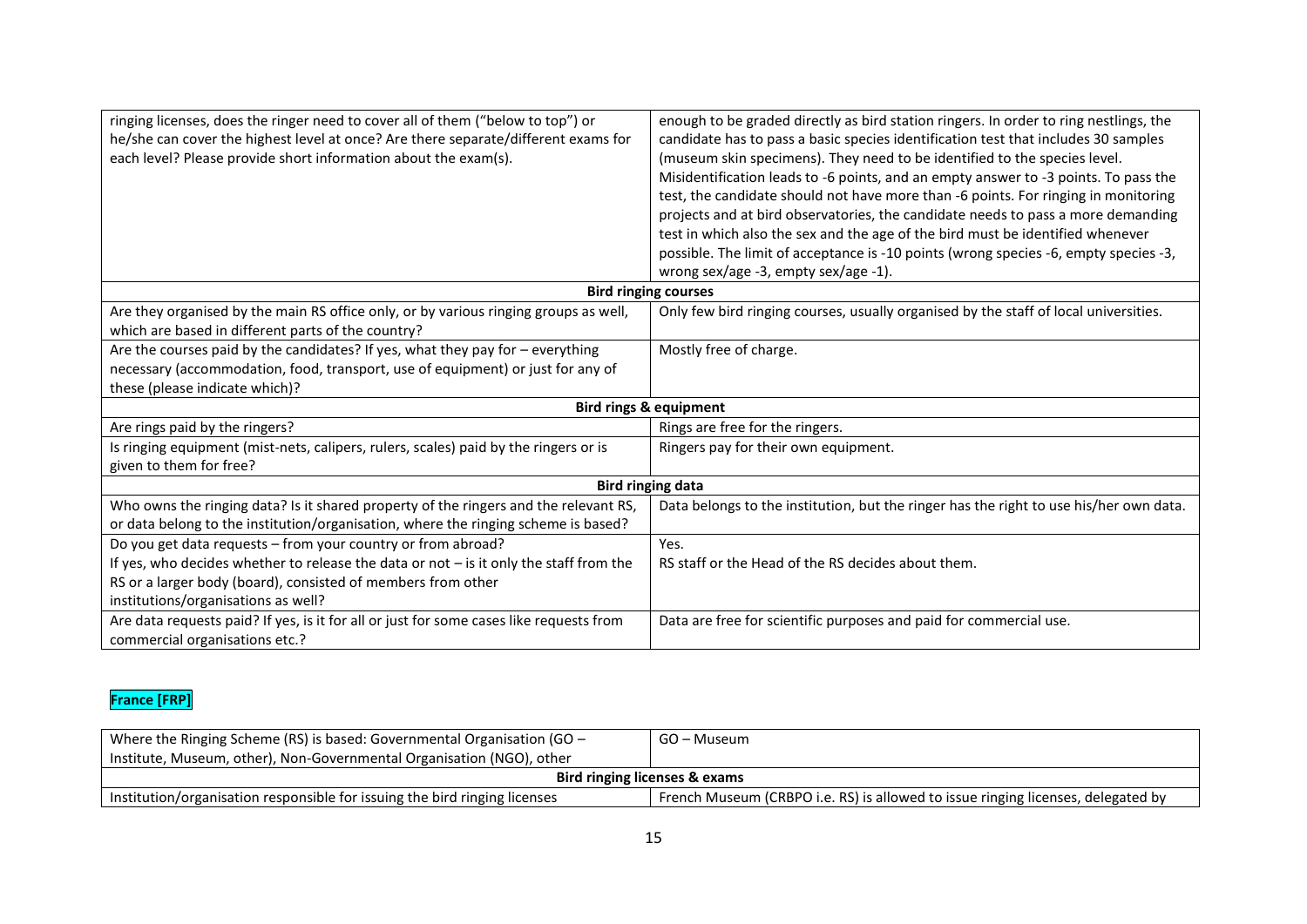|                                                                                          | the Ministry of Environment.                                                             |
|------------------------------------------------------------------------------------------|------------------------------------------------------------------------------------------|
| Does the institution/organisation responsible for issuing the bird ringing licenses      |                                                                                          |
| perform field control of the bird ringing activities? If yes, how?                       |                                                                                          |
| When applying for a ringing license what kind of information it is necessary to be       | Bird species and approximate numbers must be mentioned in the application.               |
| presented?                                                                               | However, in order to renew CRBPO habilitation to issue ringing licenses, a report is     |
|                                                                                          | presented to the Ministry of environment every 4 years.                                  |
| How long the bird ringing license lasts? Is it renewed every year?                       | The ringing permit lasts 5 years but is renewed annually.                                |
| Are there different grades of bird ringing licenses - for example ringing only waders,   | Yes, with a special exam is requested for waders.                                        |
| only birds of prey, all bird species etc.?                                               | There are two grades: (1) Generalist (G) - all bird species; (2) Specialist (S) - one or |
| If yes, please provide the categories with a short description for each of them.         | few species, but only as part of a special research program (PP).                        |
| How long does it take a candidate to become a ringer? Does he/she cover both             | No duration is required, but 2 years are usually recommended. (1.) S : variable          |
| theoretical and practical exams, or simply a certain number of birds is needed to be     | according the PP: exams or supervision of licensed ringers. (2) G : By exam. two         |
| ringed under the supervision of licensed ringers? In case of different grades of bird    | phases: (2.1.) Theoretical training session (in Paris) for 2 days. (2.2.) Practical      |
| ringing licenses, does the ringer need to cover all of them ("below to top") or          | training session for 5 days with 4 trainees max. Each trainee is autonomous. He          |
| he/she can cover the highest level at once? Are there separate/different exams for       | have a place to ring, the material to ring; and we control his abilities to ring         |
| each level? Please provide short information about the exam(s).                          | following two major criteria: bird safety and data quality. But to access at the         |
|                                                                                          | former session, the candidate have to fill a training book (validated by licensed        |
|                                                                                          | ringers). More info onto website (in French) :                                           |
|                                                                                          | http://www2.mnhn.fr/crbpo/spip.php?rubrique29                                            |
|                                                                                          | <b>Bird ringing courses</b>                                                              |
| Are they organised by the main RS office only, or by various ringing groups as well,     | Theoretical training session (in Paris) for 2 days. Practical training session in        |
| which are based in different parts of the country?                                       | different parts of the country (field organisation is not under RS's responsibilities).  |
| Are the courses paid by the candidates? If yes, what they pay for $-$ everything         | Theoretical & practical training session are free of charge. Ringers pay for transport,  |
| necessary (accommodation, food, transport, use of equipment) or just for any of          | meals and accommodation.                                                                 |
| these (please indicate which)?                                                           |                                                                                          |
| <b>Bird rings &amp; equipment</b>                                                        |                                                                                          |
| Are rings paid by the ringers?                                                           | Rings are free for the ringers.                                                          |
| Is ringing equipment (mist-nets, calipers, rulers, scales) paid by the ringers or is     | Ringers pay for their own equipment. Except for CES-projects, where the RS               |
| given to them for free?                                                                  | purchases the mist-nets.                                                                 |
| <b>Bird ringing data</b>                                                                 |                                                                                          |
| Who owns the ringing data? Is it shared property of the ringers and the relevant RS,     | Data is shared property of ringers and RS. Data from PP - property of the                |
| or data belong to the institution/organisation, where the ringing scheme is based?       | responsible of the program (but we have to receive the data, but we are not              |
|                                                                                          | allowed to use them or analyse them).                                                    |
| Do you get data requests - from your country or from abroad?                             | Yes.                                                                                     |
| If yes, who decides whether to release the data or not $-$ is it only the staff from the | The RS decides about data requests. If major part of the data comes from one             |
| RS or a larger body (board), consisted of members from other                             | ringer, he is asked about it. Data from PP: - not allowed to release unless the          |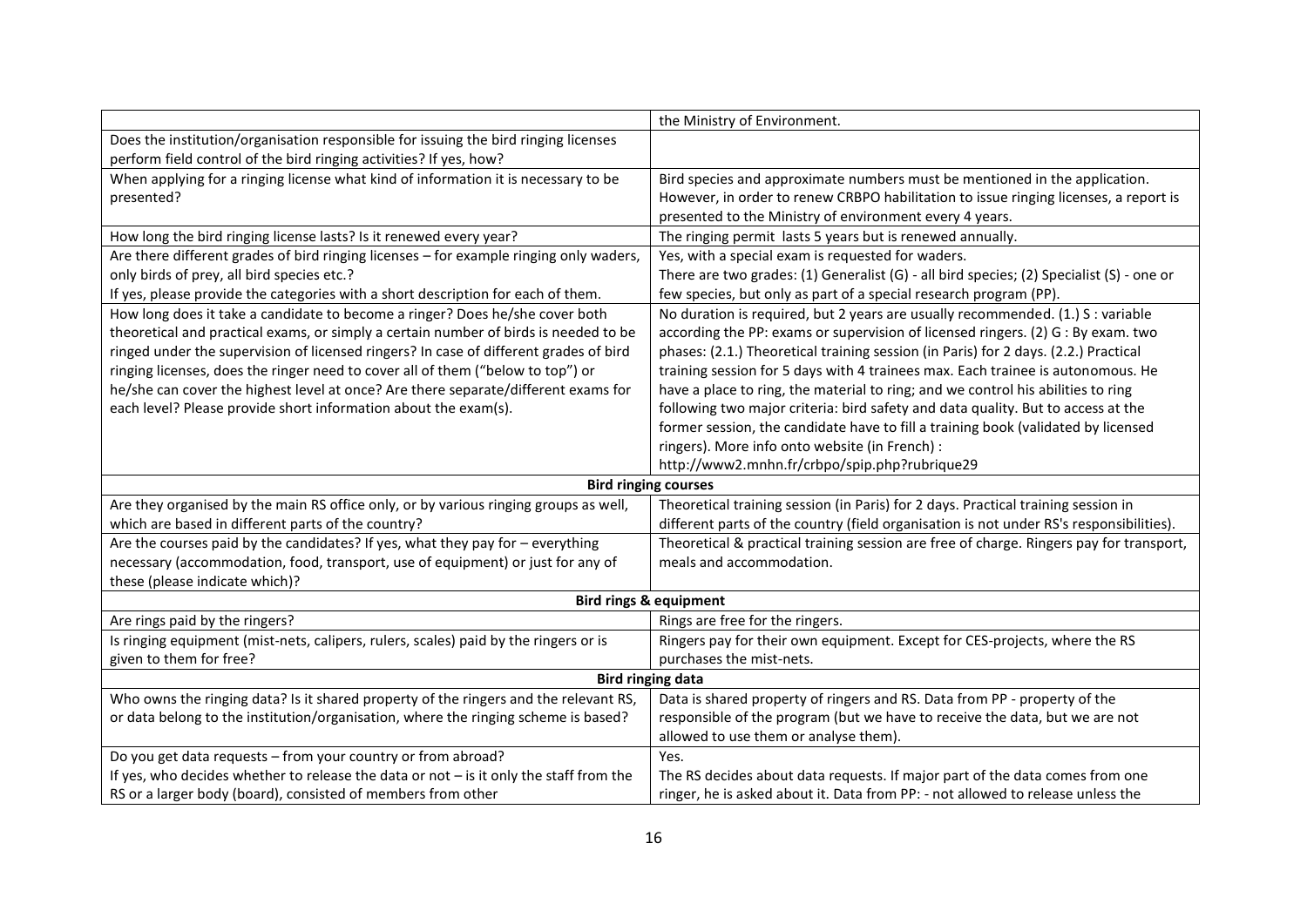| institutions/organisations as well?                                                     | responsible person agrees on that.    |
|-----------------------------------------------------------------------------------------|---------------------------------------|
| Are data requests paid? If yes, is it for all or just for some cases like requests from | I In general, data requests are free. |
| commercial organisations etc.?                                                          |                                       |

#### **Germany (Helgoland) [DEW]**

| Where the Ringing Scheme (RS) is based: Governmental Organisation (GO $-$              | GO - Institute                                                                          |  |
|----------------------------------------------------------------------------------------|-----------------------------------------------------------------------------------------|--|
| Institute, Museum, other), Non-Governmental Organisation (NGO), other                  |                                                                                         |  |
| <b>Bird ringing licenses &amp; exams</b>                                               |                                                                                         |  |
| Institution/organisation responsible for issuing the bird ringing licenses             | Nature conservation administration (highest authority for this is the Bundesland).      |  |
| Does the institution/organisation responsible for issuing the bird ringing licenses    | No.                                                                                     |  |
| perform field control of the bird ringing activities? If yes, how?                     |                                                                                         |  |
| When applying for a ringing license what kind of information it is necessary to be     | Data of the ringer, area, permit can be restricted to specific species or catching      |  |
| presented?                                                                             | methods                                                                                 |  |
| How long the bird ringing license lasts? Is it renewed every year?                     | Normally 4 years. First permit 2 years.                                                 |  |
| Are there different grades of bird ringing licenses - for example ringing only waders, | No grades.                                                                              |  |
| only birds of prey, all bird species etc.?                                             |                                                                                         |  |
| If yes, please provide the categories with a short description for each of them.       |                                                                                         |  |
| How long does it take a candidate to become a ringer? Does he/she cover both           | At least 2 years. First the trainee must learn from a ringer with experience or at a    |  |
| theoretical and practical exams, or simply a certain number of birds is needed to be   | ringing station for at least two years. Then participate on the ringing course given by |  |
| ringed under the supervision of licensed ringers? In case of different grades of bird  | the RS. The course takes one week with theoretical and practical units. There is no     |  |
| ringing licenses, does the ringer need to cover all of them ("below to top") or        | exam but the skill of the trainee is evaluated                                          |  |
| he/she can cover the highest level at once? Are there separate/different exams for     |                                                                                         |  |
| each level? Please provide short information about the exam(s).                        |                                                                                         |  |
|                                                                                        | <b>Bird ringing courses</b>                                                             |  |
| Are they organised by the main RS office only, or by various ringing groups as well,   | The obligatory ringer course is only organized by the RS.                               |  |
| which are based in different parts of the country?                                     |                                                                                         |  |
| Are the courses paid by the candidates? If yes, what they pay for - everything         | Ringing courses organised by the RS are free but ringers have to pay for transport,     |  |
| necessary (accommodation, food, transport, use of equipment) or just for any of        | meals and accommodation.                                                                |  |
| these (please indicate which)?                                                         |                                                                                         |  |
| <b>Bird rings &amp; equipment</b>                                                      |                                                                                         |  |
| Are rings paid by the ringers?                                                         | Rings are free for the ringers.                                                         |  |
| Is ringing equipment (mist-nets, calipers, rulers, scales) paid by the ringers or is   | Ringers pay for their own equipment.                                                    |  |
| given to them for free?                                                                |                                                                                         |  |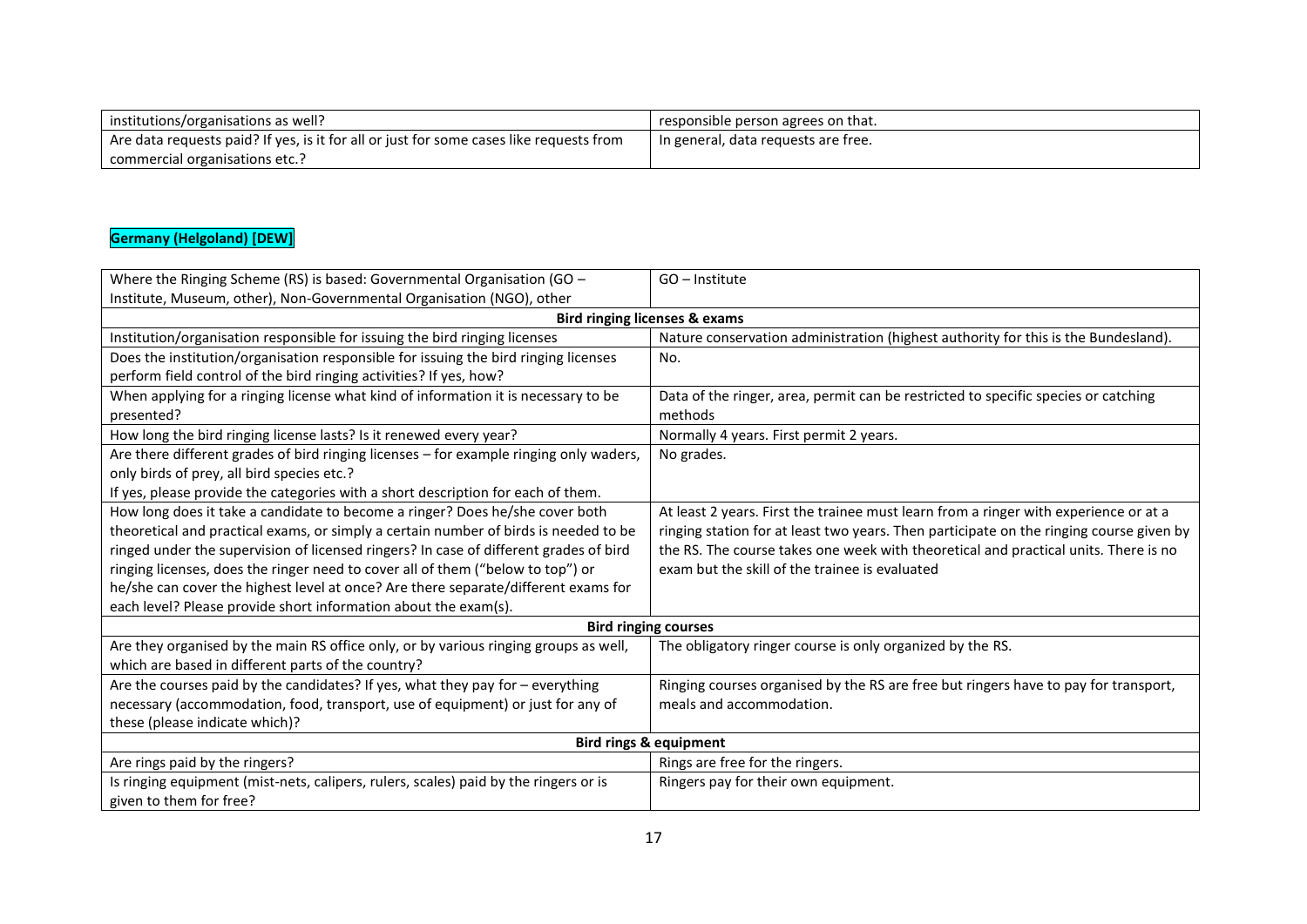| <b>Bird ringing data</b>                                                                 |                                                                                       |
|------------------------------------------------------------------------------------------|---------------------------------------------------------------------------------------|
| Who owns the ringing data? Is it shared property of the ringers and the relevant RS,     | The rings are property of RS and one of the rules to use them is the complete         |
| or data belong to the institution/organisation, where the ringing scheme is based?       | handing over of all ringing data. RS declares that data of still active groups or     |
|                                                                                          | individuals will not be used against the will of these groups unless these data are   |
|                                                                                          | only a smaller part of a large scale analysis.                                        |
| Do you get data requests - from your country or from abroad?                             | Yes.                                                                                  |
| If yes, who decides whether to release the data or not $-$ is it only the staff from the | It is only the ringing scheme and $-$ in cases where the data request mainly concerns |
| RS or a larger body (board), consisted of members from other                             | data of one group or one ringer $-$ of this group(s) or ringer(s).                    |
| institutions/organisations as well?                                                      |                                                                                       |
| Are data requests paid? If yes, is it for all or just for some cases like requests from  | Data requests are not paid.                                                           |
| commercial organisations etc.?                                                           |                                                                                       |

## **Germany (Hiddensee) [DEH]**

| Where the Ringing Scheme (RS) is based: Governmental Organisation (GO -                                                                                   | GO (other?)                                                                                                                                                                                                                                                                                                                                                                                                                                                                                                                                                                                                                                                                                                                                                                                                                                                                                                                                                                                                                         |
|-----------------------------------------------------------------------------------------------------------------------------------------------------------|-------------------------------------------------------------------------------------------------------------------------------------------------------------------------------------------------------------------------------------------------------------------------------------------------------------------------------------------------------------------------------------------------------------------------------------------------------------------------------------------------------------------------------------------------------------------------------------------------------------------------------------------------------------------------------------------------------------------------------------------------------------------------------------------------------------------------------------------------------------------------------------------------------------------------------------------------------------------------------------------------------------------------------------|
| Institute, Museum, other), Non-Governmental Organisation (NGO), other                                                                                     |                                                                                                                                                                                                                                                                                                                                                                                                                                                                                                                                                                                                                                                                                                                                                                                                                                                                                                                                                                                                                                     |
|                                                                                                                                                           | <b>Bird ringing licenses &amp; exams</b>                                                                                                                                                                                                                                                                                                                                                                                                                                                                                                                                                                                                                                                                                                                                                                                                                                                                                                                                                                                            |
| Institution/organisation responsible for issuing the bird ringing licenses                                                                                | Nature conservation authorities of federal states.                                                                                                                                                                                                                                                                                                                                                                                                                                                                                                                                                                                                                                                                                                                                                                                                                                                                                                                                                                                  |
| Does the institution/organisation responsible for issuing the bird ringing licenses<br>perform field control of the bird ringing activities? If yes, how? |                                                                                                                                                                                                                                                                                                                                                                                                                                                                                                                                                                                                                                                                                                                                                                                                                                                                                                                                                                                                                                     |
| When applying for a ringing license what kind of information it is necessary to be<br>presented?                                                          | RS has to report annually to the ministries of the five east German federal states<br>about numbers of bird ringed per species and how the targets of ringing programs<br>on different levels were reached. There are: a) 16 official centrally organised ringing<br>programs on international or nationwide level; b) ringing programs organised on<br>state level; and c) ringing programs on regional or local level. Ringers have to<br>provide the following information to get their permits: (1) which species (one or<br>more) they want to ring, (2) if ringing is planned to be within the frame of a<br>centrally organised ringing programs, if not, for what reasons/targets ringing is<br>performed, (3) where are the birds caught and ringed (description of site), (4) by<br>which methods the birds are caught, (5) for which time period the program will be<br>run, (6) how many persons/ringers are engaged in the program, (7) which kind of<br>own data analyses are planned and when results are presented. |
| How long the bird ringing license lasts? Is it renewed every year?                                                                                        |                                                                                                                                                                                                                                                                                                                                                                                                                                                                                                                                                                                                                                                                                                                                                                                                                                                                                                                                                                                                                                     |
| Are there different grades of bird ringing licenses - for example ringing only waders,                                                                    | Ringing permits can be restricted to specific groups of birds only - like raptors and                                                                                                                                                                                                                                                                                                                                                                                                                                                                                                                                                                                                                                                                                                                                                                                                                                                                                                                                               |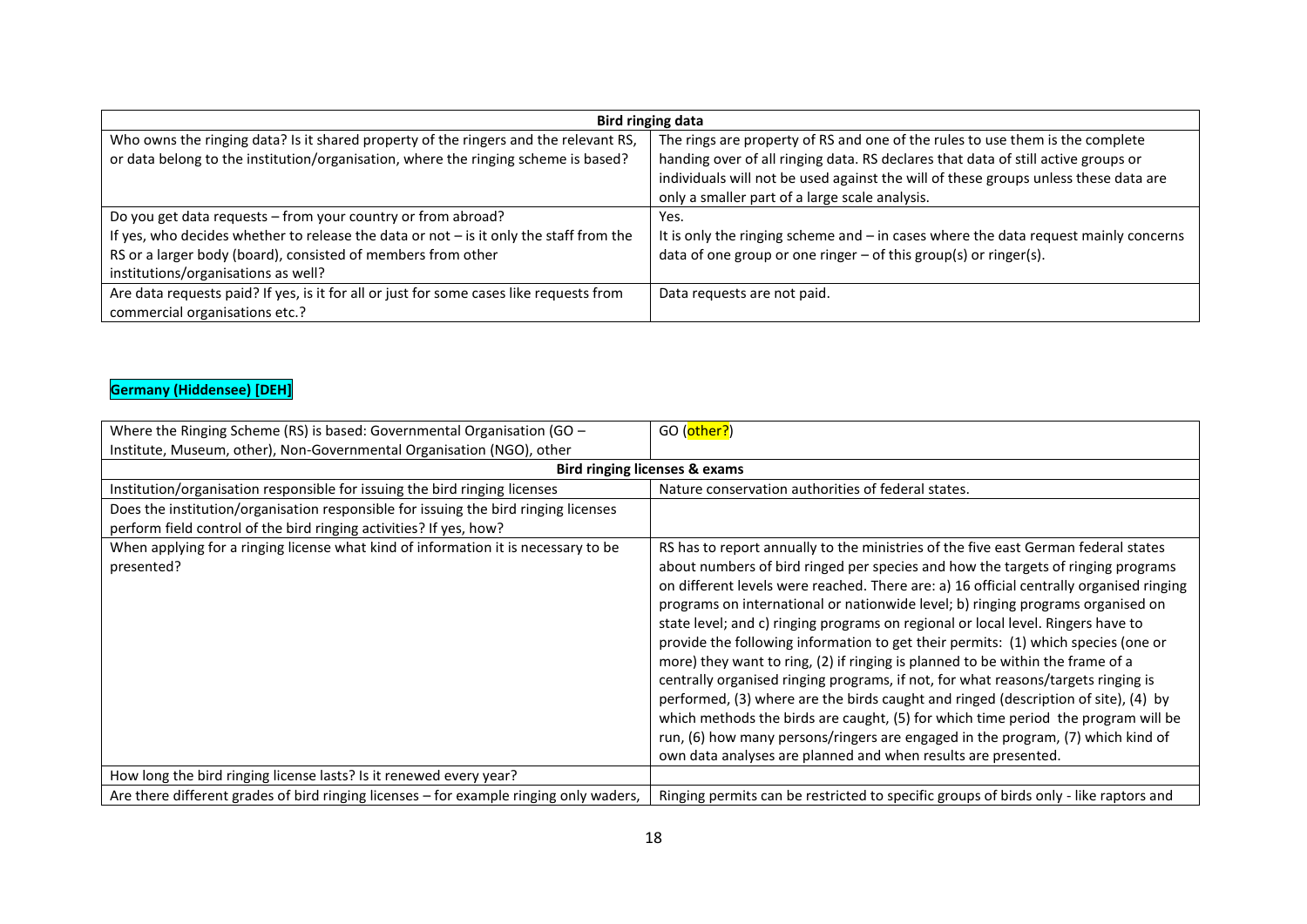| only birds of prey, all bird species etc.?                                                                                                 | owls.                                                                               |
|--------------------------------------------------------------------------------------------------------------------------------------------|-------------------------------------------------------------------------------------|
| If yes, please provide the categories with a short description for each of them.                                                           |                                                                                     |
| How long does it take a candidate to become a ringer? Does he/she cover both                                                               | There is a ringers' course, which has to be passed successfully before a person can |
| theoretical and practical exams, or simply a certain number of birds is needed to be                                                       | apply for a license. To the ringers courses only people are invited who at least on |
| ringed under the supervision of licensed ringers? In case of different grades of bird                                                      | year worked as a helper of an experienced ringers. A personal recommendation        |
| ringing licenses, does the ringer need to cover all of them ("below to top") or                                                            | from this ringer is necessary. During the ringers courses the candidates are        |
| he/she can cover the highest level at once? Are there separate/different exams for                                                         | generally checked for their skills in bird catching, handling, measuring, ringing.  |
| each level? Please provide short information about the exam(s).                                                                            | Beside this theoretical questions relevant for ringers are raised (e.g. nature      |
|                                                                                                                                            | conservation law) and technical aspects of data assessing, handling and submitting  |
|                                                                                                                                            | to the RC. Knowledge on bird determination in the hand (species, sex, age) is       |
|                                                                                                                                            | examined at a catching site with living birds and additionally with a collection of |
|                                                                                                                                            | museum skins.                                                                       |
|                                                                                                                                            |                                                                                     |
|                                                                                                                                            | <b>Bird ringing courses</b>                                                         |
| Are they organised by the main RS office only, or by various ringing groups as well,<br>which are based in different parts of the country? | The bird ringing courses are organised by RS only.                                  |
| Are the courses paid by the candidates? If yes, what they pay for $-$ everything                                                           | Generally they are free of charge.                                                  |
| necessary (accommodation, food, transport, use of equipment) or just for any of                                                            |                                                                                     |
| these (please indicate which)?                                                                                                             |                                                                                     |
|                                                                                                                                            | <b>Bird rings &amp; equipment</b>                                                   |
| Are rings paid by the ringers?                                                                                                             | Rings are free for the ringers.                                                     |
| Is ringing equipment (mist-nets, calipers, rulers, scales) paid by the ringers or is                                                       | Ringers pay for their own equipment.                                                |
| given to them for free?                                                                                                                    |                                                                                     |
| <b>Bird ringing data</b>                                                                                                                   |                                                                                     |
| Who owns the ringing data? Is it shared property of the ringers and the relevant RS,                                                       | Data belong to the institution, where the RS is based.                              |
| or data belong to the institution/organisation, where the ringing scheme is based?                                                         |                                                                                     |
| Do you get data requests - from your country or from abroad?                                                                               | Yes.                                                                                |
| If yes, who decides whether to release the data or not $-$ is it only the staff from the                                                   | The Head of the RS decides about data requests.                                     |
| RS or a larger body (board), consisted of members from other                                                                               |                                                                                     |
| institutions/organisations as well?                                                                                                        |                                                                                     |
| Are data requests paid? If yes, is it for all or just for some cases like requests from                                                    | Only when data are requested for commercial purposes a fee (for elaborating the     |
| commercial organisations etc.?                                                                                                             | data, not for the data themselves) has to be paid.                                  |

**Germany (Radolfzell) [DER]**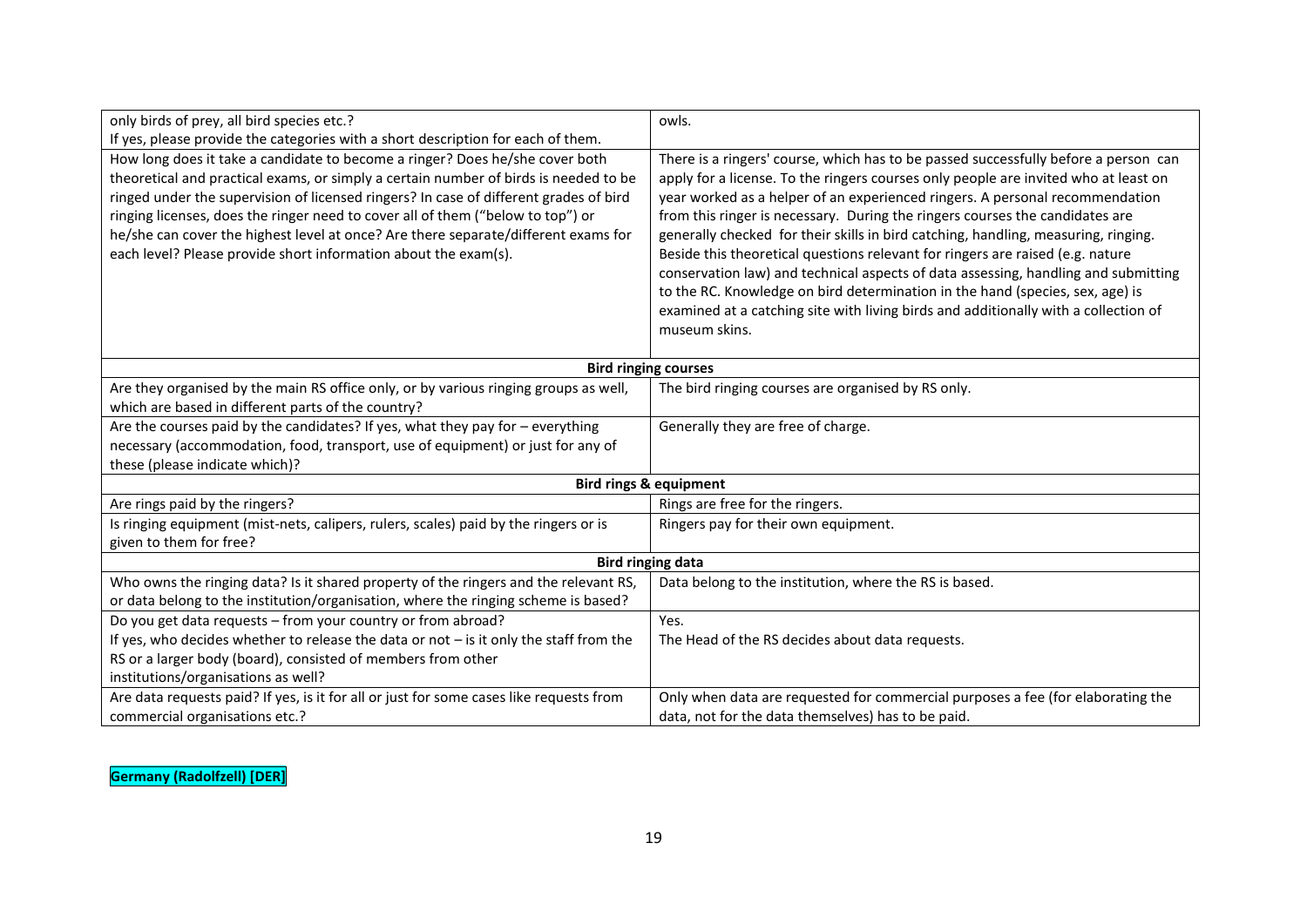| <b>Bird ringing licenses &amp; exams</b><br>Institution/organisation responsible for issuing the bird ringing licenses<br>Nature conservation administration (highest authority for this is the Bundesland).<br>Does the institution/organisation responsible for issuing the bird ringing licenses<br>Holders of a license have to briefly report once every year or every second year<br>their activities to the auhorities, some Bundesländer also want to receive the<br>perform field control of the bird ringing activities? If yes, how?<br>ringing totals (not the ringing data or recovery data). Generally all authorities rely<br>on the direct supervision of the ringing scheme.<br>When applying for a ringing license what kind of information it is necessary to be<br>Species yes, and the permit will be restricted to these. Numbers no. A special<br>research question (or research project) must be defined and the permit is only<br>presented?<br>restricted to this project.<br>How long the bird ringing license lasts? Is it renewed every year?<br>Normally 2, 3 or 5 years. If possible after the second renewal RS wants to receive an<br>unlimited permit "restricted to the time of cooperation with the RS".<br>Are there different grades of bird ringing licenses - for example ringing only waders,<br>All licenses are bound to species or species groups.<br>only birds of prey, all bird species etc.?<br>If yes, please provide the categories with a short description for each of them.<br>How long does it take a candidate to become a ringer? Does he/she cover both<br>Normally it takes 2-3 years, but not necessarily. All ringers have to pass a theoretical<br>theoretical and practical exams, or simply a certain number of birds is needed to be<br>course with exam (1 weekend). All ringers also have to show sufficient experience<br>ringed under the supervision of licensed ringers? In case of different grades of bird<br>through either several weeks of work at a ringing station (with informal report of<br>ringing licenses, does the ringer need to cover all of them ("below to top") or<br>the head of the station to the ringing centre) or through work with a mentor<br>he/she can cover the highest level at once? Are there separate/different exams for<br>(experienced ringer).<br>each level? Please provide short information about the exam(s).<br><b>Bird ringing courses</b><br>Are they organised by the main RS office only, or by various ringing groups as well,<br>The basic obligatory ringer course is only organized by the ringing scheme,<br>which are based in different parts of the country?<br>sometimes abroad from the institute and then in cooperation with a local<br>conservation or university group. There are more courses available about data<br>analysis, trapping methods etc. and these are organized by either the ringing<br>scheme or other groups.<br>Are the courses paid by the candidates? If yes, what they pay for - everything<br>Ringing courses organised by the RS are free but ringers have to pay for transport,<br>meals and accommodation. Courses by "Pro Ring" are under the same conditions<br>necessary (accommodation, food, transport, use of equipment) or just for any of<br>for "Pro Ring" members, but non-members have to pay a moderate participation<br>these (please indicate which)?<br>fee.<br>Bird rings & equipment<br>Are rings paid by the ringers?<br>Rings are free for the ringers. | Where the Ringing Scheme (RS) is based: Governmental Organisation (GO $-$ | GO - Institute |  |
|-----------------------------------------------------------------------------------------------------------------------------------------------------------------------------------------------------------------------------------------------------------------------------------------------------------------------------------------------------------------------------------------------------------------------------------------------------------------------------------------------------------------------------------------------------------------------------------------------------------------------------------------------------------------------------------------------------------------------------------------------------------------------------------------------------------------------------------------------------------------------------------------------------------------------------------------------------------------------------------------------------------------------------------------------------------------------------------------------------------------------------------------------------------------------------------------------------------------------------------------------------------------------------------------------------------------------------------------------------------------------------------------------------------------------------------------------------------------------------------------------------------------------------------------------------------------------------------------------------------------------------------------------------------------------------------------------------------------------------------------------------------------------------------------------------------------------------------------------------------------------------------------------------------------------------------------------------------------------------------------------------------------------------------------------------------------------------------------------------------------------------------------------------------------------------------------------------------------------------------------------------------------------------------------------------------------------------------------------------------------------------------------------------------------------------------------------------------------------------------------------------------------------------------------------------------------------------------------------------------------------------------------------------------------------------------------------------------------------------------------------------------------------------------------------------------------------------------------------------------------------------------------------------------------------------------------------------------------------------------------------------------------------------------------------------------------------------------------------------------------------------------------------------------------------------------------------------------------------------------------------------------------------------------------------------------------------------------------------------------------------------------------------------------------------------------------------------------------------------------------------------------------------------------------|---------------------------------------------------------------------------|----------------|--|
|                                                                                                                                                                                                                                                                                                                                                                                                                                                                                                                                                                                                                                                                                                                                                                                                                                                                                                                                                                                                                                                                                                                                                                                                                                                                                                                                                                                                                                                                                                                                                                                                                                                                                                                                                                                                                                                                                                                                                                                                                                                                                                                                                                                                                                                                                                                                                                                                                                                                                                                                                                                                                                                                                                                                                                                                                                                                                                                                                                                                                                                                                                                                                                                                                                                                                                                                                                                                                                                                                                                                         | Institute, Museum, other), Non-Governmental Organisation (NGO), other     |                |  |
|                                                                                                                                                                                                                                                                                                                                                                                                                                                                                                                                                                                                                                                                                                                                                                                                                                                                                                                                                                                                                                                                                                                                                                                                                                                                                                                                                                                                                                                                                                                                                                                                                                                                                                                                                                                                                                                                                                                                                                                                                                                                                                                                                                                                                                                                                                                                                                                                                                                                                                                                                                                                                                                                                                                                                                                                                                                                                                                                                                                                                                                                                                                                                                                                                                                                                                                                                                                                                                                                                                                                         |                                                                           |                |  |
|                                                                                                                                                                                                                                                                                                                                                                                                                                                                                                                                                                                                                                                                                                                                                                                                                                                                                                                                                                                                                                                                                                                                                                                                                                                                                                                                                                                                                                                                                                                                                                                                                                                                                                                                                                                                                                                                                                                                                                                                                                                                                                                                                                                                                                                                                                                                                                                                                                                                                                                                                                                                                                                                                                                                                                                                                                                                                                                                                                                                                                                                                                                                                                                                                                                                                                                                                                                                                                                                                                                                         |                                                                           |                |  |
|                                                                                                                                                                                                                                                                                                                                                                                                                                                                                                                                                                                                                                                                                                                                                                                                                                                                                                                                                                                                                                                                                                                                                                                                                                                                                                                                                                                                                                                                                                                                                                                                                                                                                                                                                                                                                                                                                                                                                                                                                                                                                                                                                                                                                                                                                                                                                                                                                                                                                                                                                                                                                                                                                                                                                                                                                                                                                                                                                                                                                                                                                                                                                                                                                                                                                                                                                                                                                                                                                                                                         |                                                                           |                |  |
|                                                                                                                                                                                                                                                                                                                                                                                                                                                                                                                                                                                                                                                                                                                                                                                                                                                                                                                                                                                                                                                                                                                                                                                                                                                                                                                                                                                                                                                                                                                                                                                                                                                                                                                                                                                                                                                                                                                                                                                                                                                                                                                                                                                                                                                                                                                                                                                                                                                                                                                                                                                                                                                                                                                                                                                                                                                                                                                                                                                                                                                                                                                                                                                                                                                                                                                                                                                                                                                                                                                                         |                                                                           |                |  |
|                                                                                                                                                                                                                                                                                                                                                                                                                                                                                                                                                                                                                                                                                                                                                                                                                                                                                                                                                                                                                                                                                                                                                                                                                                                                                                                                                                                                                                                                                                                                                                                                                                                                                                                                                                                                                                                                                                                                                                                                                                                                                                                                                                                                                                                                                                                                                                                                                                                                                                                                                                                                                                                                                                                                                                                                                                                                                                                                                                                                                                                                                                                                                                                                                                                                                                                                                                                                                                                                                                                                         |                                                                           |                |  |
|                                                                                                                                                                                                                                                                                                                                                                                                                                                                                                                                                                                                                                                                                                                                                                                                                                                                                                                                                                                                                                                                                                                                                                                                                                                                                                                                                                                                                                                                                                                                                                                                                                                                                                                                                                                                                                                                                                                                                                                                                                                                                                                                                                                                                                                                                                                                                                                                                                                                                                                                                                                                                                                                                                                                                                                                                                                                                                                                                                                                                                                                                                                                                                                                                                                                                                                                                                                                                                                                                                                                         |                                                                           |                |  |
|                                                                                                                                                                                                                                                                                                                                                                                                                                                                                                                                                                                                                                                                                                                                                                                                                                                                                                                                                                                                                                                                                                                                                                                                                                                                                                                                                                                                                                                                                                                                                                                                                                                                                                                                                                                                                                                                                                                                                                                                                                                                                                                                                                                                                                                                                                                                                                                                                                                                                                                                                                                                                                                                                                                                                                                                                                                                                                                                                                                                                                                                                                                                                                                                                                                                                                                                                                                                                                                                                                                                         |                                                                           |                |  |
|                                                                                                                                                                                                                                                                                                                                                                                                                                                                                                                                                                                                                                                                                                                                                                                                                                                                                                                                                                                                                                                                                                                                                                                                                                                                                                                                                                                                                                                                                                                                                                                                                                                                                                                                                                                                                                                                                                                                                                                                                                                                                                                                                                                                                                                                                                                                                                                                                                                                                                                                                                                                                                                                                                                                                                                                                                                                                                                                                                                                                                                                                                                                                                                                                                                                                                                                                                                                                                                                                                                                         |                                                                           |                |  |
|                                                                                                                                                                                                                                                                                                                                                                                                                                                                                                                                                                                                                                                                                                                                                                                                                                                                                                                                                                                                                                                                                                                                                                                                                                                                                                                                                                                                                                                                                                                                                                                                                                                                                                                                                                                                                                                                                                                                                                                                                                                                                                                                                                                                                                                                                                                                                                                                                                                                                                                                                                                                                                                                                                                                                                                                                                                                                                                                                                                                                                                                                                                                                                                                                                                                                                                                                                                                                                                                                                                                         |                                                                           |                |  |
|                                                                                                                                                                                                                                                                                                                                                                                                                                                                                                                                                                                                                                                                                                                                                                                                                                                                                                                                                                                                                                                                                                                                                                                                                                                                                                                                                                                                                                                                                                                                                                                                                                                                                                                                                                                                                                                                                                                                                                                                                                                                                                                                                                                                                                                                                                                                                                                                                                                                                                                                                                                                                                                                                                                                                                                                                                                                                                                                                                                                                                                                                                                                                                                                                                                                                                                                                                                                                                                                                                                                         |                                                                           |                |  |
|                                                                                                                                                                                                                                                                                                                                                                                                                                                                                                                                                                                                                                                                                                                                                                                                                                                                                                                                                                                                                                                                                                                                                                                                                                                                                                                                                                                                                                                                                                                                                                                                                                                                                                                                                                                                                                                                                                                                                                                                                                                                                                                                                                                                                                                                                                                                                                                                                                                                                                                                                                                                                                                                                                                                                                                                                                                                                                                                                                                                                                                                                                                                                                                                                                                                                                                                                                                                                                                                                                                                         |                                                                           |                |  |
|                                                                                                                                                                                                                                                                                                                                                                                                                                                                                                                                                                                                                                                                                                                                                                                                                                                                                                                                                                                                                                                                                                                                                                                                                                                                                                                                                                                                                                                                                                                                                                                                                                                                                                                                                                                                                                                                                                                                                                                                                                                                                                                                                                                                                                                                                                                                                                                                                                                                                                                                                                                                                                                                                                                                                                                                                                                                                                                                                                                                                                                                                                                                                                                                                                                                                                                                                                                                                                                                                                                                         |                                                                           |                |  |
|                                                                                                                                                                                                                                                                                                                                                                                                                                                                                                                                                                                                                                                                                                                                                                                                                                                                                                                                                                                                                                                                                                                                                                                                                                                                                                                                                                                                                                                                                                                                                                                                                                                                                                                                                                                                                                                                                                                                                                                                                                                                                                                                                                                                                                                                                                                                                                                                                                                                                                                                                                                                                                                                                                                                                                                                                                                                                                                                                                                                                                                                                                                                                                                                                                                                                                                                                                                                                                                                                                                                         |                                                                           |                |  |
|                                                                                                                                                                                                                                                                                                                                                                                                                                                                                                                                                                                                                                                                                                                                                                                                                                                                                                                                                                                                                                                                                                                                                                                                                                                                                                                                                                                                                                                                                                                                                                                                                                                                                                                                                                                                                                                                                                                                                                                                                                                                                                                                                                                                                                                                                                                                                                                                                                                                                                                                                                                                                                                                                                                                                                                                                                                                                                                                                                                                                                                                                                                                                                                                                                                                                                                                                                                                                                                                                                                                         |                                                                           |                |  |
|                                                                                                                                                                                                                                                                                                                                                                                                                                                                                                                                                                                                                                                                                                                                                                                                                                                                                                                                                                                                                                                                                                                                                                                                                                                                                                                                                                                                                                                                                                                                                                                                                                                                                                                                                                                                                                                                                                                                                                                                                                                                                                                                                                                                                                                                                                                                                                                                                                                                                                                                                                                                                                                                                                                                                                                                                                                                                                                                                                                                                                                                                                                                                                                                                                                                                                                                                                                                                                                                                                                                         |                                                                           |                |  |
|                                                                                                                                                                                                                                                                                                                                                                                                                                                                                                                                                                                                                                                                                                                                                                                                                                                                                                                                                                                                                                                                                                                                                                                                                                                                                                                                                                                                                                                                                                                                                                                                                                                                                                                                                                                                                                                                                                                                                                                                                                                                                                                                                                                                                                                                                                                                                                                                                                                                                                                                                                                                                                                                                                                                                                                                                                                                                                                                                                                                                                                                                                                                                                                                                                                                                                                                                                                                                                                                                                                                         |                                                                           |                |  |
|                                                                                                                                                                                                                                                                                                                                                                                                                                                                                                                                                                                                                                                                                                                                                                                                                                                                                                                                                                                                                                                                                                                                                                                                                                                                                                                                                                                                                                                                                                                                                                                                                                                                                                                                                                                                                                                                                                                                                                                                                                                                                                                                                                                                                                                                                                                                                                                                                                                                                                                                                                                                                                                                                                                                                                                                                                                                                                                                                                                                                                                                                                                                                                                                                                                                                                                                                                                                                                                                                                                                         |                                                                           |                |  |
|                                                                                                                                                                                                                                                                                                                                                                                                                                                                                                                                                                                                                                                                                                                                                                                                                                                                                                                                                                                                                                                                                                                                                                                                                                                                                                                                                                                                                                                                                                                                                                                                                                                                                                                                                                                                                                                                                                                                                                                                                                                                                                                                                                                                                                                                                                                                                                                                                                                                                                                                                                                                                                                                                                                                                                                                                                                                                                                                                                                                                                                                                                                                                                                                                                                                                                                                                                                                                                                                                                                                         |                                                                           |                |  |
|                                                                                                                                                                                                                                                                                                                                                                                                                                                                                                                                                                                                                                                                                                                                                                                                                                                                                                                                                                                                                                                                                                                                                                                                                                                                                                                                                                                                                                                                                                                                                                                                                                                                                                                                                                                                                                                                                                                                                                                                                                                                                                                                                                                                                                                                                                                                                                                                                                                                                                                                                                                                                                                                                                                                                                                                                                                                                                                                                                                                                                                                                                                                                                                                                                                                                                                                                                                                                                                                                                                                         |                                                                           |                |  |
|                                                                                                                                                                                                                                                                                                                                                                                                                                                                                                                                                                                                                                                                                                                                                                                                                                                                                                                                                                                                                                                                                                                                                                                                                                                                                                                                                                                                                                                                                                                                                                                                                                                                                                                                                                                                                                                                                                                                                                                                                                                                                                                                                                                                                                                                                                                                                                                                                                                                                                                                                                                                                                                                                                                                                                                                                                                                                                                                                                                                                                                                                                                                                                                                                                                                                                                                                                                                                                                                                                                                         |                                                                           |                |  |
|                                                                                                                                                                                                                                                                                                                                                                                                                                                                                                                                                                                                                                                                                                                                                                                                                                                                                                                                                                                                                                                                                                                                                                                                                                                                                                                                                                                                                                                                                                                                                                                                                                                                                                                                                                                                                                                                                                                                                                                                                                                                                                                                                                                                                                                                                                                                                                                                                                                                                                                                                                                                                                                                                                                                                                                                                                                                                                                                                                                                                                                                                                                                                                                                                                                                                                                                                                                                                                                                                                                                         |                                                                           |                |  |
|                                                                                                                                                                                                                                                                                                                                                                                                                                                                                                                                                                                                                                                                                                                                                                                                                                                                                                                                                                                                                                                                                                                                                                                                                                                                                                                                                                                                                                                                                                                                                                                                                                                                                                                                                                                                                                                                                                                                                                                                                                                                                                                                                                                                                                                                                                                                                                                                                                                                                                                                                                                                                                                                                                                                                                                                                                                                                                                                                                                                                                                                                                                                                                                                                                                                                                                                                                                                                                                                                                                                         |                                                                           |                |  |
|                                                                                                                                                                                                                                                                                                                                                                                                                                                                                                                                                                                                                                                                                                                                                                                                                                                                                                                                                                                                                                                                                                                                                                                                                                                                                                                                                                                                                                                                                                                                                                                                                                                                                                                                                                                                                                                                                                                                                                                                                                                                                                                                                                                                                                                                                                                                                                                                                                                                                                                                                                                                                                                                                                                                                                                                                                                                                                                                                                                                                                                                                                                                                                                                                                                                                                                                                                                                                                                                                                                                         |                                                                           |                |  |
|                                                                                                                                                                                                                                                                                                                                                                                                                                                                                                                                                                                                                                                                                                                                                                                                                                                                                                                                                                                                                                                                                                                                                                                                                                                                                                                                                                                                                                                                                                                                                                                                                                                                                                                                                                                                                                                                                                                                                                                                                                                                                                                                                                                                                                                                                                                                                                                                                                                                                                                                                                                                                                                                                                                                                                                                                                                                                                                                                                                                                                                                                                                                                                                                                                                                                                                                                                                                                                                                                                                                         |                                                                           |                |  |
|                                                                                                                                                                                                                                                                                                                                                                                                                                                                                                                                                                                                                                                                                                                                                                                                                                                                                                                                                                                                                                                                                                                                                                                                                                                                                                                                                                                                                                                                                                                                                                                                                                                                                                                                                                                                                                                                                                                                                                                                                                                                                                                                                                                                                                                                                                                                                                                                                                                                                                                                                                                                                                                                                                                                                                                                                                                                                                                                                                                                                                                                                                                                                                                                                                                                                                                                                                                                                                                                                                                                         |                                                                           |                |  |
|                                                                                                                                                                                                                                                                                                                                                                                                                                                                                                                                                                                                                                                                                                                                                                                                                                                                                                                                                                                                                                                                                                                                                                                                                                                                                                                                                                                                                                                                                                                                                                                                                                                                                                                                                                                                                                                                                                                                                                                                                                                                                                                                                                                                                                                                                                                                                                                                                                                                                                                                                                                                                                                                                                                                                                                                                                                                                                                                                                                                                                                                                                                                                                                                                                                                                                                                                                                                                                                                                                                                         |                                                                           |                |  |
|                                                                                                                                                                                                                                                                                                                                                                                                                                                                                                                                                                                                                                                                                                                                                                                                                                                                                                                                                                                                                                                                                                                                                                                                                                                                                                                                                                                                                                                                                                                                                                                                                                                                                                                                                                                                                                                                                                                                                                                                                                                                                                                                                                                                                                                                                                                                                                                                                                                                                                                                                                                                                                                                                                                                                                                                                                                                                                                                                                                                                                                                                                                                                                                                                                                                                                                                                                                                                                                                                                                                         |                                                                           |                |  |
|                                                                                                                                                                                                                                                                                                                                                                                                                                                                                                                                                                                                                                                                                                                                                                                                                                                                                                                                                                                                                                                                                                                                                                                                                                                                                                                                                                                                                                                                                                                                                                                                                                                                                                                                                                                                                                                                                                                                                                                                                                                                                                                                                                                                                                                                                                                                                                                                                                                                                                                                                                                                                                                                                                                                                                                                                                                                                                                                                                                                                                                                                                                                                                                                                                                                                                                                                                                                                                                                                                                                         |                                                                           |                |  |
|                                                                                                                                                                                                                                                                                                                                                                                                                                                                                                                                                                                                                                                                                                                                                                                                                                                                                                                                                                                                                                                                                                                                                                                                                                                                                                                                                                                                                                                                                                                                                                                                                                                                                                                                                                                                                                                                                                                                                                                                                                                                                                                                                                                                                                                                                                                                                                                                                                                                                                                                                                                                                                                                                                                                                                                                                                                                                                                                                                                                                                                                                                                                                                                                                                                                                                                                                                                                                                                                                                                                         |                                                                           |                |  |
|                                                                                                                                                                                                                                                                                                                                                                                                                                                                                                                                                                                                                                                                                                                                                                                                                                                                                                                                                                                                                                                                                                                                                                                                                                                                                                                                                                                                                                                                                                                                                                                                                                                                                                                                                                                                                                                                                                                                                                                                                                                                                                                                                                                                                                                                                                                                                                                                                                                                                                                                                                                                                                                                                                                                                                                                                                                                                                                                                                                                                                                                                                                                                                                                                                                                                                                                                                                                                                                                                                                                         |                                                                           |                |  |
|                                                                                                                                                                                                                                                                                                                                                                                                                                                                                                                                                                                                                                                                                                                                                                                                                                                                                                                                                                                                                                                                                                                                                                                                                                                                                                                                                                                                                                                                                                                                                                                                                                                                                                                                                                                                                                                                                                                                                                                                                                                                                                                                                                                                                                                                                                                                                                                                                                                                                                                                                                                                                                                                                                                                                                                                                                                                                                                                                                                                                                                                                                                                                                                                                                                                                                                                                                                                                                                                                                                                         |                                                                           |                |  |
|                                                                                                                                                                                                                                                                                                                                                                                                                                                                                                                                                                                                                                                                                                                                                                                                                                                                                                                                                                                                                                                                                                                                                                                                                                                                                                                                                                                                                                                                                                                                                                                                                                                                                                                                                                                                                                                                                                                                                                                                                                                                                                                                                                                                                                                                                                                                                                                                                                                                                                                                                                                                                                                                                                                                                                                                                                                                                                                                                                                                                                                                                                                                                                                                                                                                                                                                                                                                                                                                                                                                         |                                                                           |                |  |
| In general, ringers pay for their own equipment. However, if the ringers directly<br>Is ringing equipment (mist-nets, calipers, rulers, scales) paid by the ringers or is                                                                                                                                                                                                                                                                                                                                                                                                                                                                                                                                                                                                                                                                                                                                                                                                                                                                                                                                                                                                                                                                                                                                                                                                                                                                                                                                                                                                                                                                                                                                                                                                                                                                                                                                                                                                                                                                                                                                                                                                                                                                                                                                                                                                                                                                                                                                                                                                                                                                                                                                                                                                                                                                                                                                                                                                                                                                                                                                                                                                                                                                                                                                                                                                                                                                                                                                                               |                                                                           |                |  |
| work for a genuine project of the institute where the RS is based, RS provides the<br>given to them for free?                                                                                                                                                                                                                                                                                                                                                                                                                                                                                                                                                                                                                                                                                                                                                                                                                                                                                                                                                                                                                                                                                                                                                                                                                                                                                                                                                                                                                                                                                                                                                                                                                                                                                                                                                                                                                                                                                                                                                                                                                                                                                                                                                                                                                                                                                                                                                                                                                                                                                                                                                                                                                                                                                                                                                                                                                                                                                                                                                                                                                                                                                                                                                                                                                                                                                                                                                                                                                           |                                                                           |                |  |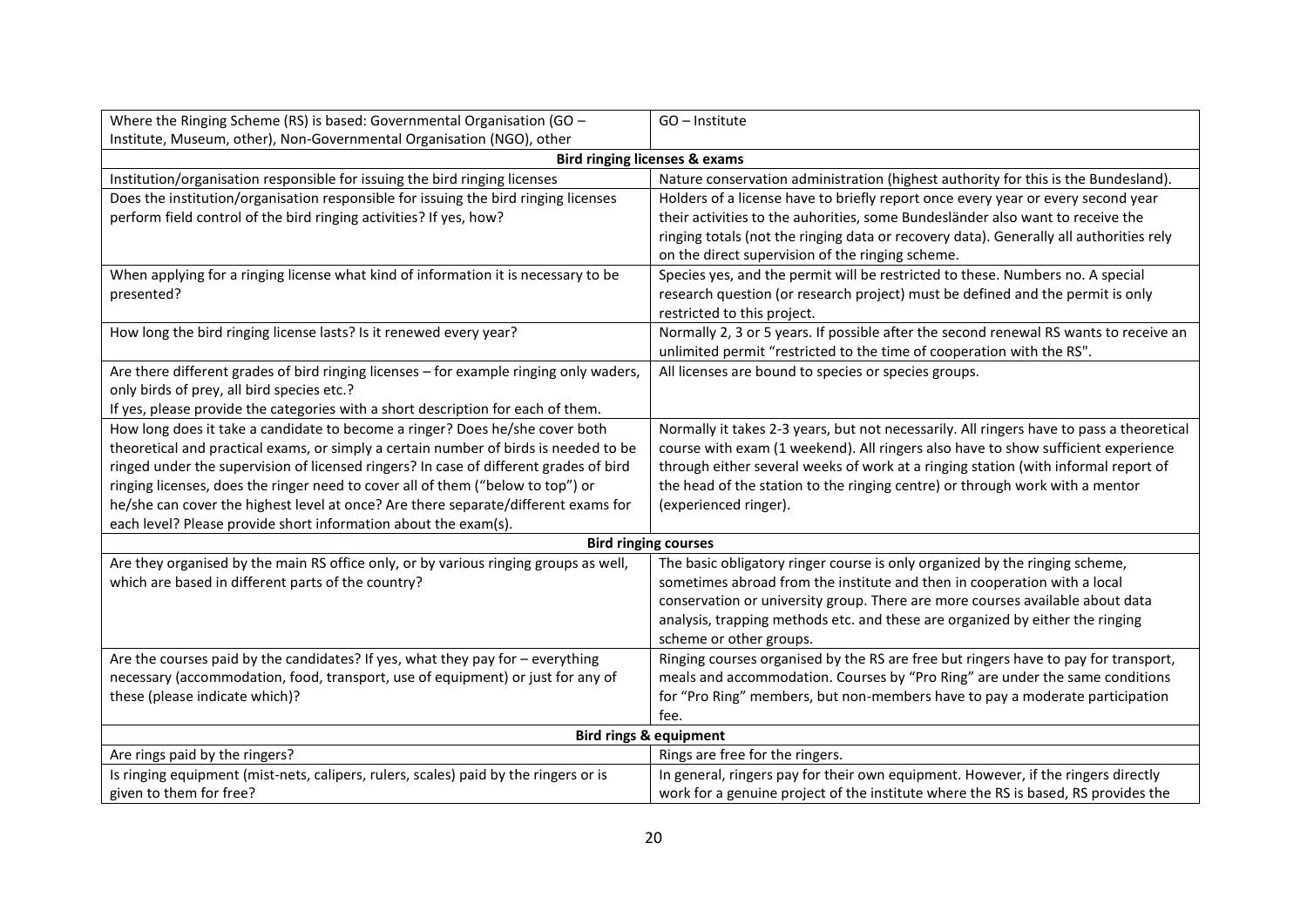|                                                                                          | material for free. In most cases not, but RS assists in finding the cheapest solutions   |
|------------------------------------------------------------------------------------------|------------------------------------------------------------------------------------------|
|                                                                                          | by arranging coordinated orders or providing lists of recommended delivery               |
|                                                                                          | companies.                                                                               |
|                                                                                          | Bird ringing data                                                                        |
| Who owns the ringing data? Is it shared property of the ringers and the relevant RS,     | The rings are property of RS and one of the rules to use tem is the complete             |
| or data belong to the institution/organisation, where the ringing scheme is based?       | handing over of all ringing data. Further, RS supports applications for ringer's         |
|                                                                                          | licenses only when RS receives all recoveries. In return RS declares that data of still  |
|                                                                                          | active groups or individuals will not be used against the will of these groups unless    |
|                                                                                          | these data are only a smaller part of a large scale analysis (like a recovery atlas or a |
|                                                                                          | 30-year analysis on a larger regional scale).                                            |
| Do you get data requests - from your country or from abroad?                             | Yes.                                                                                     |
| If yes, who decides whether to release the data or not $-$ is it only the staff from the | It is only the ringing scheme and - in cases where the data request mainly concerns      |
| RS or a larger body (board), consisted of members from other                             | data of one group or one ringer $-$ of this group(s) or ringer(s).                       |
| institutions/organisations as well?                                                      |                                                                                          |
| Are data requests paid? If yes, is it for all or just for some cases like requests from  | Data requests are not paid.                                                              |
| commercial organisations etc.?                                                           |                                                                                          |

## **Hungary [HGB]**

| Where the Ringing Scheme (RS) is based: Governmental Organisation (GO $-$              | <b>NGO</b>                                                                               |
|----------------------------------------------------------------------------------------|------------------------------------------------------------------------------------------|
| Institute, Museum, other), Non-Governmental Organisation (NGO), other                  |                                                                                          |
|                                                                                        | Bird ringing licenses & exams                                                            |
| Institution/organisation responsible for issuing the bird ringing licenses             | Certification of bird ringing: by Ministry of Rural Development (examination).           |
|                                                                                        | Licenses: National Inspectorate For Environment, Nature and Water.                       |
| Does the institution/organisation responsible for issuing the bird ringing licenses    | Yes, the territorial nature protection guard can control the bird ringers.               |
| perform field control of the bird ringing activities? If yes, how?                     |                                                                                          |
| When applying for a ringing license what kind of information it is necessary to be     |                                                                                          |
| presented?                                                                             |                                                                                          |
| How long the bird ringing license lasts? Is it renewed every year?                     | Permits are renewed annually. The ringing centre applies for licenses of all ringers.    |
|                                                                                        | This is a very complex documentation.                                                    |
| Are there different grades of bird ringing licenses – for example ringing only waders, | Yes.                                                                                     |
| only birds of prey, all bird species etc.?                                             | There are four categories of bird ringing certification: (1) Water birds and waders      |
| If yes, please provide the categories with a short description for each of them.       | etc., (2) Raptors (birds of prey and owls) etc., (3) Passeriformes etc. (etc. means that |
|                                                                                        | there are a lot of additional species) and (4) Special certification (for example only   |
|                                                                                        | for one species or genus).                                                               |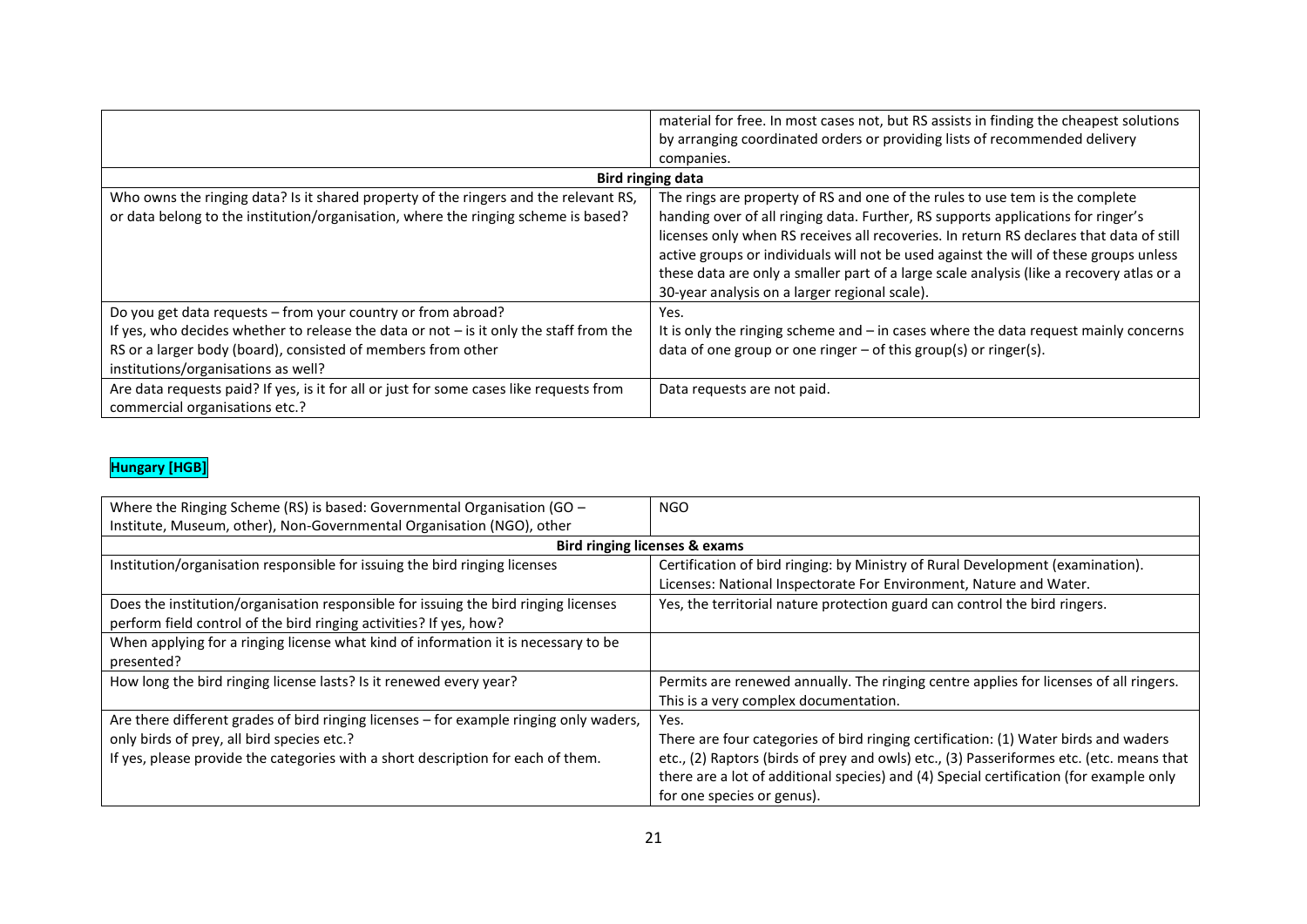| How long does it take a candidate to become a ringer? Does he/she cover both<br>theoretical and practical exams, or simply a certain number of birds is needed to be                                | Examinees need two experienced recommenders. There are 4 parts of the<br>examination: nature conversation low, species, knowledge of bird ringing and       |
|-----------------------------------------------------------------------------------------------------------------------------------------------------------------------------------------------------|-------------------------------------------------------------------------------------------------------------------------------------------------------------|
| ringed under the supervision of licensed ringers? In case of different grades of bird                                                                                                               | prevention.                                                                                                                                                 |
| ringing licenses, does the ringer need to cover all of them ("below to top") or                                                                                                                     |                                                                                                                                                             |
| he/she can cover the highest level at once? Are there separate/different exams for                                                                                                                  |                                                                                                                                                             |
| each level? Please provide short information about the exam(s).                                                                                                                                     |                                                                                                                                                             |
|                                                                                                                                                                                                     | <b>Bird ringing courses</b>                                                                                                                                 |
| Are they organised by the main RS office only, or by various ringing groups as well,<br>which are based in different parts of the country?                                                          | No bird ringing courses. Training take place at ringing stations and camps.                                                                                 |
| Are the courses paid by the candidates? If yes, what they pay for - everything<br>necessary (accommodation, food, transport, use of equipment) or just for any of<br>these (please indicate which)? | No bird ringing courses.                                                                                                                                    |
| <b>Bird rings &amp; equipment</b>                                                                                                                                                                   |                                                                                                                                                             |
| Are rings paid by the ringers?                                                                                                                                                                      | The rings are free for projects and ringers. However, the active ringers pay a yearly<br>fee to the Ringing Centre since 2006.                              |
| Is ringing equipment (mist-nets, calipers, rulers, scales) paid by the ringers or is<br>given to them for free?                                                                                     | Ringers pay for their own equipment.                                                                                                                        |
| <b>Bird ringing data</b>                                                                                                                                                                            |                                                                                                                                                             |
| Who owns the ringing data? Is it shared property of the ringers and the relevant RS,<br>or data belong to the institution/organisation, where the ringing scheme is based?                          | Ringing data belong to the scheme. Some data belong to the scheme and to the<br>large projects.                                                             |
| Do you get data requests - from your country or from abroad?                                                                                                                                        | Yes.                                                                                                                                                        |
| If yes, who decides whether to release the data or not $-$ is it only the staff from the                                                                                                            | HGB releases data only for the requesters from inland (only for academic or nature                                                                          |
| RS or a larger body (board), consisted of members from other                                                                                                                                        | conservation use). Foreign requesters can use the EURING form. The Board of the                                                                             |
| institutions/organisations as well?                                                                                                                                                                 | HGB decides whether to release the data or not in both cases. The Board - 5                                                                                 |
|                                                                                                                                                                                                     | members: two members are delegated by Ministry of Rural Development and two<br>members are delegated by BirdLife Hungary; one member is elected by ringers. |
| Are data requests paid? If yes, is it for all or just for some cases like requests from<br>commercial organisations etc.?                                                                           | Data are free in Hungary.                                                                                                                                   |

## **Iceland [ISR]**

| Where the Ringing Scheme (RS) is based: Governmental Organisation (GO $-$  | GO – Institute |  |
|----------------------------------------------------------------------------|----------------|--|
| Institute, Museum, other), Non-Governmental Organisation (NGO), other      |                |  |
| <b>Bird ringing licenses &amp; exams</b>                                   |                |  |
| Institution/organisation responsible for issuing the bird ringing licenses | RS itself.     |  |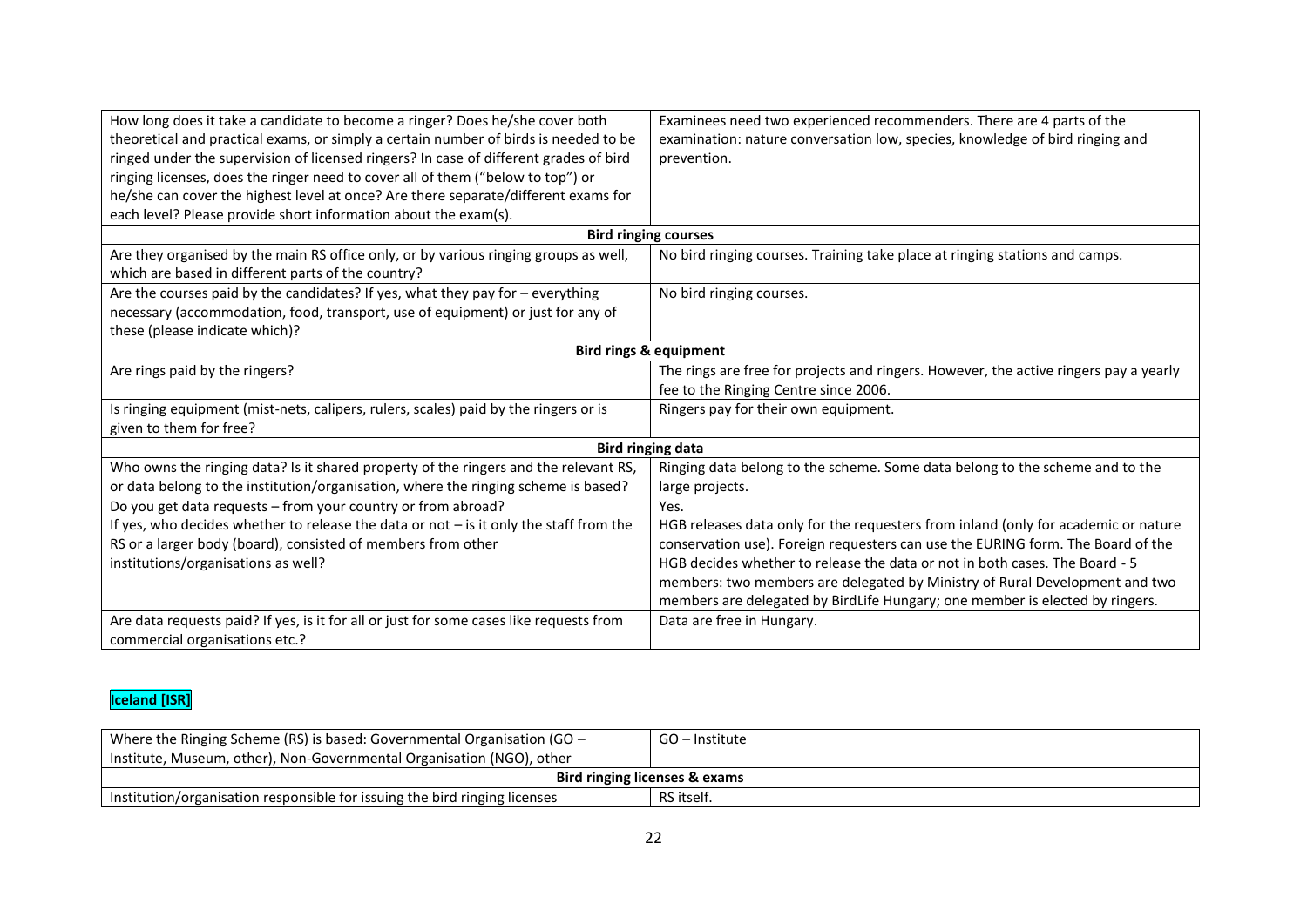| Does the institution/organisation responsible for issuing the bird ringing licenses<br>perform field control of the bird ringing activities? If yes, how? | No licenses.                                                                          |
|-----------------------------------------------------------------------------------------------------------------------------------------------------------|---------------------------------------------------------------------------------------|
| When applying for a ringing license what kind of information it is necessary to be                                                                        | Account of experience.                                                                |
| presented?                                                                                                                                                |                                                                                       |
| How long the bird ringing license lasts? Is it renewed every year?                                                                                        | No limit.                                                                             |
| Are there different grades of bird ringing licenses - for example ringing only waders,                                                                    | No license grades.                                                                    |
| only birds of prey, all bird species etc.?                                                                                                                |                                                                                       |
| If yes, please provide the categories with a short description for each of them.                                                                          |                                                                                       |
| How long does it take a candidate to become a ringer? Does he/she cover both                                                                              | Training period with experienced ringer is required prior to independent ringing. No  |
| theoretical and practical exams, or simply a certain number of birds is needed to be                                                                      | tests. The teacher decides when ready.                                                |
| ringed under the supervision of licensed ringers? In case of different grades of bird                                                                     |                                                                                       |
| ringing licenses, does the ringer need to cover all of them ("below to top") or                                                                           |                                                                                       |
| he/she can cover the highest level at once? Are there separate/different exams for                                                                        |                                                                                       |
| each level? Please provide short information about the exam(s).                                                                                           |                                                                                       |
| <b>Bird ringing courses</b>                                                                                                                               |                                                                                       |
| Are they organised by the main RS office only, or by various ringing groups as well,                                                                      | No formal courses but trainees are advised to take part in ringing activities to gain |
| which are based in different parts of the country?                                                                                                        | experience.                                                                           |
| Are the courses paid by the candidates? If yes, what they pay for $-$ everything                                                                          | No bird ringing courses.                                                              |
| necessary (accommodation, food, transport, use of equipment) or just for any of                                                                           |                                                                                       |
| these (please indicate which)?                                                                                                                            |                                                                                       |
|                                                                                                                                                           | <b>Bird rings &amp; equipment</b>                                                     |
| Are rings paid by the ringers?                                                                                                                            | Rings are not paid by ringers. Sometimes ISR charges for the rings in cases of big    |
|                                                                                                                                                           | projects with external funding.                                                       |
| Is ringing equipment (mist-nets, calipers, rulers, scales) paid by the ringers or is                                                                      | Ringing equipment is not provided to ringers.                                         |
| given to them for free?                                                                                                                                   |                                                                                       |
| <b>Bird ringing data</b>                                                                                                                                  |                                                                                       |
| Who owns the ringing data? Is it shared property of the ringers and the relevant RS,                                                                      | Ringing data is shared property of ISR and ringers. No special regulations available. |
| or data belong to the institution/organisation, where the ringing scheme is based?                                                                        |                                                                                       |
| Do you get data requests - from your country or from abroad?                                                                                              | Yes, mainy from abroad.                                                               |
| If yes, who decides whether to release the data or not $-$ is it only the staff from the                                                                  | Decisions are made within a Ringing Committee (based in the same Institute, where     |
| RS or a larger body (board), consisted of members from other                                                                                              | ISR is).                                                                              |
| institutions/organisations as well?                                                                                                                       |                                                                                       |
| Are data requests paid? If yes, is it for all or just for some cases like requests from                                                                   | Data requests are not paid.                                                           |
| commercial organisations etc.?                                                                                                                            |                                                                                       |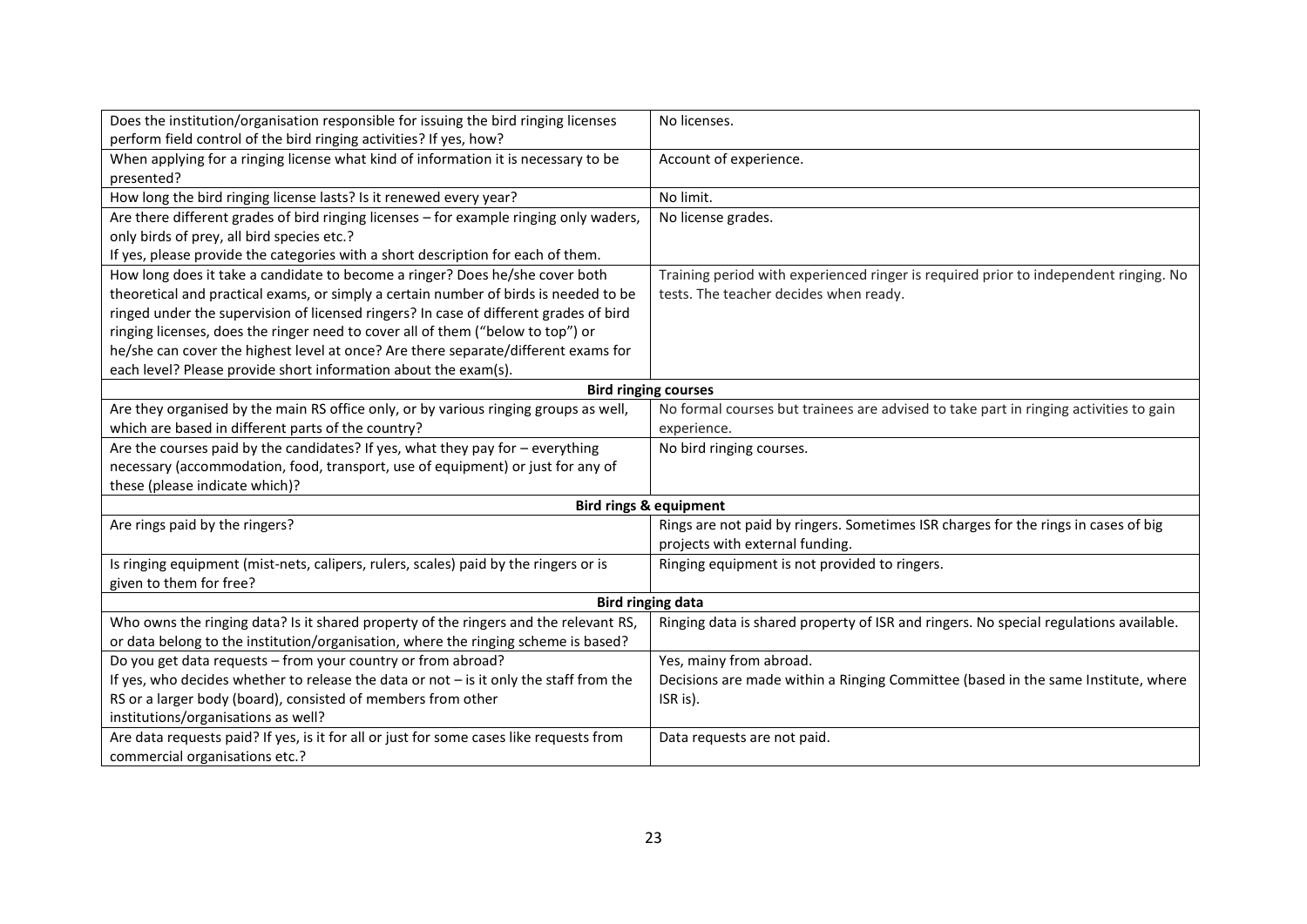| Where the Ringing Scheme (RS) is based: Governmental Organisation (GO -                | GO - Institute ISPRA. ISPRA is wildlife scientific reference institution for Ministry of    |
|----------------------------------------------------------------------------------------|---------------------------------------------------------------------------------------------|
| Institute, Museum, other), Non-Governmental Organisation (NGO), other                  | the Environment, Central and Regional Governments. Ringing Centre at ISPRA                  |
|                                                                                        | foreseen by national wildlife and hunting law, which refers to the Italian Ringing          |
|                                                                                        | Centre to act as Italian representative within EURING (which is explicitly mentioned        |
|                                                                                        | in the national law)                                                                        |
|                                                                                        | <b>Bird ringing licenses &amp; exams</b>                                                    |
| Institution/organisation responsible for issuing the bird ringing licenses             | National Ringing Centre ISPRA issues the technical adivice towards Regional                 |
|                                                                                        | Governments, the latter issuing the administrative document allowing ringers to act         |
|                                                                                        | in the field                                                                                |
| Does the institution/organisation responsible for issuing the bird ringing licenses    | Local Regional and Provincial Inspectorates perform control locally. Very often they        |
| perform field control of the bird ringing activities? If yes, how?                     | require being informed about the ringing activities in advance.                             |
| When applying for a ringing license what kind of information it is necessary to be     | CV and detailed description of ornithological experience. Since 2015 specific               |
| presented?                                                                             | projects required being proposed by applicant, or new ringer joining projects               |
|                                                                                        | coordinated at national level by Ringing Centre.                                            |
| How long the bird ringing license lasts? Is it renewed every year?                     | Permits are directly renewed every third year by RC, provided a ringer has been             |
|                                                                                        | active. If not, permit not renewed. Ringers not active for at least 3 years (regardless     |
|                                                                                        | of their last permit level, i.e. including highest level ringers) are invited to pass again |
|                                                                                        | an exam before being allowed to resume their activities.                                    |
| Are there different grades of bird ringing licenses - for example ringing only waders, | There are 3 permit levels (C, lowest, to A, highest). Use of specific traps (e.g., ducks,   |
| only birds of prey, all bird species etc.?                                             | raptors, waders, etc.) requires specific permit. The same applies to ring chicks            |
| If yes, please provide the categories with a short description for each of them.       | (including nest boxes), ringing at colonies, etc. Decoys only allowed for ducks and         |
|                                                                                        | some waders. No tape lure allowed, if not through a specific license and against a          |
|                                                                                        | project justifying use.                                                                     |
| How long does it take a candidate to become a ringer? Does he/she cover both           | It normally takes about 3 years before starting with lowest permit level. Applicant         |
| theoretical and practical exams, or simply a certain number of birds is needed to be   | accepted as trainee by Ringing Centre. Trainee to join 2 experienced trainers with          |
| ringed under the supervision of licensed ringers? In case of different grades of bird  | highest permit level (A). Must follow them for 2 years; trainees report to RC on field      |
| ringing licenses, does the ringer need to cover all of them ("below to top") or        | experience gained and propose the trainee to be examined. Practical training hence          |
| he/she can cover the highest level at once? Are there separate/different exams for     | through trainers. Ringers required to cover all permits, bottom to top. It is however       |
| each level? Please provide short information about the exam(s).                        | becoming increasingly frequent that, after at least 1 year with lowest level, ringers       |
|                                                                                        | attend an exam and get directly highest level. Exam based on 20 multiple choice             |
|                                                                                        | questions on moult strategies, EURING coding, etc., plus 60 wing/plumage slides with        |
|                                                                                        | questions on diagnostic plumage/moult features and related EURING age coding.               |
| <b>Bird ringing courses</b>                                                            |                                                                                             |
| Are they organised by the main RS office only, or by various ringing groups as well,   | No bird ringing courses organised by RC. Field training of trainee ensured through          |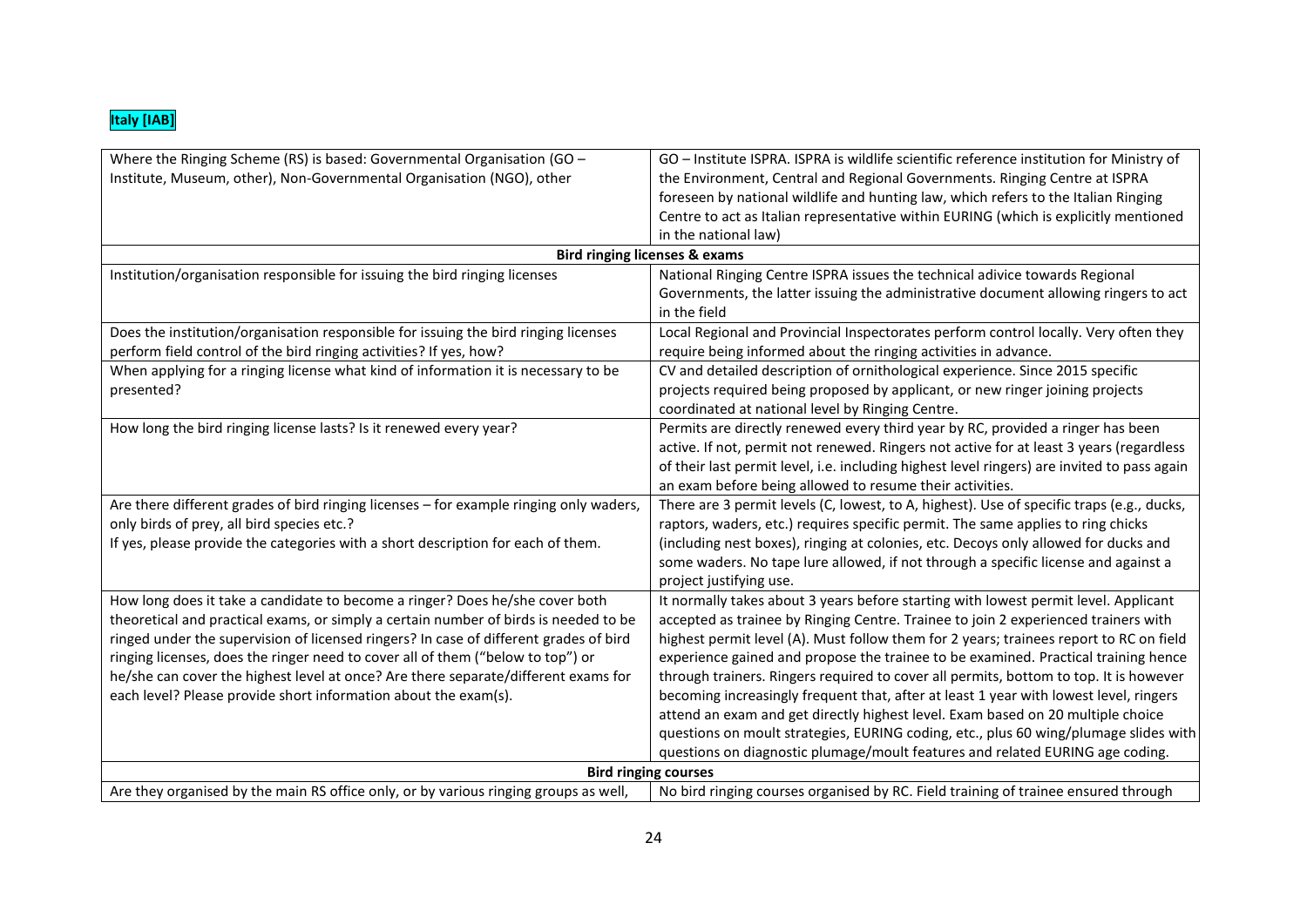| which are based in different parts of the country?                                                                                                                                                                                                              | direct involvement in activities of 2 A level trainers for 2+ years.                                                                                             |
|-----------------------------------------------------------------------------------------------------------------------------------------------------------------------------------------------------------------------------------------------------------------|------------------------------------------------------------------------------------------------------------------------------------------------------------------|
| Are the courses paid by the candidates? If yes, what they pay for $-$ everything                                                                                                                                                                                |                                                                                                                                                                  |
| necessary (accommodation, food, transport, use of equipment) or just for any of                                                                                                                                                                                 |                                                                                                                                                                  |
| these (please indicate which)?                                                                                                                                                                                                                                  |                                                                                                                                                                  |
|                                                                                                                                                                                                                                                                 | <b>Bird rings &amp; equipment</b>                                                                                                                                |
| Are rings paid by the ringers?                                                                                                                                                                                                                                  | Rings are free for the ringers.                                                                                                                                  |
| Is ringing equipment (mist-nets, calipers, rulers, scales) paid by the ringers or is                                                                                                                                                                            | Nets, poles, bags, balances, etc. purchased by ringers. Ringing Centre provides pliers                                                                           |
| given to them for free?                                                                                                                                                                                                                                         | and P8 and max-chord rulers.                                                                                                                                     |
| <b>Bird ringing data</b>                                                                                                                                                                                                                                        |                                                                                                                                                                  |
| Who owns the ringing data? Is it shared property of the ringers and the relevant RS,<br>or data belong to the institution/organisation, where the ringing scheme is based?                                                                                      | Data is shared property of ringers and Ringing Centre. Ringing Centre database (EPE)<br>part of wildlife databases at ISPRA. EPE servers recently moved to ISPRA |
|                                                                                                                                                                                                                                                                 | headquarters in Roma in order to ensure best possible infrastructural conditions                                                                                 |
| Do you get data requests - from your country or from abroad?<br>If yes, who decides whether to release the data or not $-$ is it only the staff from the<br>RS or a larger body (board), consisted of members from other<br>institutions/organisations as well? | Yes, mainly from Italy. Possible requests from abroad are redirected towards EDB.<br>RS decides about data requests.                                             |
| Are data requests paid? If yes, is it for all or just for some cases like requests from<br>commercial organisations etc.?                                                                                                                                       | Data requests are free.                                                                                                                                          |

### **Lithuania [LIK]**

| Where the Ringing Scheme (RS) is based: Governmental Organisation (GO $-$              | GO - Museum                                                                       |
|----------------------------------------------------------------------------------------|-----------------------------------------------------------------------------------|
| Institute, Museum, other), Non-Governmental Organisation (NGO), other                  |                                                                                   |
| <b>Bird ringing licenses &amp; exams</b>                                               |                                                                                   |
| Institution/organisation responsible for issuing the bird ringing licenses             | RS itself.                                                                        |
| Does the institution/organisation responsible for issuing the bird ringing licenses    |                                                                                   |
| perform field control of the bird ringing activities? If yes, how?                     |                                                                                   |
| When applying for a ringing license what kind of information it is necessary to be     | Species yes, numbers no.                                                          |
| presented?                                                                             |                                                                                   |
| How long the bird ringing license lasts? Is it renewed every year?                     | Permits are renewed annually.                                                     |
| Are there different grades of bird ringing licenses - for example ringing only waders, | No grades, but species (or groups of species) permitted to ring are listed in the |
| only birds of prey, all bird species etc.?                                             | license.                                                                          |
| If yes, please provide the categories with a short description for each of them.       |                                                                                   |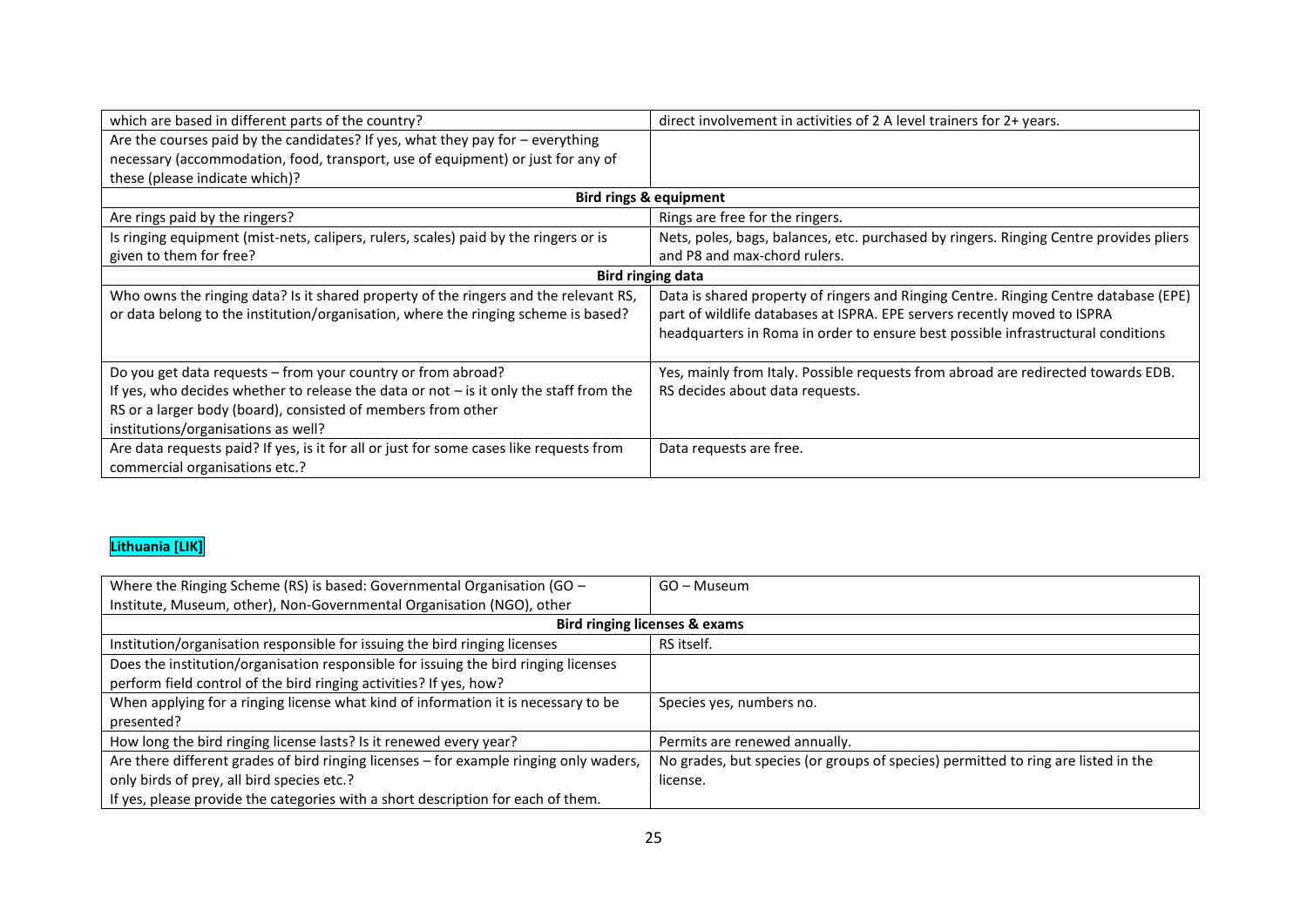| How long does it take a candidate to become a ringer? Does he/she cover both<br>theoretical and practical exams, or simply a certain number of birds is needed to be<br>ringed under the supervision of licensed ringers? In case of different grades of bird<br>ringing licenses, does the ringer need to cover all of them ("below to top") or<br>he/she can cover the highest level at once? Are there separate/different exams for | Firstly we have conversation (something like to an exam) with a candidate. If a<br>candidate knows birds, birds' biology and ecology he/she quite well he/she must<br>attend bird ringing courses. After that he/she gets a permit to ring birds under the<br>supervision of an experienced (licensed) ringer. When the supervisor (an<br>experienced ringer) decides that a candidate has become a quite qualified ringer, he |  |
|----------------------------------------------------------------------------------------------------------------------------------------------------------------------------------------------------------------------------------------------------------------------------------------------------------------------------------------------------------------------------------------------------------------------------------------|--------------------------------------------------------------------------------------------------------------------------------------------------------------------------------------------------------------------------------------------------------------------------------------------------------------------------------------------------------------------------------------------------------------------------------|--|
| each level? Please provide short information about the exam(s).                                                                                                                                                                                                                                                                                                                                                                        | gets a permission to ring birds (separate species, separate groups of birds or all<br>species) independently.                                                                                                                                                                                                                                                                                                                  |  |
| <b>Bird ringing courses</b>                                                                                                                                                                                                                                                                                                                                                                                                            |                                                                                                                                                                                                                                                                                                                                                                                                                                |  |
| Are they organised by the main RS office only, or by various ringing groups as well,<br>which are based in different parts of the country?                                                                                                                                                                                                                                                                                             | Bird ringing courses are organized by Ringing Centre and by Bird Ringing Stations as<br>well.                                                                                                                                                                                                                                                                                                                                  |  |
| Are the courses paid by the candidates? If yes, what they pay for - everything<br>necessary (accommodation, food, transport, use of equipment) or just for any of<br>these (please indicate which)?                                                                                                                                                                                                                                    | Bird ringing courses are not paid by candidates but they pay living costs (usually $-$<br>food).                                                                                                                                                                                                                                                                                                                               |  |
| <b>Bird rings &amp; equipment</b>                                                                                                                                                                                                                                                                                                                                                                                                      |                                                                                                                                                                                                                                                                                                                                                                                                                                |  |
| Are rings paid by the ringers?                                                                                                                                                                                                                                                                                                                                                                                                         | Rings are free for the ringers.                                                                                                                                                                                                                                                                                                                                                                                                |  |
| Is ringing equipment (mist-nets, calipers, rulers, scales) paid by the ringers or is<br>given to them for free?                                                                                                                                                                                                                                                                                                                        | Ringers pay for their own equipment.                                                                                                                                                                                                                                                                                                                                                                                           |  |
| <b>Bird ringing data</b>                                                                                                                                                                                                                                                                                                                                                                                                               |                                                                                                                                                                                                                                                                                                                                                                                                                                |  |
| Who owns the ringing data? Is it shared property of the ringers and the relevant RS,<br>or data belong to the institution/organisation, where the ringing scheme is based?                                                                                                                                                                                                                                                             | Ringing data is shared property of RS and ringers                                                                                                                                                                                                                                                                                                                                                                              |  |
| Do you get data requests - from your country or from abroad?                                                                                                                                                                                                                                                                                                                                                                           | Yes.                                                                                                                                                                                                                                                                                                                                                                                                                           |  |
| If yes, who decides whether to release the data or not $-$ is it only the staff from the                                                                                                                                                                                                                                                                                                                                               | RS decides.                                                                                                                                                                                                                                                                                                                                                                                                                    |  |
| RS or a larger body (board), consisted of members from other                                                                                                                                                                                                                                                                                                                                                                           |                                                                                                                                                                                                                                                                                                                                                                                                                                |  |
| institutions/organisations as well?                                                                                                                                                                                                                                                                                                                                                                                                    |                                                                                                                                                                                                                                                                                                                                                                                                                                |  |
| Are data requests paid? If yes, is it for all or just for some cases like requests from<br>commercial organisations etc.?                                                                                                                                                                                                                                                                                                              | Data requests are not paid.                                                                                                                                                                                                                                                                                                                                                                                                    |  |

#### **Macedonia [MKS]**

| Where the Ringing Scheme (RS) is based: Governmental Organisation (GO $-$           | NGO (BirdProtection Macedonia) |  |
|-------------------------------------------------------------------------------------|--------------------------------|--|
| Institute, Museum, other), Non-Governmental Organisation (NGO), other               |                                |  |
| Bird ringing licenses & exams                                                       |                                |  |
| Institution/organisation responsible for issuing the bird ringing licenses          | RS itself                      |  |
| Does the institution/organisation responsible for issuing the bird ringing licenses | No.                            |  |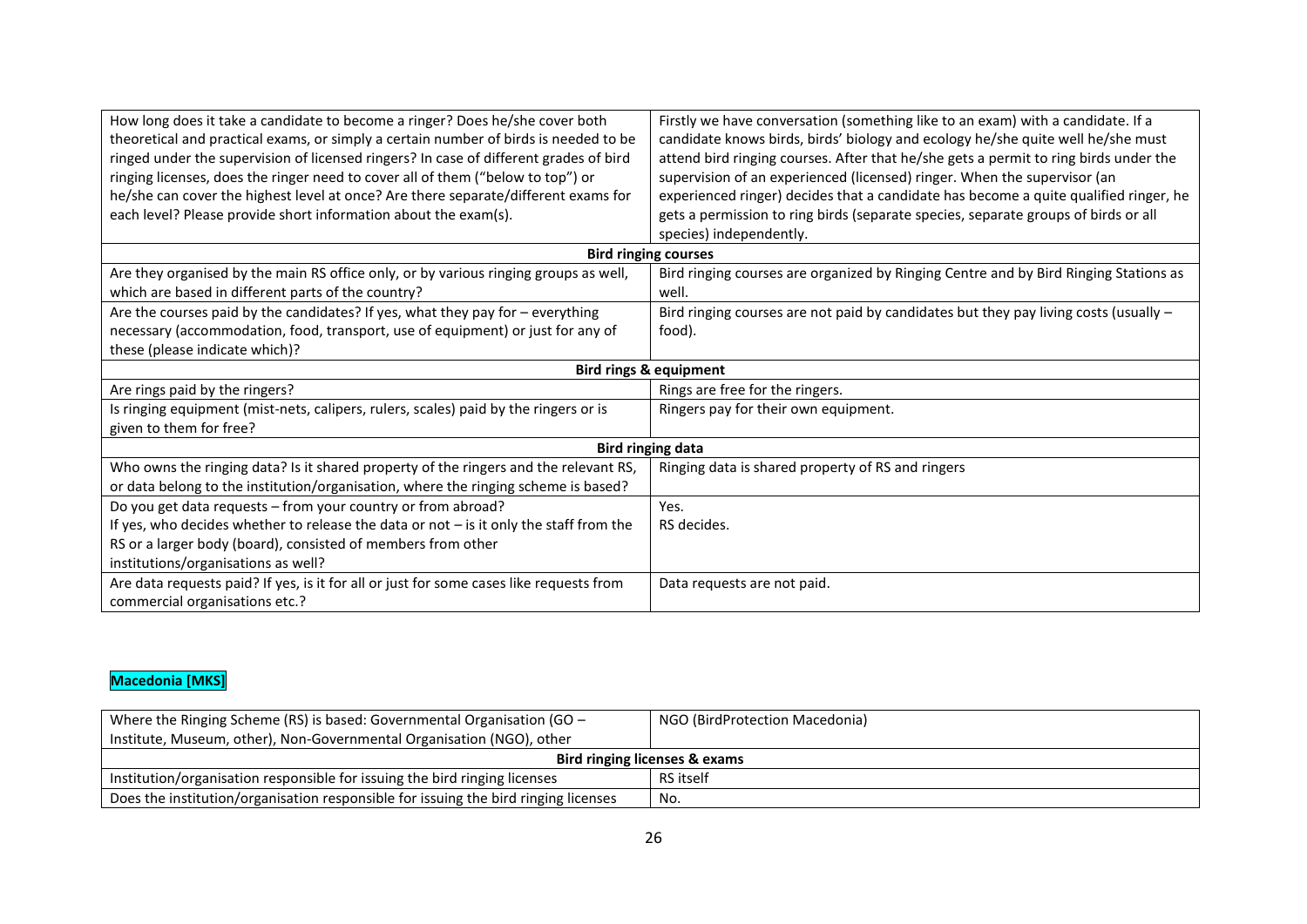| perform field control of the bird ringing activities? If yes, how?                       |                                                   |
|------------------------------------------------------------------------------------------|---------------------------------------------------|
| When applying for a ringing license what kind of information it is necessary to be       | $\overline{a}$                                    |
| presented?                                                                               |                                                   |
| How long the bird ringing license lasts? Is it renewed every year?                       | $\overline{\phantom{a}}$                          |
| Are there different grades of bird ringing licenses - for example ringing only waders,   |                                                   |
| only birds of prey, all bird species etc.?                                               |                                                   |
| If yes, please provide the categories with a short description for each of them.         |                                                   |
| How long does it take a candidate to become a ringer? Does he/she cover both             |                                                   |
| theoretical and practical exams, or simply a certain number of birds is needed to be     |                                                   |
| ringed under the supervision of licensed ringers? In case of different grades of bird    |                                                   |
| ringing licenses, does the ringer need to cover all of them ("below to top") or          |                                                   |
| he/she can cover the highest level at once? Are there separate/different exams for       |                                                   |
| each level? Please provide short information about the exam(s).                          |                                                   |
| <b>Bird ringing courses</b>                                                              |                                                   |
| Are they organised by the main RS office only, or by various ringing groups as well,     | RS, NGO                                           |
| which are based in different parts of the country?                                       |                                                   |
| Are the courses paid by the candidates? If yes, what they pay for $-$ everything         | No, BirdProtection is covering all their expenses |
| necessary (accommodation, food, transport, use of equipment) or just for any of          |                                                   |
| these (please indicate which)?                                                           |                                                   |
|                                                                                          | <b>Bird rings &amp; equipment</b>                 |
| Are rings paid by the ringers?                                                           | <b>No</b>                                         |
| Is ringing equipment (mist-nets, calipers, rulers, scales) paid by the ringers or is     | For free                                          |
| given to them for free?                                                                  |                                                   |
|                                                                                          | <b>Bird ringing data</b>                          |
| Who owns the ringing data? Is it shared property of the ringers and the relevant RS,     | RS, NGO                                           |
| or data belong to the institution/organisation, where the ringing scheme is based?       |                                                   |
| Do you get data requests - from your country or from abroad?                             | No.                                               |
| If yes, who decides whether to release the data or not $-$ is it only the staff from the |                                                   |
| RS or a larger body (board), consisted of members from other                             |                                                   |
| institutions/organisations as well?                                                      |                                                   |
| Are data requests paid? If yes, is it for all or just for some cases like requests from  | For free                                          |
| commercial organisations etc.?                                                           |                                                   |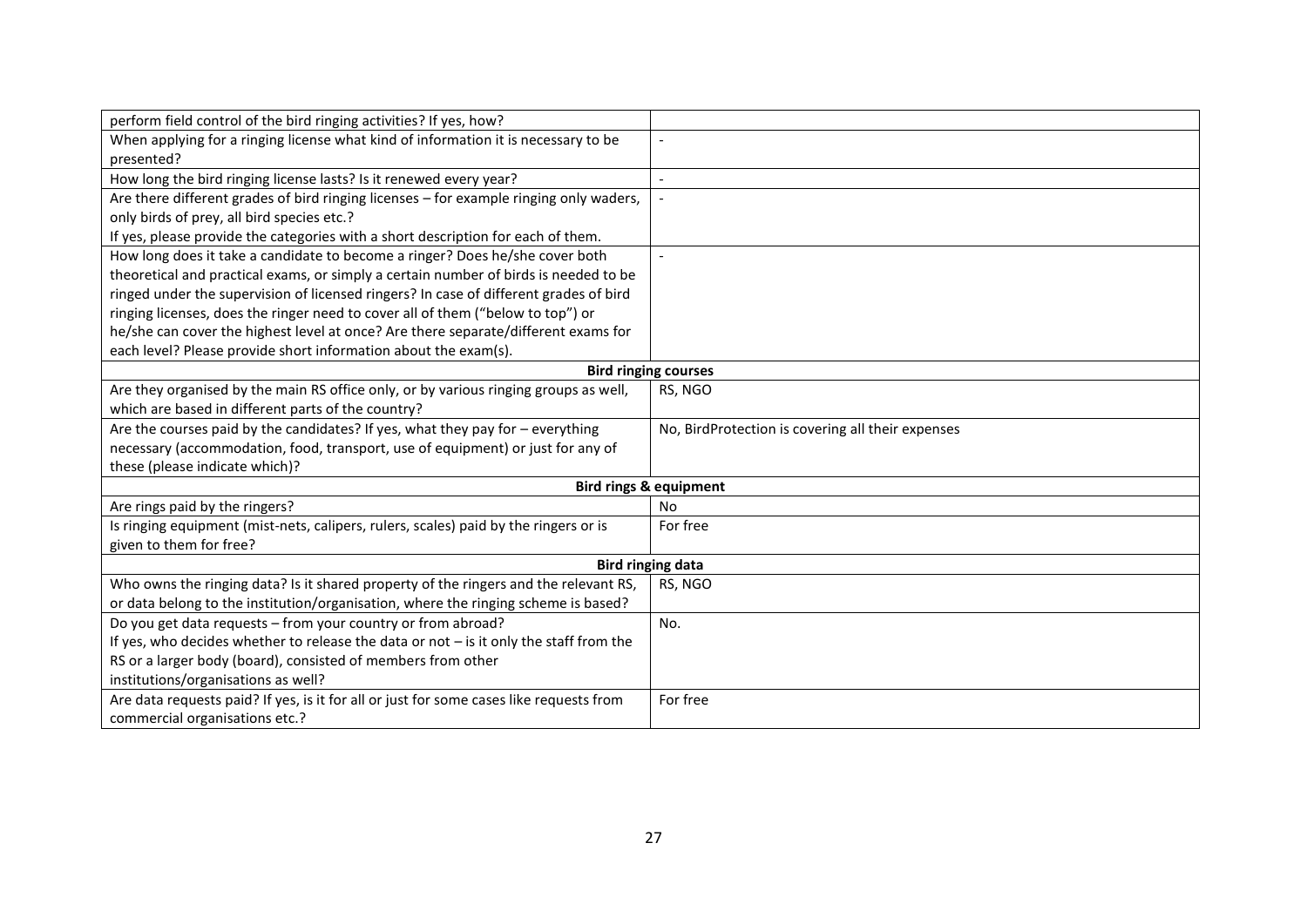## **Malta [MLV]**

| Where the Ringing Scheme (RS) is based: Governmental Organisation (GO -                                                                    | <b>NGO</b>                                                                              |  |
|--------------------------------------------------------------------------------------------------------------------------------------------|-----------------------------------------------------------------------------------------|--|
| Institute, Museum, other), Non-Governmental Organisation (NGO), other                                                                      |                                                                                         |  |
|                                                                                                                                            | <b>Bird ringing licenses &amp; exams</b>                                                |  |
| Institution/organisation responsible for issuing the bird ringing licenses                                                                 | MEPA (Malta Environment & Planning Authority) and the Police Commissioner are           |  |
|                                                                                                                                            | responsible for issuance of licenses                                                    |  |
| Does the institution/organisation responsible for issuing the bird ringing licenses                                                        | No. Once permit is issued there is no actual control but an annual reporting system     |  |
| perform field control of the bird ringing activities? If yes, how?                                                                         | by the scheme to the authorities. The police can stop and ask for ringing licenses at   |  |
|                                                                                                                                            | any time of year.                                                                       |  |
| When applying for a ringing license what kind of information it is necessary to be                                                         | RS provides name, address and passport photo of ringer plus sites used for bird         |  |
| presented?                                                                                                                                 | ringing.                                                                                |  |
| How long the bird ringing license lasts? Is it renewed every year?                                                                         | It is valid for a year and prior to renewal RS needs to send data list of birds ringed, |  |
|                                                                                                                                            | sites used, recoveries/controls.                                                        |  |
| Are there different grades of bird ringing licenses - for example ringing only waders,                                                     | No, one type of license only.                                                           |  |
| only birds of prey, all bird species etc.?                                                                                                 |                                                                                         |  |
| If yes, please provide the categories with a short description for each of them.                                                           |                                                                                         |  |
| How long does it take a candidate to become a ringer? Does he/she cover both                                                               | Much depends on extent of training but minimum of two years requirement; exams          |  |
| theoretical and practical exams, or simply a certain number of birds is needed to be                                                       | have been introduced in 2010.                                                           |  |
| ringed under the supervision of licensed ringers? In case of different grades of bird                                                      |                                                                                         |  |
| ringing licenses, does the ringer need to cover all of them ("below to top") or                                                            |                                                                                         |  |
| he/she can cover the highest level at once? Are there separate/different exams for                                                         |                                                                                         |  |
| each level? Please provide short information about the exam(s).                                                                            |                                                                                         |  |
| <b>Bird ringing courses</b>                                                                                                                |                                                                                         |  |
| Are they organised by the main RS office only, or by various ringing groups as well,<br>which are based in different parts of the country? | No bird ringing courses.                                                                |  |
| Are the courses paid by the candidates? If yes, what they pay for - everything                                                             | No bird ringing courses.                                                                |  |
| necessary (accommodation, food, transport, use of equipment) or just for any of                                                            |                                                                                         |  |
| these (please indicate which)?                                                                                                             |                                                                                         |  |
| <b>Bird rings &amp; equipment</b>                                                                                                          |                                                                                         |  |
| Are rings paid by the ringers?                                                                                                             | No. BirdLife Malta pays for the rings; the ringers pay an annual fee of that goes       |  |
|                                                                                                                                            | towards covering part of the expenses needed to purchase rings.                         |  |
| Is ringing equipment (mist-nets, calipers, rulers, scales) paid by the ringers or is                                                       | Ringers pay for their own equipment.                                                    |  |
| given to them for free?                                                                                                                    |                                                                                         |  |
| <b>Bird ringing data</b>                                                                                                                   |                                                                                         |  |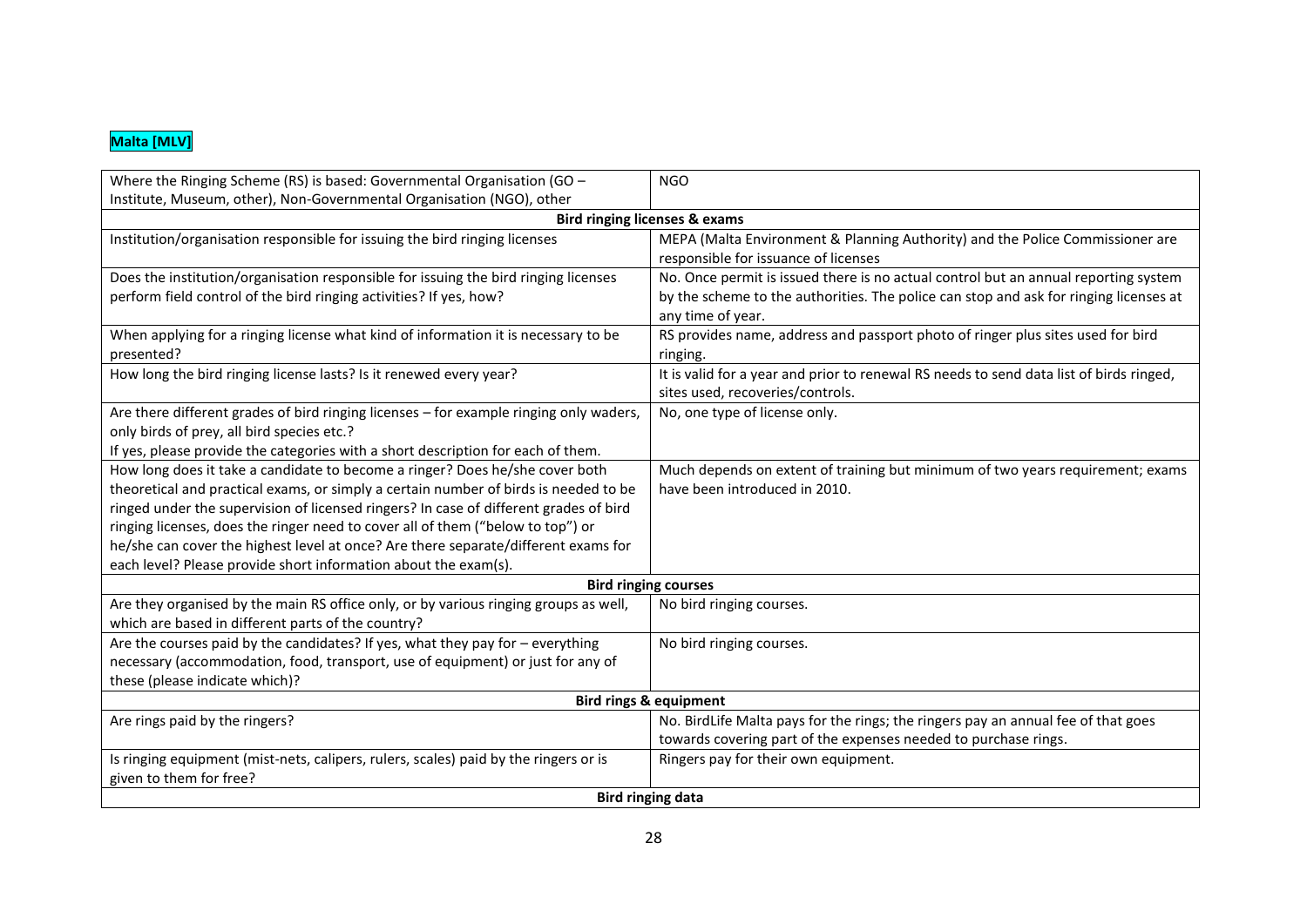| Who owns the ringing data? Is it shared property of the ringers and the relevant RS,<br>or data belong to the institution/organisation, where the ringing scheme is based? | The RS is run by BirdLife Malta who owns the data.                                     |
|----------------------------------------------------------------------------------------------------------------------------------------------------------------------------|----------------------------------------------------------------------------------------|
| Do you get data requests - from your country or from abroad?                                                                                                               | Yes, we get EURING data request (and occasionally other requests).                     |
| If yes, who decides whether to release the data or not – is it only the staff from the                                                                                     | The local ringing committee decides.                                                   |
| RS or a larger body (board), consisted of members from other                                                                                                               |                                                                                        |
| institutions/organisations as well?                                                                                                                                        |                                                                                        |
| Are data requests paid? If yes, is it for all or just for some cases like requests from                                                                                    | At times yes, but rarely $-$ if for commercial organizations then yes, there is a fee. |
| commercial organisations etc.?                                                                                                                                             |                                                                                        |

#### **Netherlands [NLA]**

| Where the Ringing Scheme (RS) is based: Governmental Organisation (GO -                | $GO$ – Institute                                                                        |
|----------------------------------------------------------------------------------------|-----------------------------------------------------------------------------------------|
|                                                                                        |                                                                                         |
| Institute, Museum, other), Non-Governmental Organisation (NGO), other                  |                                                                                         |
|                                                                                        | <b>Bird ringing licenses &amp; exams</b>                                                |
| Institution/organisation responsible for issuing the bird ringing licenses             | Vogeltrekstation issues individual permits to ringers under a license from the          |
|                                                                                        | Ministry of Nature, Agriculture and Food quality.                                       |
| Does the institution/organisation responsible for issuing the bird ringing licenses    | Vogeltrekstation reports the number of active permits and the number of birds           |
| perform field control of the bird ringing activities? If yes, how?                     | ringed to the ministry on an annual basis.                                              |
| When applying for a ringing license what kind of information it is necessary to be     | Not necessary, Vogeltrekstation issues the permits.                                     |
| presented?                                                                             |                                                                                         |
| How long the bird ringing license lasts? Is it renewed every year?                     | Permits are renewed annually on 1 March.                                                |
| Are there different grades of bird ringing licenses - for example ringing only waders, | Yes, but there are no fixed categories. The permit lists the number of projects that    |
| only birds of prey, all bird species etc.?                                             | the ringer takes part in. For each project, the species or species group is listed, the |
| If yes, please provide the categories with a short description for each of them.       | locality (municipality/ies or province(s) and the project name.                         |
| How long does it take a candidate to become a ringer? Does he/she cover both           | A candidate becomes a trainee ('assistent-ringer') first with a licensed ringer. The    |
| theoretical and practical exams, or simply a certain number of birds is needed to be   | licensed ringer is responsible for the training. The licensed ringer informs the RS     |
| ringed under the supervision of licensed ringers? In case of different grades of bird  | when the training is completed and the candidate then does a practical exam with a      |
| ringing licenses, does the ringer need to cover all of them ("below to top") or        | ringer or ring group that has been specifically appointed by us. The examinator         |
| he/she can cover the highest level at once? Are there separate/different exams for     | reports back in a standard way and the RS decides whether the permit is issued or       |
| each level? Please provide short information about the exam(s).                        | not. The length of the training depends on the level of knowledge and expertise that    |
|                                                                                        | is required. The licensed ringer decides when the training is finished, but the RS      |
|                                                                                        | might ask for a second opinion from another ringer that knows the candidate on          |
|                                                                                        | order to minimize the risk of failure due to the exam being taken too soon.             |
| <b>Bird ringing courses</b>                                                            |                                                                                         |
| Are they organised by the main RS office only, or by various ringing groups as well,   | No ringing courses yet, but RS organizes c. 10 one-day training courses for licensed    |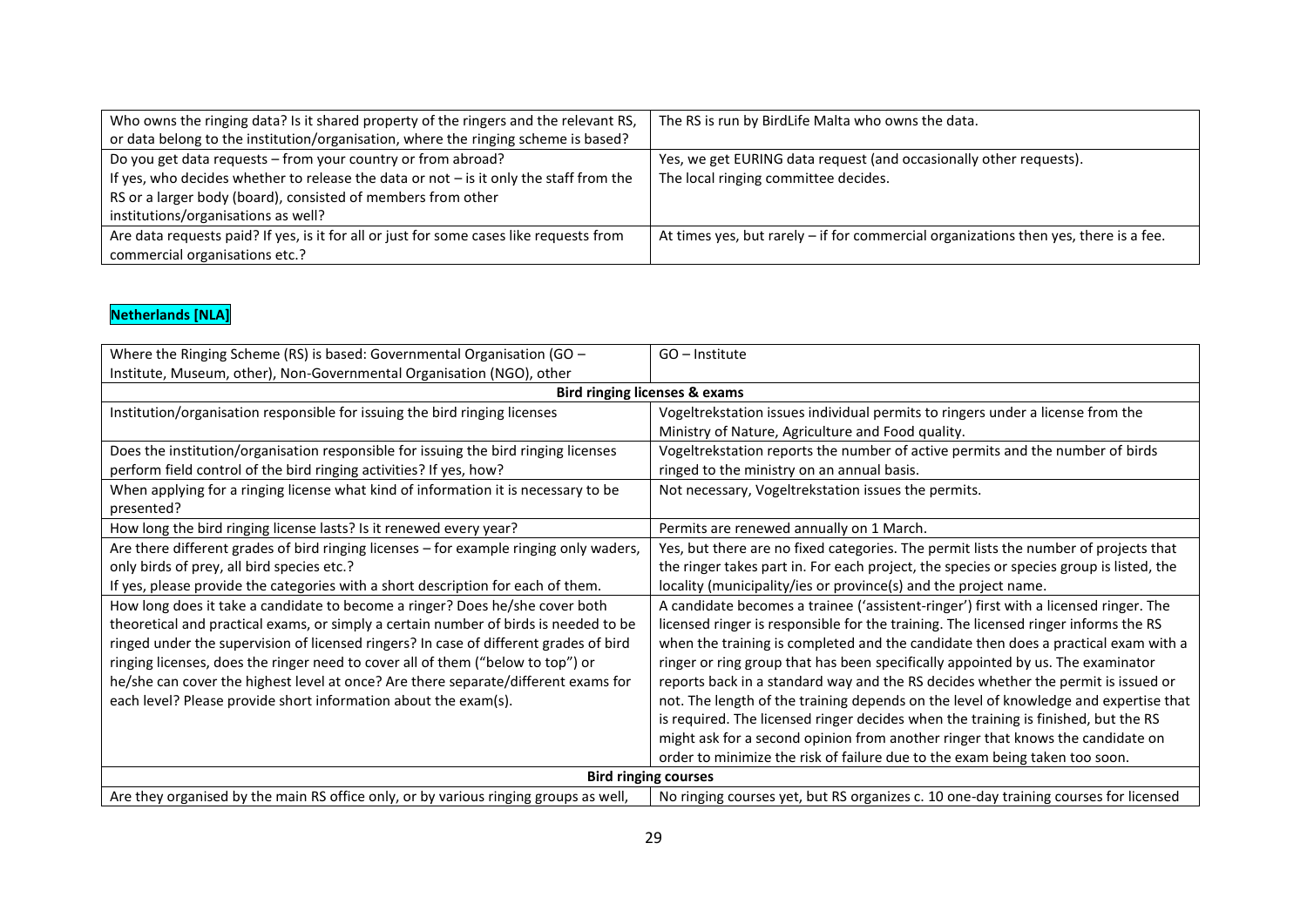| which are based in different parts of the country?                                       | ringers and trainees annually. Licensed ringers need to take part in these courses     |
|------------------------------------------------------------------------------------------|----------------------------------------------------------------------------------------|
|                                                                                          | once every 3 years at least. These days usually have a theme, and can be field         |
|                                                                                          | courses or theoretical courses or course using skins.                                  |
| Are the courses paid by the candidates? If yes, what they pay for $-$ everything         | One-day courses are free, except travel costs.                                         |
| necessary (accommodation, food, transport, use of equipment) or just for any of          |                                                                                        |
| these (please indicate which)?                                                           |                                                                                        |
|                                                                                          | <b>Bird rings &amp; equipment</b>                                                      |
| Are rings paid by the ringers?                                                           | Yes, ringers pay for rings, but the costs of rings used on CES, RAS and ring-MUS (CES  |
|                                                                                          | in cities) projects are reimbursed annually to stimulate participation in these        |
|                                                                                          | projects.                                                                              |
| Is ringing equipment (mist-nets, calipers, rulers, scales) paid by the ringers or is     | Ringers pay for their own equipment. However, ringers on ring-MUS receive one          |
| given to them for free?                                                                  | mistnet, ringing pliers and colour rings for free. For a special project on effects of |
|                                                                                          | artificial light on birds all material and rings are free.                             |
|                                                                                          | <b>Bird ringing data</b>                                                               |
| Who owns the ringing data? Is it shared property of the ringers and the relevant RS,     | Data is shared property of ringers and RS.                                             |
| or data belong to the institution/organisation, where the ringing scheme is based?       |                                                                                        |
| Do you get data requests - from your country or from abroad?                             | Yes.                                                                                   |
| If yes, who decides whether to release the data or not $-$ is it only the staff from the | RS decides to release data for requests from the EDB or directly to the RS but RS      |
| RS or a larger body (board), consisted of members from other                             | asks permission from individuals ringers or groups when the request relies heavily     |
| institutions/organisations as well?                                                      | on the data of a few persons / group.                                                  |
| Are data requests paid? If yes, is it for all or just for some cases like requests from  | Yes. RS charges for requests directly done to RS depending on who is asking and        |
| commercial organisations etc.?                                                           | what the purpose is. In case of a collaboration data are supplied free of charge, in   |
|                                                                                          | exchange for co-authorship.                                                            |

## **Poland [PLG]**

| Where the Ringing Scheme (RS) is based: Governmental Organisation (GO $-$           | GO – Institute and Museum                                                           |
|-------------------------------------------------------------------------------------|-------------------------------------------------------------------------------------|
| Institute, Museum, other), Non-Governmental Organisation (NGO), other               |                                                                                     |
| Bird ringing licenses & exams                                                       |                                                                                     |
| Institution/organisation responsible for issuing the bird ringing licenses          | RS issues individual permits to ringers under a license from the General Department |
|                                                                                     | of Environmental Protection or Ministry of the Environment.                         |
| Does the institution/organisation responsible for issuing the bird ringing licenses | No. RS reports of the number of birds ringed to the General Department of           |
| perform field control of the bird ringing activities? If yes, how?                  | Environmental Protection or Ministry of the Environment on an annual basis.         |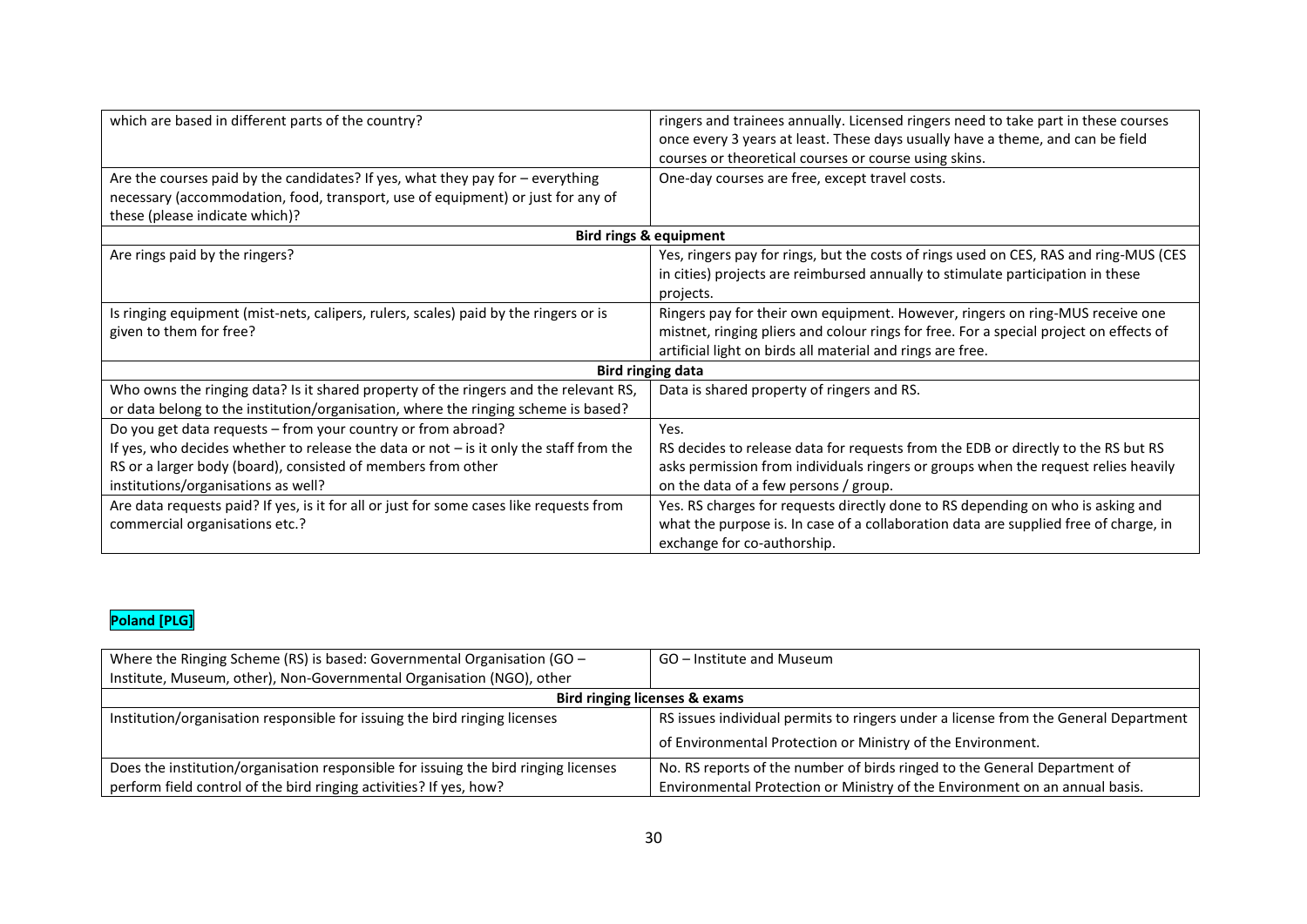| When applying for a ringing license what kind of information it is necessary to be       | When applying for licences we provide information about the species of birds to be        |  |
|------------------------------------------------------------------------------------------|-------------------------------------------------------------------------------------------|--|
| presented?                                                                               | ringed, the maximum number of ringed birds of each species, and a list of ringers.        |  |
| How long the bird ringing license lasts? Is it renewed every year?                       | Is it renewed every year.                                                                 |  |
| Are there different grades of bird ringing licenses - for example ringing only waders,   | Yes.                                                                                      |  |
| only birds of prey, all bird species etc.?                                               | There are three grades: (1) General license - a permit for all bird species; (2) License  |  |
| If yes, please provide the categories with a short description for each of them.         | to ring specific groups of birds (e.g. waders, birds of prey etc.); (3) Licence to one or |  |
|                                                                                          | few species.                                                                              |  |
| How long does it take a candidate to become a ringer? Does he/she cover both             | No duration is required. The candidates for ringers have to pass theoretical and          |  |
| theoretical and practical exams, or simply a certain number of birds is needed to be     | practical training session and exams. Theoretical training session (in Gdańsk) takes 4    |  |
| ringed under the supervision of licensed ringers? In case of different grades of bird    | days. Practical training session at the field station and final exam takes 3-5 days.      |  |
| ringing licenses, does the ringer need to cover all of them ("below to top") or          | During the exam student should indicate 40-60 birds belonging to different species.       |  |
| he/she can cover the highest level at once? Are there separate/different exams for       | Criteria evaluated are: safety of birds, the accuracy of the species, age and sex of      |  |
| each level? Please provide short information about the exam(s).                          | the bird. During the exam student has access to books and other literature.               |  |
|                                                                                          |                                                                                           |  |
| <b>Bird ringing courses</b>                                                              |                                                                                           |  |
| Are they organised by the main RS office only, or by various ringing groups as well,     | Bird ringing courses are organized only by RS.                                            |  |
| which are based in different parts of the country?                                       |                                                                                           |  |
| Are the courses paid by the candidates? If yes, what they pay for - everything           | Theoretical and practical training session are free of charge. Ringers pay for            |  |
| necessary (accommodation, food, transport, use of equipment) or just for any of          | transport, meals and accommodation.                                                       |  |
| these (please indicate which)?                                                           |                                                                                           |  |
| <b>Bird rings &amp; equipment</b>                                                        |                                                                                           |  |
| Are rings paid by the ringers?                                                           | Yes.                                                                                      |  |
| Is ringing equipment (mist-nets, calipers, rulers, scales) paid by the ringers or is     | Ringers pay for their own equipment.                                                      |  |
| given to them for free?                                                                  |                                                                                           |  |
| <b>Bird ringing data</b>                                                                 |                                                                                           |  |
| Who owns the ringing data? Is it shared property of the ringers and the relevant RS,     | Data belong to the RS and ringers.                                                        |  |
| or data belong to the institution/organisation, where the ringing scheme is based?       |                                                                                           |  |
| Do you get data requests - from your country or from abroad?                             | Yes.                                                                                      |  |
| If yes, who decides whether to release the data or not $-$ is it only the staff from the | RS staff or the Head of the RS decides about them.                                        |  |
| RS or a larger body (board), consisted of members from other                             |                                                                                           |  |
| institutions/organisations as well?                                                      |                                                                                           |  |
| Are data requests paid? If yes, is it for all or just for some cases like requests from  | Data are free for scientific purposes.                                                    |  |
| commercial organisations etc.?                                                           |                                                                                           |  |

## **Serbia [RSB]**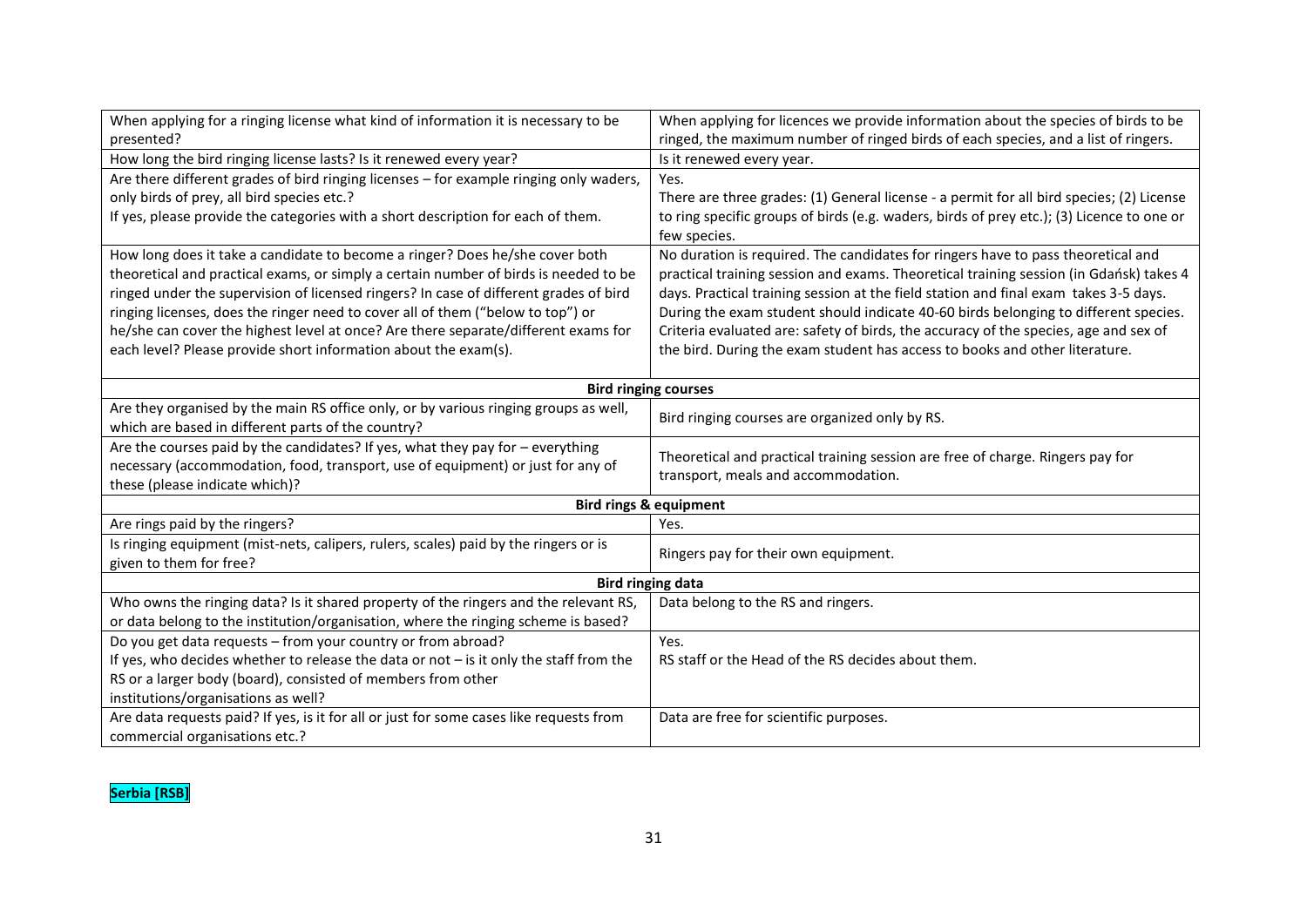| Where the Ringing Scheme (RS) is based: Governmental Organisation (GO -                                                                                                                                                                                                                                                           | GO - Museum                                                                                                                                                                                                                                                                                                                                                                                                                                                                                                                                                                                                                                                                                                                                                                                                                               |
|-----------------------------------------------------------------------------------------------------------------------------------------------------------------------------------------------------------------------------------------------------------------------------------------------------------------------------------|-------------------------------------------------------------------------------------------------------------------------------------------------------------------------------------------------------------------------------------------------------------------------------------------------------------------------------------------------------------------------------------------------------------------------------------------------------------------------------------------------------------------------------------------------------------------------------------------------------------------------------------------------------------------------------------------------------------------------------------------------------------------------------------------------------------------------------------------|
| Institute, Museum, other), Non-Governmental Organisation (NGO), other                                                                                                                                                                                                                                                             |                                                                                                                                                                                                                                                                                                                                                                                                                                                                                                                                                                                                                                                                                                                                                                                                                                           |
|                                                                                                                                                                                                                                                                                                                                   | <b>Bird ringing licenses &amp; exams</b>                                                                                                                                                                                                                                                                                                                                                                                                                                                                                                                                                                                                                                                                                                                                                                                                  |
| Institution/organisation responsible for issuing the bird ringing licenses                                                                                                                                                                                                                                                        | Ministry of environment, mining and spatial planning                                                                                                                                                                                                                                                                                                                                                                                                                                                                                                                                                                                                                                                                                                                                                                                      |
| Does the institution/organisation responsible for issuing the bird ringing licenses<br>perform field control of the bird ringing activities? If yes, how?                                                                                                                                                                         | No field controls.                                                                                                                                                                                                                                                                                                                                                                                                                                                                                                                                                                                                                                                                                                                                                                                                                        |
| When applying for a ringing license what kind of information it is necessary to be<br>presented?                                                                                                                                                                                                                                  | RS provides species estimates (not numbers!), protected areas where ringing<br>activities will be performed, as well as ringers names.                                                                                                                                                                                                                                                                                                                                                                                                                                                                                                                                                                                                                                                                                                    |
| How long the bird ringing license lasts? Is it renewed every year?                                                                                                                                                                                                                                                                | Permits are renewed annually.                                                                                                                                                                                                                                                                                                                                                                                                                                                                                                                                                                                                                                                                                                                                                                                                             |
| Are there different grades of bird ringing licenses - for example ringing only waders,<br>only birds of prey, all bird species etc.?<br>If yes, please provide the categories with a short description for each of them.<br>How long does it take a candidate to become a ringer? Does he/she cover both                          | Yes.<br>There are 3 grades (not for different birds, but for level of knowledge): (1) Master<br>ringer. Those are well experienced ringers, who have ringed birds for many years<br>(>10). (2) Independent ringers: They are allowed to get rings from the RS but for<br>two years from passing exam they are obliged to have mentor who will be informed<br>every time when the B-holder goes out in the field to ring birds. It is not necessary<br>for mentor to go every time with him but is desirable from time to time at least, so<br>that he can get insight of the B-holder progress. (3) Trainee: capable of bird ID and<br>extracting birds from the nets, but still have not passed the exam. They can only<br>ring with A-holders.<br>Usually several years. Both practical and theoretical exams are performed. Practical: |
| theoretical and practical exams, or simply a certain number of birds is needed to be                                                                                                                                                                                                                                              | at a ringing camp (live birds) and at the Museum (15 skins; 3 mistakes are allowed,                                                                                                                                                                                                                                                                                                                                                                                                                                                                                                                                                                                                                                                                                                                                                       |
| ringed under the supervision of licensed ringers? In case of different grades of bird<br>ringing licenses, does the ringer need to cover all of them ("below to top") or<br>he/she can cover the highest level at once? Are there separate/different exams for<br>each level? Please provide short information about the exam(s). | as well as usage of books & guides). Thereotical: 3 questions related to bird<br>protection, recoveries, obligations and duties of a ringer, biometrics of birds etc.                                                                                                                                                                                                                                                                                                                                                                                                                                                                                                                                                                                                                                                                     |
| <b>Bird ringing courses</b>                                                                                                                                                                                                                                                                                                       |                                                                                                                                                                                                                                                                                                                                                                                                                                                                                                                                                                                                                                                                                                                                                                                                                                           |
| Are they organised by the main RS office only, or by various ringing groups as well,<br>which are based in different parts of the country?                                                                                                                                                                                        | Bird ringing course is organized by NGO in coordination with RS, once per year, at<br>the same locality.                                                                                                                                                                                                                                                                                                                                                                                                                                                                                                                                                                                                                                                                                                                                  |
| Are the courses paid by the candidates? If yes, what they pay for - everything                                                                                                                                                                                                                                                    | Yes, the course is paid by each candidate. He/she has to spend at least a week. The                                                                                                                                                                                                                                                                                                                                                                                                                                                                                                                                                                                                                                                                                                                                                       |
| necessary (accommodation, food, transport, use of equipment) or just for any of                                                                                                                                                                                                                                                   | fee includes everything: food, accommodation, use of equipment, supervision of a                                                                                                                                                                                                                                                                                                                                                                                                                                                                                                                                                                                                                                                                                                                                                          |
| these (please indicate which)?                                                                                                                                                                                                                                                                                                    | licensed ringer.                                                                                                                                                                                                                                                                                                                                                                                                                                                                                                                                                                                                                                                                                                                                                                                                                          |
| <b>Bird rings &amp; equipment</b>                                                                                                                                                                                                                                                                                                 |                                                                                                                                                                                                                                                                                                                                                                                                                                                                                                                                                                                                                                                                                                                                                                                                                                           |
| Are rings paid by the ringers?                                                                                                                                                                                                                                                                                                    | Rings are free for the ringers.                                                                                                                                                                                                                                                                                                                                                                                                                                                                                                                                                                                                                                                                                                                                                                                                           |
| Is ringing equipment (mist-nets, calipers, rulers, scales) paid by the ringers or is<br>given to them for free?                                                                                                                                                                                                                   | Ringers pay for their own equipment.                                                                                                                                                                                                                                                                                                                                                                                                                                                                                                                                                                                                                                                                                                                                                                                                      |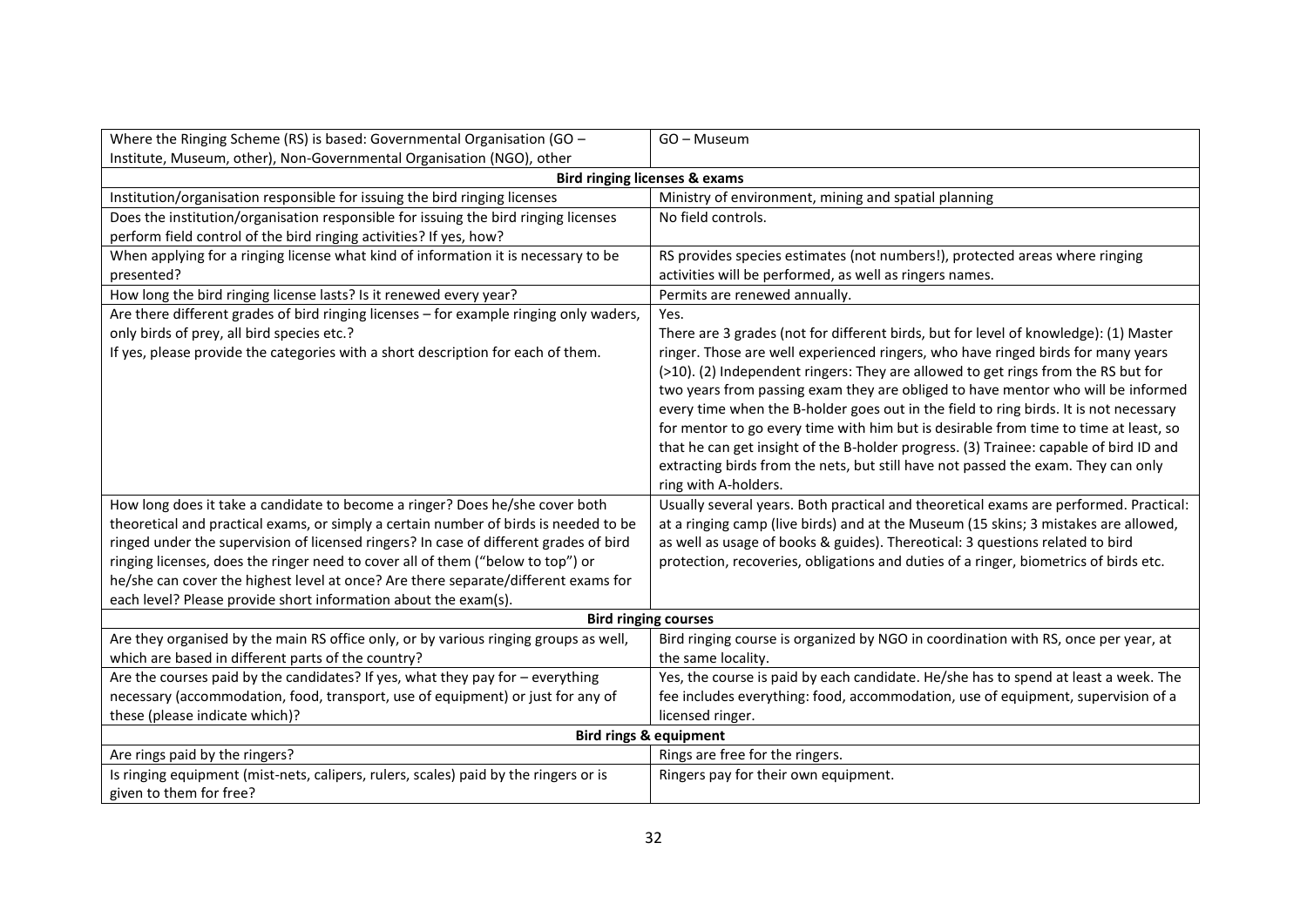| Bird ringing data                                                                        |                                            |
|------------------------------------------------------------------------------------------|--------------------------------------------|
| Who owns the ringing data? Is it shared property of the ringers and the relevant RS,     | Data is shared property of ringers and RS. |
| or data belong to the institution/organisation, where the ringing scheme is based?       |                                            |
| Do you get data requests - from your country or from abroad?                             | Yes (from abroad - EDB).                   |
| If yes, who decides whether to release the data or not $-$ is it only the staff from the | RS decides.                                |
| RS or a larger body (board), consisted of members from other                             |                                            |
| institutions/organisations as well?                                                      |                                            |
| Are data requests paid? If yes, is it for all or just for some cases like requests from  | Data requests are not paid.                |
| commercial organisations etc.?                                                           |                                            |

## **Slovakia [SKB]**

| <b>Bird ringing licenses &amp; exams</b>                                                                                                                                                                                                                                                                                                                                                                                                                                                                   |
|------------------------------------------------------------------------------------------------------------------------------------------------------------------------------------------------------------------------------------------------------------------------------------------------------------------------------------------------------------------------------------------------------------------------------------------------------------------------------------------------------------|
|                                                                                                                                                                                                                                                                                                                                                                                                                                                                                                            |
| Common permission for organisation is issued by Ministry of Environment (MoE).<br>Special permissions for individual researchers or other institutions are also issued by<br>MoE.                                                                                                                                                                                                                                                                                                                          |
| Theoretically yes, the State Nature Conservation and Slovak inspection of<br>environment (GOs) can control the bird ringers. But practically the control is<br>concentrated on the documents and reports.                                                                                                                                                                                                                                                                                                  |
| Reasons (based on the law), skilled background, ringers' personal data.                                                                                                                                                                                                                                                                                                                                                                                                                                    |
| Common permits for SOS/BL Slovakia are renewed in 3-7 years period. Other special<br>permits are renewed individually                                                                                                                                                                                                                                                                                                                                                                                      |
| Yes.                                                                                                                                                                                                                                                                                                                                                                                                                                                                                                       |
| The categories are not clearly specified, they depend on the threatening and on the                                                                                                                                                                                                                                                                                                                                                                                                                        |
| view of the Ministry of Environment. Common permission is issued for the most<br>bird species, special permission is issued for some species of raptors, owls, herons                                                                                                                                                                                                                                                                                                                                      |
| The new ringer should have experience from the field work (under supervision<br>skilled ringer), knowledge of nature conversation low, species, knowledge of bird<br>ringing. There is not established exact period for training. There is a theoretical<br>exam with commission. Field exams are not always performed. There are not<br>different grades for common permission. From the common permission is excluded<br>ringing of chosen species at nests, and in colonies where special permission is |
|                                                                                                                                                                                                                                                                                                                                                                                                                                                                                                            |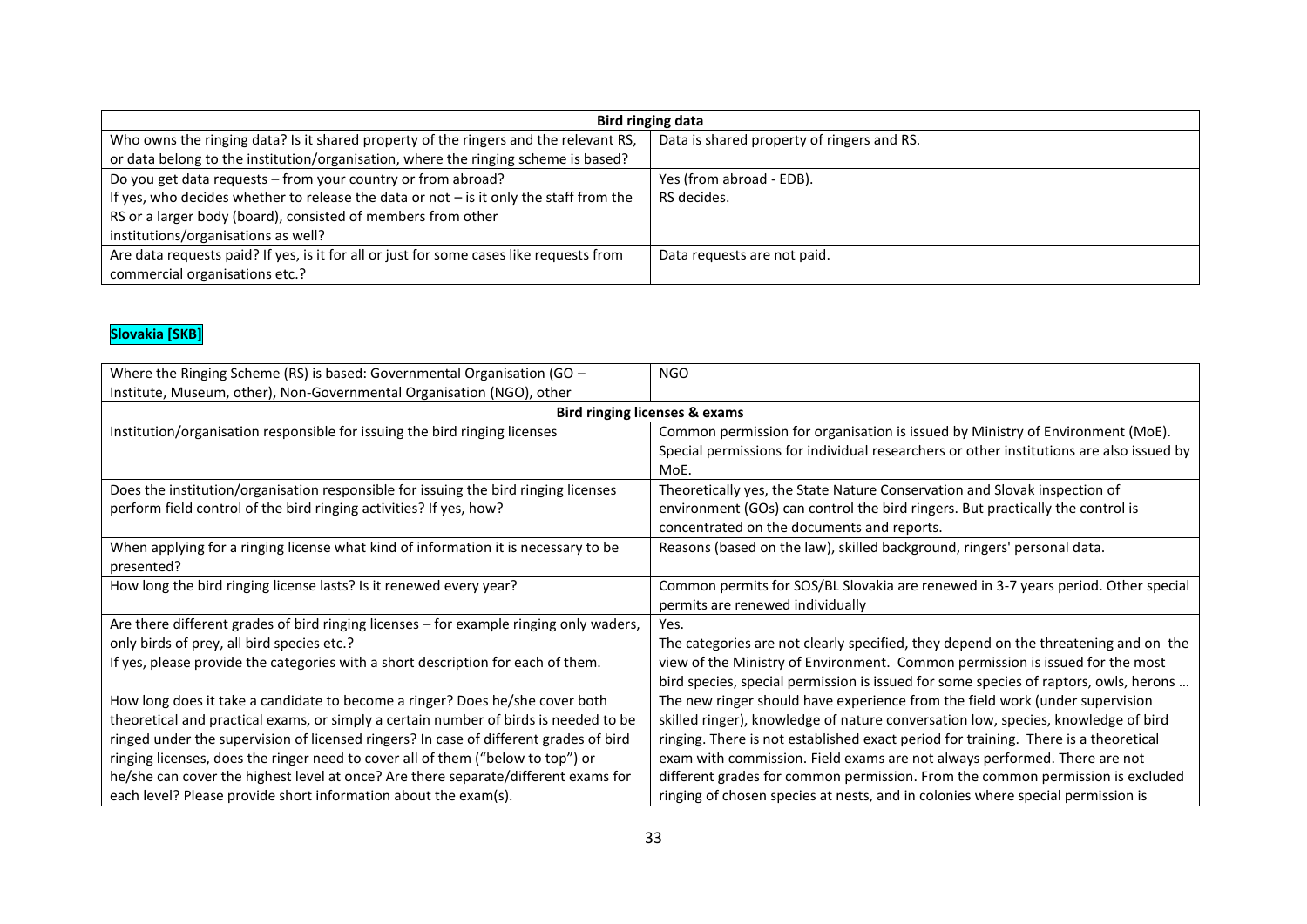|                                                                                                                   | needed.                                                                                |
|-------------------------------------------------------------------------------------------------------------------|----------------------------------------------------------------------------------------|
|                                                                                                                   | <b>Bird ringing courses</b>                                                            |
| Are they organised by the main RS office only, or by various ringing groups as well,                              | Training takes place at ringing places (CES, SEEN ) and camps in different parts of    |
| which are based in different parts of the country?                                                                | country.                                                                               |
| Are the courses paid by the candidates? If yes, what they pay for $-$ everything                                  | No such bird ringing courses. Ringing and trainings of candidates are organised        |
| necessary (accommodation, food, transport, use of equipment) or just for any of<br>these (please indicate which)? | mostly on voluntary basis.                                                             |
| <b>Bird rings &amp; equipment</b>                                                                                 |                                                                                        |
| Are rings paid by the ringers?                                                                                    | In general, all rings are paid by the ringers. In some cases, thanks to the projects,  |
|                                                                                                                   | ringers can ask for the free rings (or with the discount).                             |
| Is ringing equipment (mist-nets, calipers, rulers, scales) paid by the ringers or is                              | In general, all ringing equipment is paid by the ringers. In some cases, thanks to the |
| given to them for free?                                                                                           | projects, ringers can use mist-nets or other equipment free.                           |
|                                                                                                                   | <b>Bird ringing data</b>                                                               |
| Who owns the ringing data? Is it shared property of the ringers and the relevant RS,                              | Ringing data belong to ringers. RS or somebody else can publish data only with         |
| or data belong to the institution/organisation, where the ringing scheme is based?                                | ringers' allowance.                                                                    |
| Do you get data requests - from your country or from abroad?                                                      | Yes, sometimes.                                                                        |
| If yes, who decides whether to release the data or not $-$ is it only the staff from the                          | RS and all organisation can freely use data (without special agreement with the        |
| RS or a larger body (board), consisted of members from other                                                      | ringer) only for non commercial use e.g. nature protection or research summaries.      |
| institutions/organisations as well?                                                                               | The decision about releasing of data is made by the director or chairmen under         |
|                                                                                                                   | special rules after consultation with the chief of RS.                                 |
| Are data requests paid? If yes, is it for all or just for some cases like requests from                           | Not yet (non commercial).                                                              |
| commercial organisations etc.?                                                                                    |                                                                                        |

#### **Spain (Madrid) [ESI]**

| Where the Ringing Scheme (RS) is based: Governmental Organisation (GO -             | <b>NGO</b>                                                                             |
|-------------------------------------------------------------------------------------|----------------------------------------------------------------------------------------|
| Institute, Museum, other), Non-Governmental Organisation (NGO), other               |                                                                                        |
| Bird ringing licenses & exams                                                       |                                                                                        |
| Institution/organisation responsible for issuing the bird ringing licenses          | The general license is given by the Ministry of Environment, and each local            |
|                                                                                     | administration also issues another local license. To ring in Spain it is mandatory to  |
|                                                                                     | have both ringing permits.                                                             |
| Does the institution/organisation responsible for issuing the bird ringing licenses | No. The NGO (SEO/BirdLife) controls the field activities by checking all the data each |
| perform field control of the bird ringing activities? If yes, how?                  | year: checking that ringers use the adequate ring models/sizes, the species they       |
|                                                                                     | have permit for, etc.                                                                  |
| When applying for a ringing license what kind of information it is necessary to be  | It depends on the local administration. Apart from the personal (ringers) data, for    |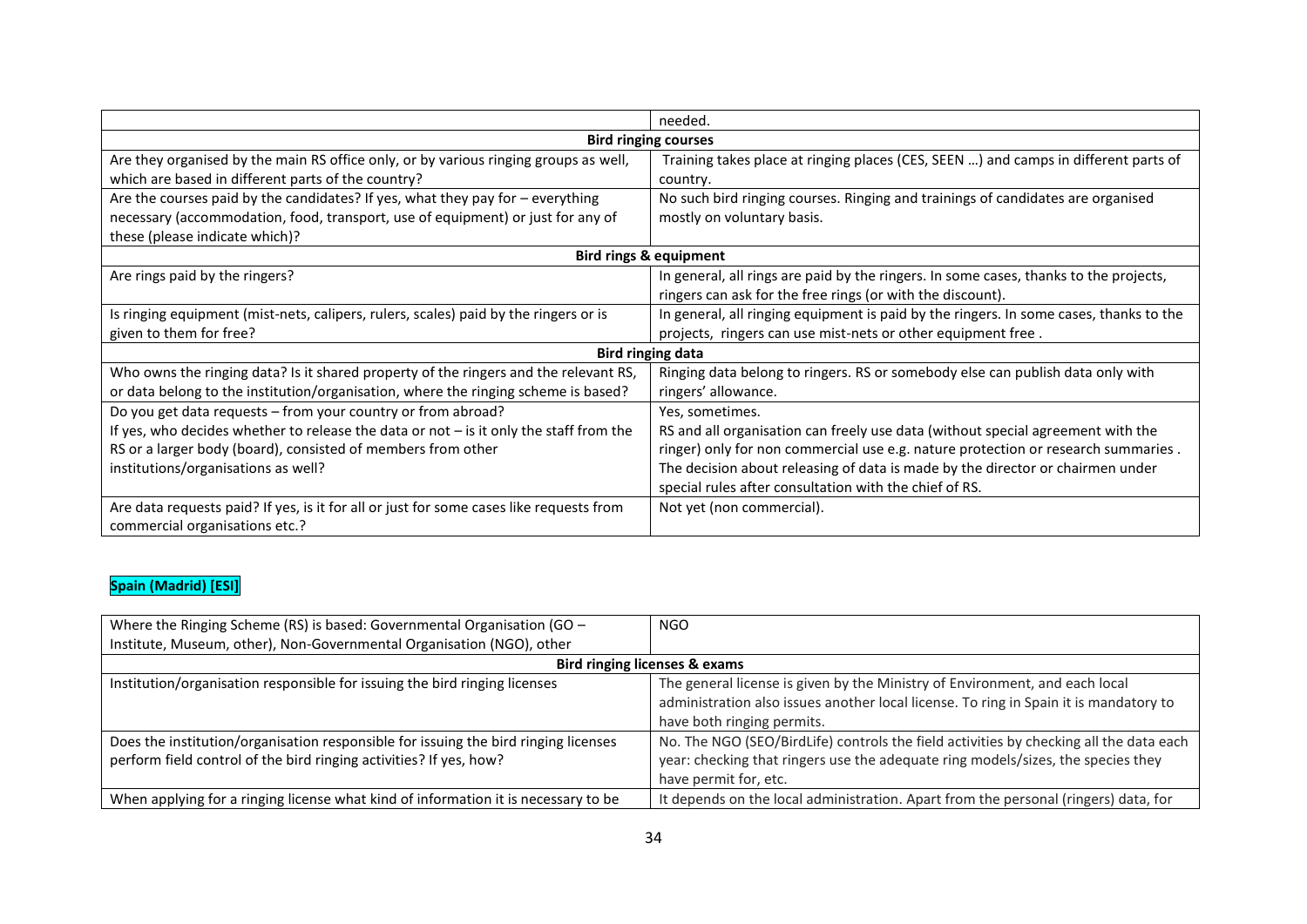| presented?                                                                               | special ringing licenses a complete project description is needed, also for the<br>specific ringers. |  |
|------------------------------------------------------------------------------------------|------------------------------------------------------------------------------------------------------|--|
| How long the bird ringing license lasts? Is it renewed every year?                       | Both licenses (national and local) are renewed each year, although there are some                    |  |
|                                                                                          | exceptions in some local regions.                                                                    |  |
| Are there different grades of bird ringing licenses - for example ringing only waders,   | Two categories: (1) Expert ringers can ring all species. (2) Specific ringers are                    |  |
| only birds of prey, all bird species etc.?                                               | restricted to ring only one species or family or genus and operate within a specific                 |  |
| If yes, please provide the categories with a short description for each of them.         | project, specific ringers need to be endorsed by an expert ringer for specific                       |  |
|                                                                                          | projects.                                                                                            |  |
| How long does it take a candidate to become a ringer? Does he/she cover both             | Expert ringers need to pass an exam after at least 2 years of training with different                |  |
| theoretical and practical exams, or simply a certain number of birds is needed to be     | ringers. The applicant needs the support of an expert ringer in order to be qualified                |  |
| ringed under the supervision of licensed ringers? In case of different grades of bird    | to sit the exam. Exams take place twice a year (June and December) and include                       |  |
| ringing licenses, does the ringer need to cover all of them ("below to top") or          | theory and a field test. Both exams need to be passed to become an expert ringer.                    |  |
| he/she can cover the highest level at once? Are there separate/different exams for       |                                                                                                      |  |
| each level? Please provide short information about the exam(s).                          |                                                                                                      |  |
| <b>Bird ringing courses</b>                                                              |                                                                                                      |  |
| Are they organised by the main RS office only, or by various ringing groups as well,     | The courses are organized by both RS office and (mainly) ringing groups.                             |  |
| which are based in different parts of the country?                                       |                                                                                                      |  |
| Are the courses paid by the candidates? If yes, what they pay for - everything           | Yes, ringing courses are paid. The fee is variable and depends on the course                         |  |
| necessary (accommodation, food, transport, use of equipment) or just for any of          | program.                                                                                             |  |
| these (please indicate which)?                                                           |                                                                                                      |  |
|                                                                                          | <b>Bird rings &amp; equipment</b>                                                                    |  |
| Are rings paid by the ringers?                                                           | Rings are free for the ringers.                                                                      |  |
| Is ringing equipment (mist-nets, calipers, rulers, scales) paid by the ringers or is     | Ringers pay for their own equipment.                                                                 |  |
| given to them for free?                                                                  |                                                                                                      |  |
| <b>Bird ringing data</b>                                                                 |                                                                                                      |  |
| Who owns the ringing data? Is it shared property of the ringers and the relevant RS,     | Data is shared property of ringers, Ministry of Environment and the NGO.                             |  |
| or data belong to the institution/organisation, where the ringing scheme is based?       |                                                                                                      |  |
| Do you get data requests - from your country or from abroad?                             | Yes. A Board formed by different staff decides about each request.                                   |  |
| If yes, who decides whether to release the data or not $-$ is it only the staff from the |                                                                                                      |  |
| RS or a larger body (board), consisted of members from other                             |                                                                                                      |  |
| institutions/organisations as well?                                                      |                                                                                                      |  |
| Are data requests paid? If yes, is it for all or just for some cases like requests from  | Data requests are not paid.                                                                          |  |
| commercial organisations etc.?                                                           |                                                                                                      |  |

**Spain (San Sebastian) [ESA]**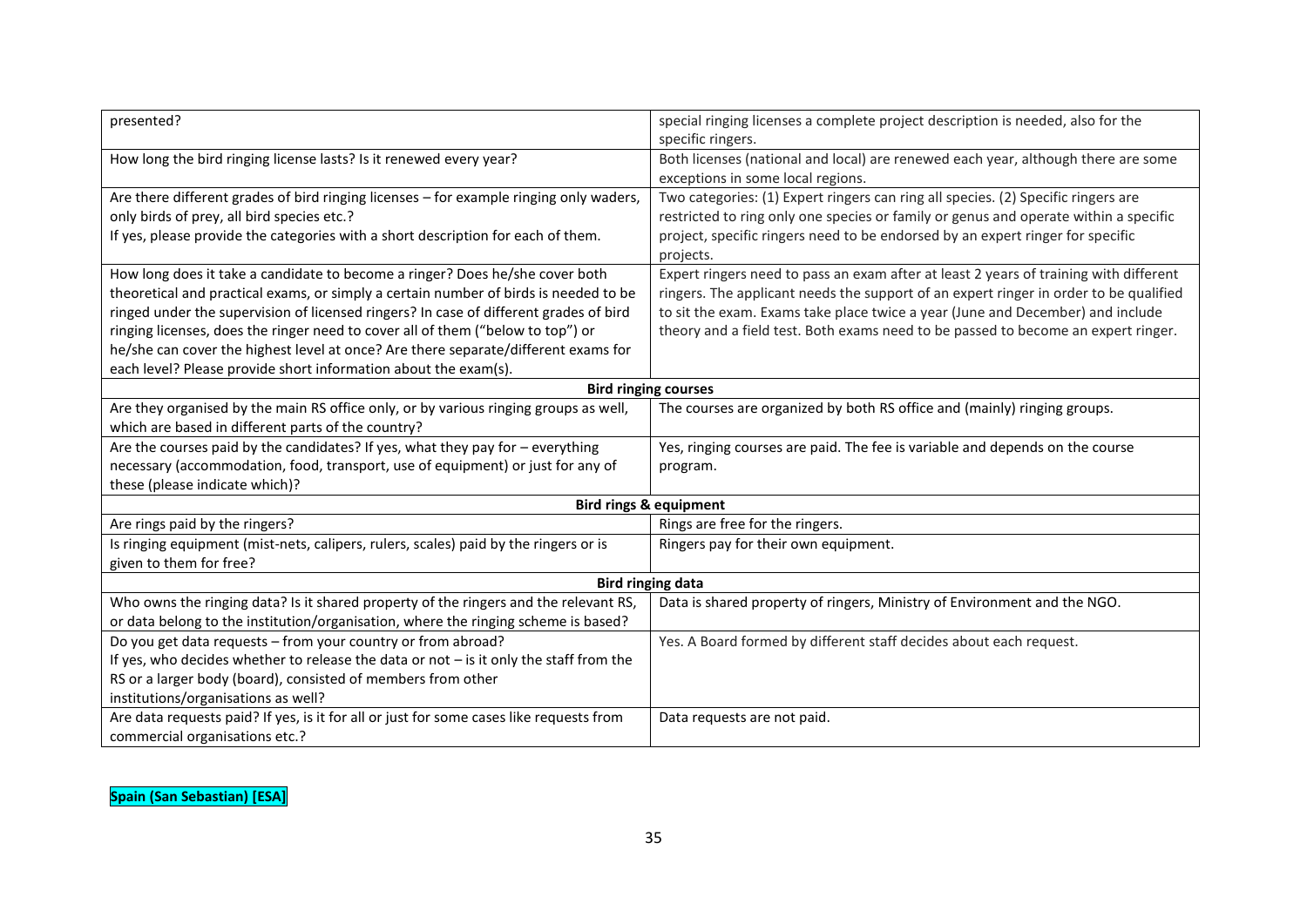| Where the Ringing Scheme (RS) is based: Governmental Organisation (GO -                                                                                                                                                                                                                                                                                                                                                                                                                                   | <b>NGO</b>                                                                                                                                                                                                                                                                                                                                                                                                                                                                       |
|-----------------------------------------------------------------------------------------------------------------------------------------------------------------------------------------------------------------------------------------------------------------------------------------------------------------------------------------------------------------------------------------------------------------------------------------------------------------------------------------------------------|----------------------------------------------------------------------------------------------------------------------------------------------------------------------------------------------------------------------------------------------------------------------------------------------------------------------------------------------------------------------------------------------------------------------------------------------------------------------------------|
| Institute, Museum, other), Non-Governmental Organisation (NGO), other                                                                                                                                                                                                                                                                                                                                                                                                                                     |                                                                                                                                                                                                                                                                                                                                                                                                                                                                                  |
|                                                                                                                                                                                                                                                                                                                                                                                                                                                                                                           | <b>Bird ringing licenses &amp; exams</b>                                                                                                                                                                                                                                                                                                                                                                                                                                         |
| Institution/organisation responsible for issuing the bird ringing licenses                                                                                                                                                                                                                                                                                                                                                                                                                                | In Spain the ringer must have two licenses: one is given by the scheme Aranzadi-San<br>Sebastian (ESA) or Icona Madrid (ESI) and the other one - by the local<br>administration.                                                                                                                                                                                                                                                                                                 |
| Does the institution/organisation responsible for issuing the bird ringing licenses<br>perform field control of the bird ringing activities? If yes, how?                                                                                                                                                                                                                                                                                                                                                 | No, the Ministry only has and utilizes data of the rings from Icona-Madrid                                                                                                                                                                                                                                                                                                                                                                                                       |
| When applying for a ringing license what kind of information it is necessary to be<br>presented?                                                                                                                                                                                                                                                                                                                                                                                                          | It depends on the local administration: some ask for the bird numbers expected to<br>be caught and ringed, as well the bird species or the data when they are expected<br>to be caught; others ask for a project, and still others only ask for the license given<br>by the RS                                                                                                                                                                                                   |
| How long the bird ringing license lasts? Is it renewed every year?                                                                                                                                                                                                                                                                                                                                                                                                                                        | Permits are renewed annually.                                                                                                                                                                                                                                                                                                                                                                                                                                                    |
| Are there different grades of bird ringing licenses - for example ringing only waders,<br>only birds of prey, all bird species etc.?<br>If yes, please provide the categories with a short description for each of them.                                                                                                                                                                                                                                                                                  | Two grades: (1) Expert ringer, who can ring every bird. (2) Specific ringer, who can<br>only ring one species of bird (no more than two), one expert ringer must endorse<br>him and he has to justify the ringing activity by a project.                                                                                                                                                                                                                                         |
| How long does it take a candidate to become a ringer? Does he/she cover both<br>theoretical and practical exams, or simply a certain number of birds is needed to be<br>ringed under the supervision of licensed ringers? In case of different grades of bird<br>ringing licenses, does the ringer need to cover all of them ("below to top") or<br>he/she can cover the highest level at once? Are there separate/different exams for<br>each level? Please provide short information about the exam(s). | To become an expert ringer 60 ringing sessions or more are needed, 1500 birds<br>ringed of 60 species (no more than 100 birds for species) and expert ringer must<br>endorse the candidate. The exam consist on two parts: (1) 17 photos (11<br>Passeriformes, 2 raptors, 2 waders, 2 birds of other species) to ID species, age and<br>sex. (2) Theoretical questions related to bird ringing licences and RS rules. To pass<br>the exam one needs at leat 75% correct answers. |
|                                                                                                                                                                                                                                                                                                                                                                                                                                                                                                           | <b>Bird ringing courses</b>                                                                                                                                                                                                                                                                                                                                                                                                                                                      |
| Are they organised by the main RS office only, or by various ringing groups as well,<br>which are based in different parts of the country?                                                                                                                                                                                                                                                                                                                                                                | Yes, the courses are organized by RS office and ringing groups as well.                                                                                                                                                                                                                                                                                                                                                                                                          |
| Are the courses paid by the candidates? If yes, what they pay for $-$ everything<br>necessary (accommodation, food, transport, use of equipment) or just for any of<br>these (please indicate which)?                                                                                                                                                                                                                                                                                                     | If the course is organized by the RS they are always free, but if ringing group<br>organizes the course de ringer group is who decide the tax price.                                                                                                                                                                                                                                                                                                                             |
| <b>Bird rings &amp; equipment</b>                                                                                                                                                                                                                                                                                                                                                                                                                                                                         |                                                                                                                                                                                                                                                                                                                                                                                                                                                                                  |
| Are rings paid by the ringers?                                                                                                                                                                                                                                                                                                                                                                                                                                                                            | Rings are free for the ringers.                                                                                                                                                                                                                                                                                                                                                                                                                                                  |
| Is ringing equipment (mist-nets, calipers, rulers, scales) paid by the ringers or is<br>given to them for free?                                                                                                                                                                                                                                                                                                                                                                                           | Ringers pay for their own equipment.                                                                                                                                                                                                                                                                                                                                                                                                                                             |
| <b>Bird ringing data</b>                                                                                                                                                                                                                                                                                                                                                                                                                                                                                  |                                                                                                                                                                                                                                                                                                                                                                                                                                                                                  |
| Who owns the ringing data? Is it shared property of the ringers and the relevant RS,<br>or data belong to the institution/organisation, where the ringing scheme is based?                                                                                                                                                                                                                                                                                                                                | Data is shared property of ringers and RS/institution.                                                                                                                                                                                                                                                                                                                                                                                                                           |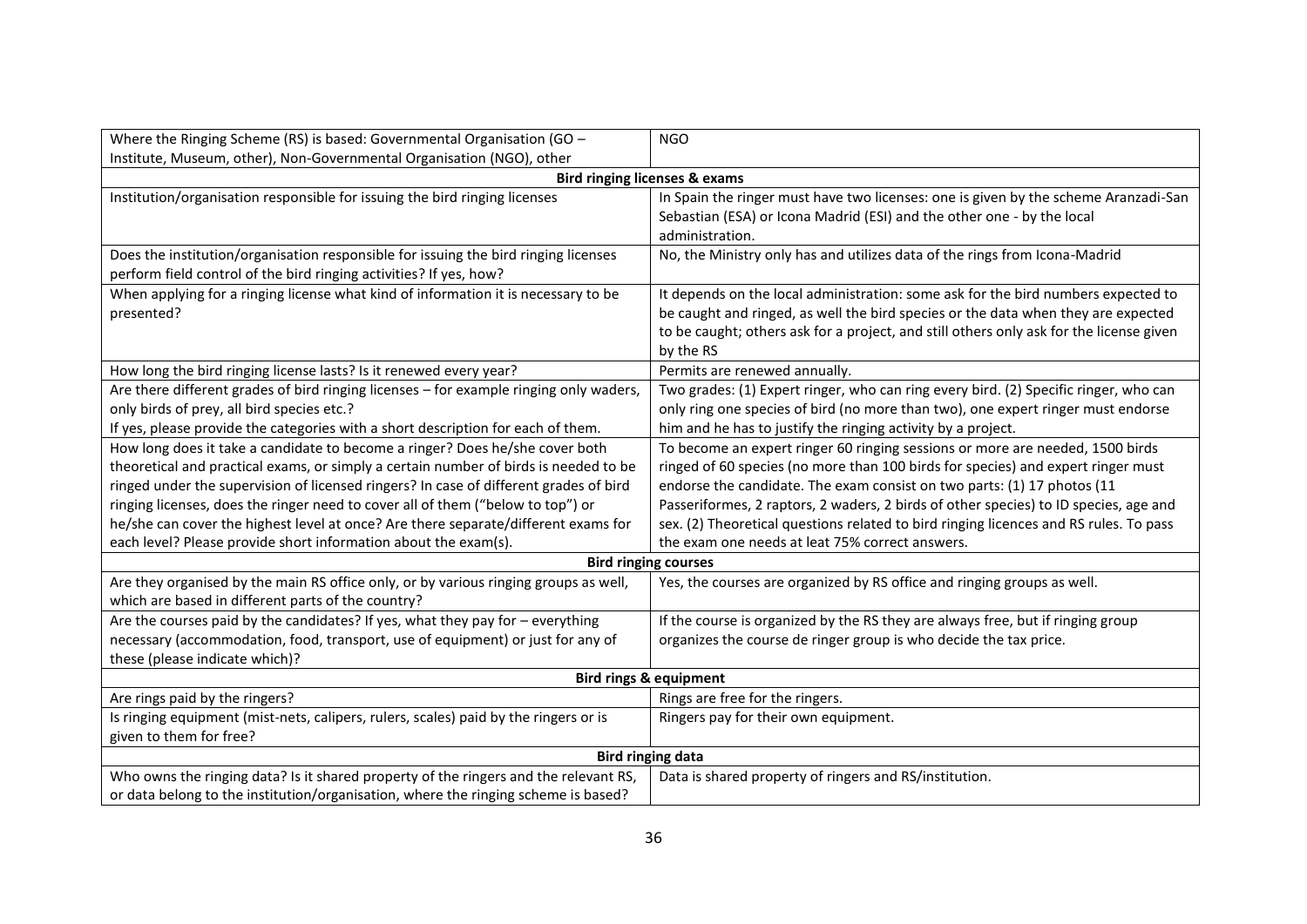| Do you get data requests – from your country or from abroad?<br>If yes, who decides whether to release the data or not $-$ is it only the staff from the<br>RS or a larger body (board), consisted of members from other<br>institutions/organisations as well? | Yes.<br>RS decides.         |
|-----------------------------------------------------------------------------------------------------------------------------------------------------------------------------------------------------------------------------------------------------------------|-----------------------------|
| Are data requests paid? If yes, is it for all or just for some cases like requests from<br>commercial organisations etc.?                                                                                                                                       | Data requests are not paid. |

#### **Sweden [SVS]**

| Where the Ringing Scheme (RS) is based: Governmental Organisation (GO -                | Swedish Museum of Natural History (GO)                                                    |
|----------------------------------------------------------------------------------------|-------------------------------------------------------------------------------------------|
| Institute, Museum, other), Non-Governmental Organisation (NGO), other                  |                                                                                           |
|                                                                                        | <b>Bird ringing licenses &amp; exams</b>                                                  |
| Institution/organisation responsible for issuing the bird ringing licenses             | RS at the Swedish Museum of Natural History (regulated in the hunting law)                |
| Does the institution/organisation responsible for issuing the bird ringing licenses    | Not on a regular basis.                                                                   |
| perform field control of the bird ringing activities? If yes, how?                     |                                                                                           |
| When applying for a ringing license what kind of information it is necessary to be     | A project plan or a description of ringing activity.                                      |
| presented?                                                                             |                                                                                           |
| How long the bird ringing license lasts? Is it renewed every year?                     | Yes, renewed every year.                                                                  |
| Are there different grades of bird ringing licenses - for example ringing only waders, | Yes, but this refers to what the ringer has applied for. All licenses are restricted to a |
| only birds of prey, all bird species etc.?                                             | geographical area.                                                                        |
| If yes, please provide the categories with a short description for each of them.       |                                                                                           |
| How long does it take a candidate to become a ringer? Does he/she cover both           | Differs very much, but we have a system where a private ringer can have licensed          |
| theoretical and practical exams, or simply a certain number of birds is needed to be   | helpers. In most cases a new license is based on a recommendation from a ringer or        |
| ringed under the supervision of licensed ringers? In case of different grades of bird  | a bird observatory (normally one that has acted as a teacher). Some ringers only          |
| ringing licenses, does the ringer need to cover all of them ("below to top") or        | have permission to ring nestlings. The bird observatories apply for licenses for          |
| he/she can cover the highest level at once? Are there separate/different exams for     | ringers and are responsible for that they have the skills needed to perform the work      |
| each level? Please provide short information about the exam(s).                        | conducted at the bird observatory in question. Many private ringers licensed lately       |
|                                                                                        | have been trained at bird observatories.                                                  |
|                                                                                        | We do not have exams.                                                                     |
| <b>Bird ringing courses</b>                                                            |                                                                                           |
| Are they organised by the main RS office only, or by various ringing groups as well,   | No bird ringing courses are arranged by RS. At some occasions ringing courses are         |
| which are based in different parts of the country?                                     | arranged by bird observatories.                                                           |
| Are the courses paid by the candidates? If yes, what they pay for $-$ everything       |                                                                                           |
| necessary (accommodation, food, transport, use of equipment) or just for any of        | Differs between courses, but normally the candidates pay at least for the food.           |
| these (please indicate which)?                                                         |                                                                                           |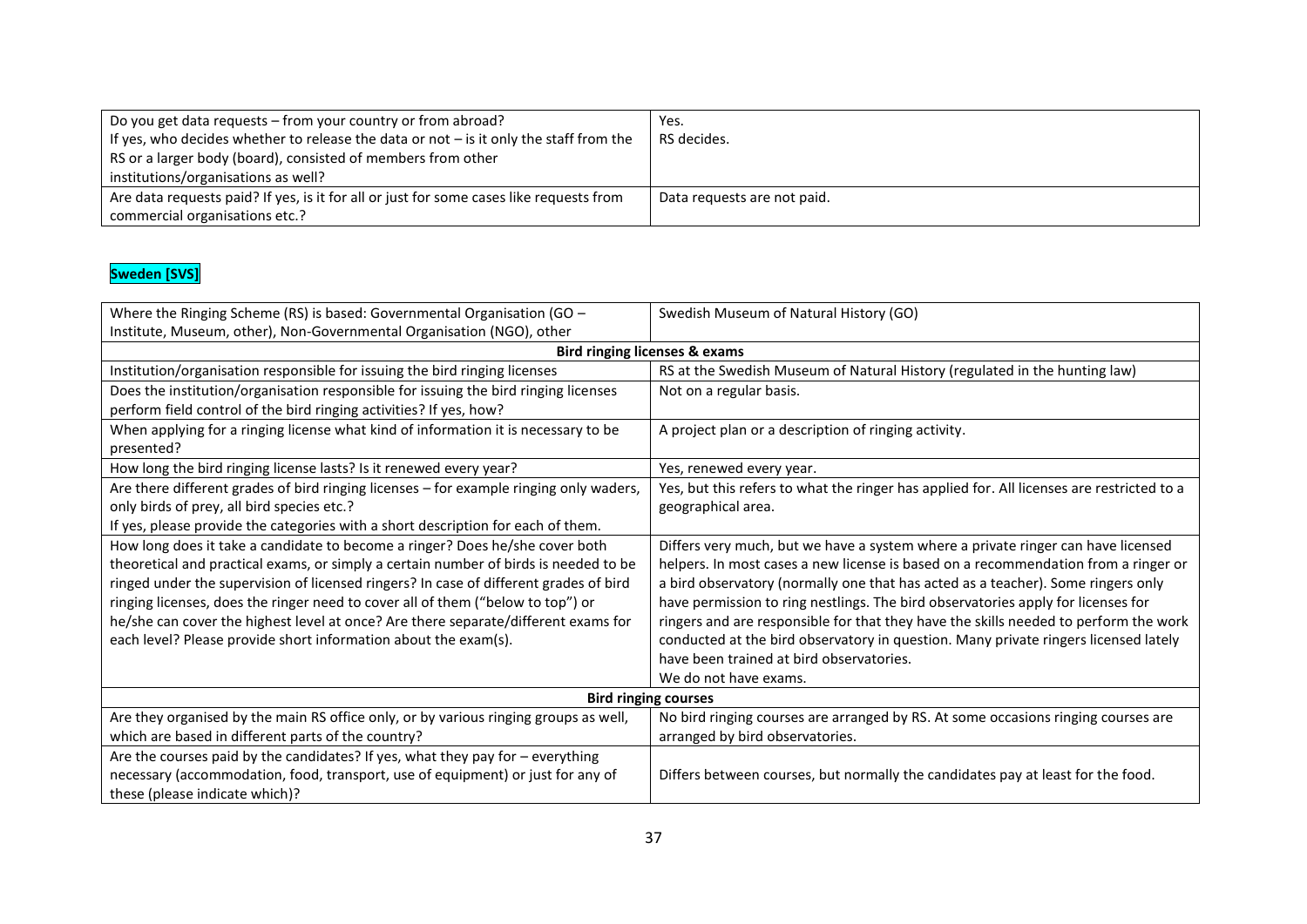| <b>Bird rings &amp; equipment</b>                                                                                                                                                                                                                               |                                                                                                                                                                                            |  |
|-----------------------------------------------------------------------------------------------------------------------------------------------------------------------------------------------------------------------------------------------------------------|--------------------------------------------------------------------------------------------------------------------------------------------------------------------------------------------|--|
| Are rings paid by the ringers?                                                                                                                                                                                                                                  | Rings are free for the ringers (except for a few project that pay for costly rings).                                                                                                       |  |
| Is ringing equipment (mist-nets, calipers, rulers, scales) paid by the ringers or is<br>given to them for free?                                                                                                                                                 | Ringing equipment is not provided to ringers.                                                                                                                                              |  |
| <b>Bird ringing data</b>                                                                                                                                                                                                                                        |                                                                                                                                                                                            |  |
| Who owns the ringing data? Is it shared property of the ringers and the relevant RS,<br>or data belong to the institution/organisation, where the ringing scheme is based?                                                                                      | Ringing data is owned by the RS. To collect morphometrics is optional and the RS<br>has decided not to use such data unless the ringer has agreed or the data is older<br>than five years. |  |
| Do you get data requests - from your country or from abroad?<br>If yes, who decides whether to release the data or not $-$ is it only the staff from the<br>RS or a larger body (board), consisted of members from other<br>institutions/organisations as well? | Yes, but mainly from our country. If a request includes other countries as well they<br>are recommended to contact EDB.<br>It is decided by the head of the scheme.                        |  |
| Are data requests paid? If yes, is it for all or just for some cases like requests from<br>commercial organisations etc.?                                                                                                                                       | Data requests are free of charge.                                                                                                                                                          |  |

#### **Switzerland [HES]**

| Where the Ringing Scheme (RS) is based: Governmental Organisation (GO -                | Institute                                                                               |
|----------------------------------------------------------------------------------------|-----------------------------------------------------------------------------------------|
| Institute, Museum, other), Non-Governmental Organisation (NGO), other                  |                                                                                         |
|                                                                                        | <b>Bird ringing licenses &amp; exams</b>                                                |
| Institution/organisation responsible for issuing the bird ringing licenses             | The Federal Office for the Environment (FOEN) under the expertise of the RS (RS         |
|                                                                                        | does the license, they sign it).                                                        |
| Does the institution/organisation responsible for issuing the bird ringing licenses    | No official control in the field from the RS. RS takes however measures if it is aware  |
| perform field control of the bird ringing activities? If yes, how?                     | of important violation of the rules.                                                    |
| When applying for a ringing license what kind of information it is necessary to be     | Licenses are tied to projects. The description of projects has to mention beyond its    |
| presented?                                                                             | target, how the birds will be caught, and what species it concerns. Some projects       |
|                                                                                        | are not tied to a limited number of species. Ringers working in such project have a     |
|                                                                                        | special license. A ringer committee decide if a project is agreed (with modifications   |
|                                                                                        | or as such) or not.                                                                     |
| How long the bird ringing license lasts? Is it renewed every year?                     | The license is renewed every year, mostly without that the ringer has to justify it. RS |
|                                                                                        | sends them a form where they can just choose "the project will continue next year".     |
| Are there different grades of bird ringing licenses – for example ringing only waders, | Yes.                                                                                    |
| only birds of prey, all bird species etc.?                                             | There are three grades: (1) A. For all species; (2) B. For a limited set of species     |
| If yes, please provide the categories with a short description for each of them.       | (mostly for populations studies); (3) C. For injured birds.                             |
| How long does it take a candidate to become a ringer? Does he/she cover both           | We have a very minimalistic strategy. Candidates have to practice with experienced      |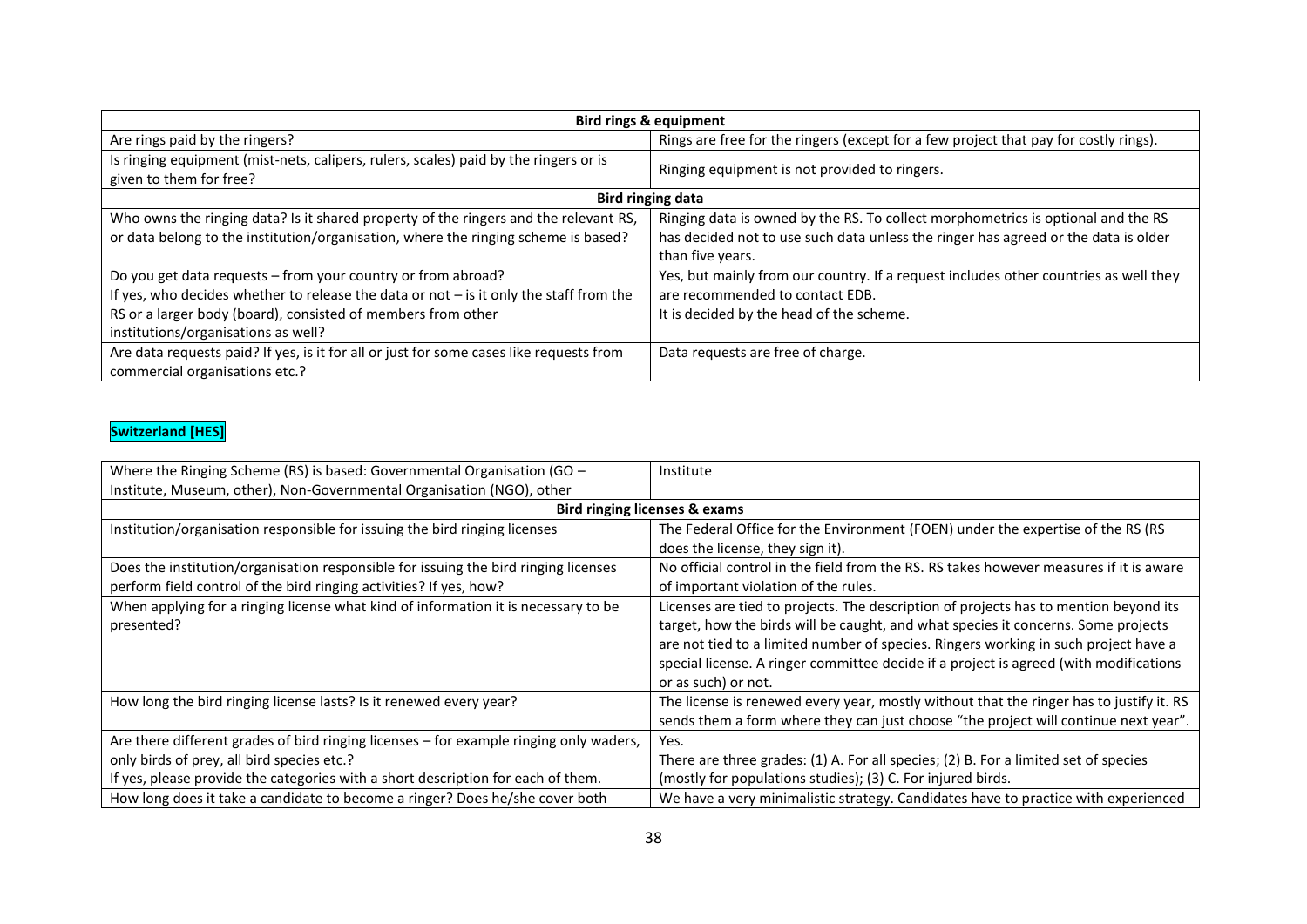| theoretical and practical exams, or simply a certain number of birds is needed to be     | ringers in their regular activities (no training is organized) and the signature of this |
|------------------------------------------------------------------------------------------|------------------------------------------------------------------------------------------|
| ringed under the supervision of licensed ringers? In case of different grades of bird    | experienced ringer suit in itself. Ringers who want to collaborate in project where      |
| ringing licenses, does the ringer need to cover all of them ("below to top") or          | all species might be caught have to make an exam where they have to recognize            |
| he/she can cover the highest level at once? Are there separate/different exams for       | stuffed birds to the species level. Candidates for the license C will do the same, but   |
| each level? Please provide short information about the exam(s).                          | only with raptors and owl as only those species are allowed to be ringed as cured        |
|                                                                                          | bird.                                                                                    |
|                                                                                          | This way to do is at the moment not sufficient and some changes are expected.            |
|                                                                                          | <b>Bird ringing courses</b>                                                              |
| Are they organised by the main RS office only, or by various ringing groups as well,     | At the moment only data entering course. More global courses are planned from            |
| which are based in different parts of the country?                                       | 2016.                                                                                    |
| Are the courses paid by the candidates? If yes, what they pay for - everything           |                                                                                          |
| necessary (accommodation, food, transport, use of equipment) or just for any of          |                                                                                          |
| these (please indicate which)?                                                           |                                                                                          |
| <b>Bird rings &amp; equipment</b>                                                        |                                                                                          |
| Are rings paid by the ringers?                                                           | Rings are free for the ringers.                                                          |
| Is ringing equipment (mist-nets, calipers, rulers, scales) paid by the ringers or is     | Ringers pay for their own equipment, except for some project of the Swiss                |
| given to them for free?                                                                  | ornithological institute (which hosts the ringing scheme) where volunteers are           |
|                                                                                          | involved.                                                                                |
| <b>Bird ringing data</b>                                                                 |                                                                                          |
| Who owns the ringing data? Is it shared property of the ringers and the relevant RS,     | Data is shared property of ringers and RS.                                               |
| or data belong to the institution/organisation, where the ringing scheme is based?       |                                                                                          |
| Do you get data requests - from your country or from abroad?                             | Yes.                                                                                     |
| If yes, who decides whether to release the data or not $-$ is it only the staff from the | Such decisions are mostly made by the head of scheme alone. Other persons might          |
| RS or a larger body (board), consisted of members from other                             | be consulted as well.                                                                    |
| institutions/organisations as well?                                                      |                                                                                          |
| Are data requests paid? If yes, is it for all or just for some cases like requests from  | Most of the queries come from the contributors themselves (mostly ringers). They         |
| commercial organisations etc.?                                                           | are of course free for them. Costs for commercial uses are foreseen. Usually, such       |
|                                                                                          | queries of recoveries are of international level and are redirected to EURING.           |

## **Turkey [TUA]**

| Where the Ringing Scheme (RS) is based: Governmental Organisation (GO $-$ | GO – The Ministry of Forestry and Water Issue,                       |
|---------------------------------------------------------------------------|----------------------------------------------------------------------|
| Institute, Museum, other), Non-Governmental Organisation (NGO), other     | <b>General Directorate of Nature Conservation and National Parks</b> |
| Bird ringing licenses & exams                                             |                                                                      |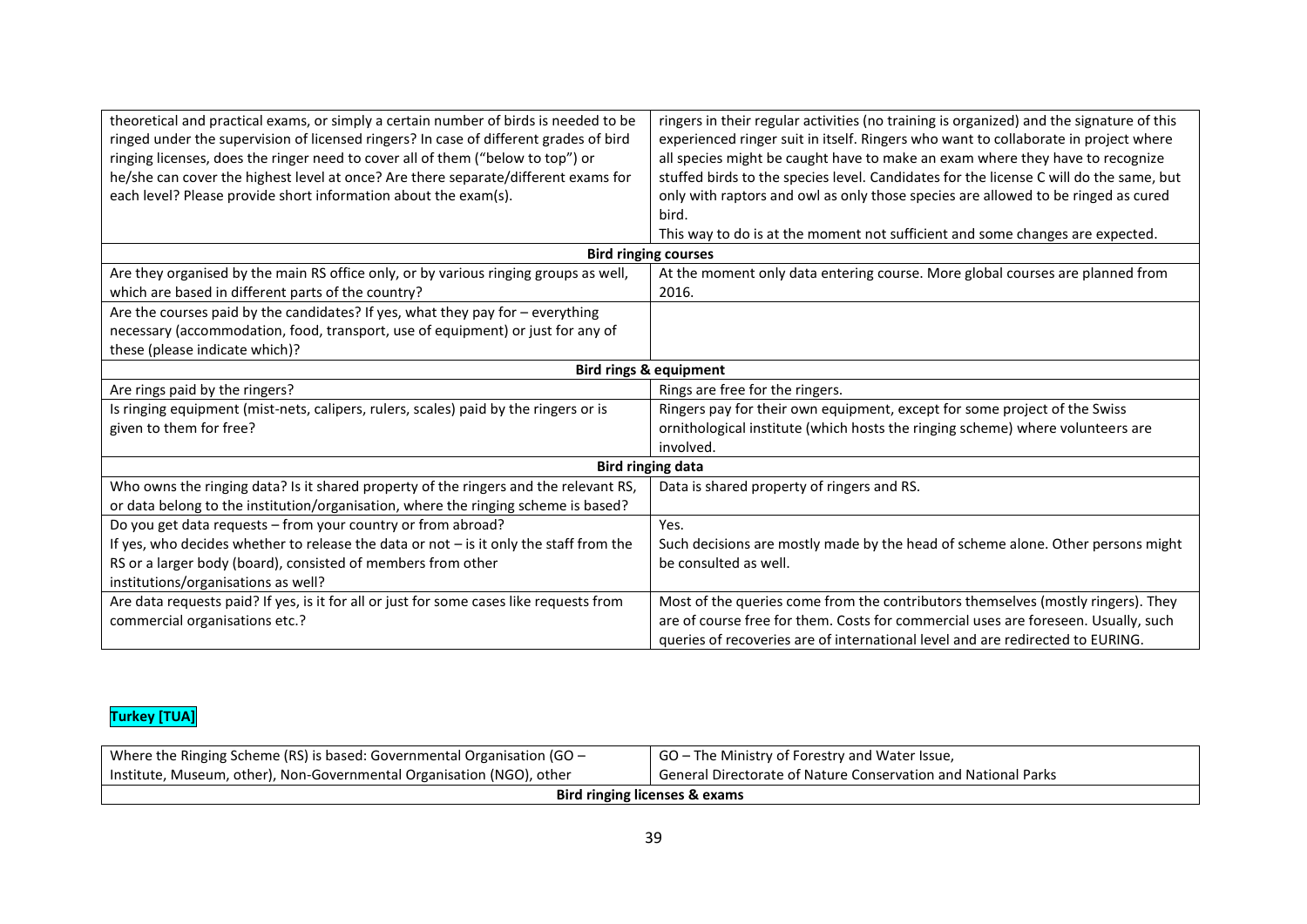| Institution/organisation responsible for issuing the bird ringing licenses             | The Ministry of Forestry and Water Issue,                                               |
|----------------------------------------------------------------------------------------|-----------------------------------------------------------------------------------------|
|                                                                                        | General Directorate of Nature Conservation and National Parks                           |
| Does the institution/organisation responsible for issuing the bird ringing licenses    | <b>No</b>                                                                               |
| perform field control of the bird ringing activities? If yes, how?                     |                                                                                         |
| When applying for a ringing license what kind of information it is necessary to be     | The candidates have to fulfil these requirements:                                       |
| presented?                                                                             | (1) Have to take part to the "Ringers Course" and have to pass the theoretical exam.    |
|                                                                                        | (2) Have to report that they have sufficient expertise. After getting expertise, have   |
|                                                                                        | to ring 500 birds from 35 species under supervision of a qualified licensed ringer.     |
|                                                                                        | (3) Have to submit reference letter from 2 qualified ringers from active ringing        |
|                                                                                        | stations.                                                                               |
|                                                                                        | After receiving the license, for each research study or ringing activity an application |
|                                                                                        | for a permit to the General Directorate of Nature Conservation and National Parks       |
|                                                                                        | has to be done every year. A submission of a proposal about the ringing project has     |
|                                                                                        | to be performed. The proposal has to contain information about target species,          |
|                                                                                        | numbers, capture technique, project duration, study site, project team, marking         |
|                                                                                        | technique (ringing, wing tag, GSM/GSM, radio transmitters etc). Beside ringing if the   |
|                                                                                        | captured birds will be sampled for feathers, ectoparasites, blood etc.                  |
| How long the bird ringing license lasts? Is it renewed every year?                     | There is no time limitation.                                                            |
| Are there different grades of bird ringing licenses - for example ringing only waders, | Yes. There is a "mist-netting license" where people receive the license where they      |
| only birds of prey, all bird species etc.?                                             | have permit to ring all birds captured with mist-nets. For different methods and for    |
| If yes, please provide the categories with a short description for each of them.       | ringing of nestlings there are different kind of "special license" maximum for three    |
|                                                                                        | species.                                                                                |
| How long does it take a candidate to become a ringer? Does he/she cover both           | The duration of becoming a ringer depends on the person. People good in bird            |
| theoretical and practical exams, or simply a certain number of birds is needed to be   | identification and have problems of ageing and sexing have to participate at least      |
| ringed under the supervision of licensed ringers? In case of different grades of bird  | three weeks each season to gain practice in ageing, sexing and measuring. If the        |
| ringing licenses, does the ringer need to cover all of them ("below to top") or        | person is even new in bird identification it takes much more time. After people are     |
| he/she can cover the highest level at once? Are there separate/different exams for     | ready to get the license they have to ring 500 birds from 30 species under              |
| each level? Please provide short information about the exam(s).                        | supervision of a ringer. There is only a theoretical exam, after a four day course.     |
|                                                                                        | Only people passing this exam can have the license.                                     |
| <b>Bird ringing courses</b>                                                            |                                                                                         |
| Are they organised by the main RS office only, or by various ringing groups as well,   | The RS is organizing the course at an active ringing station in cooperation with a      |
| which are based in different parts of the country?                                     | ringing station, institution.                                                           |
| Are the courses paid by the candidates? If yes, what they pay for - everything         | They have to pay for accommodation and transport.                                       |
| necessary (accommodation, food, transport, use of equipment) or just for any of        |                                                                                         |
| these (please indicate which)?                                                         |                                                                                         |
| <b>Bird rings &amp; equipment</b>                                                      |                                                                                         |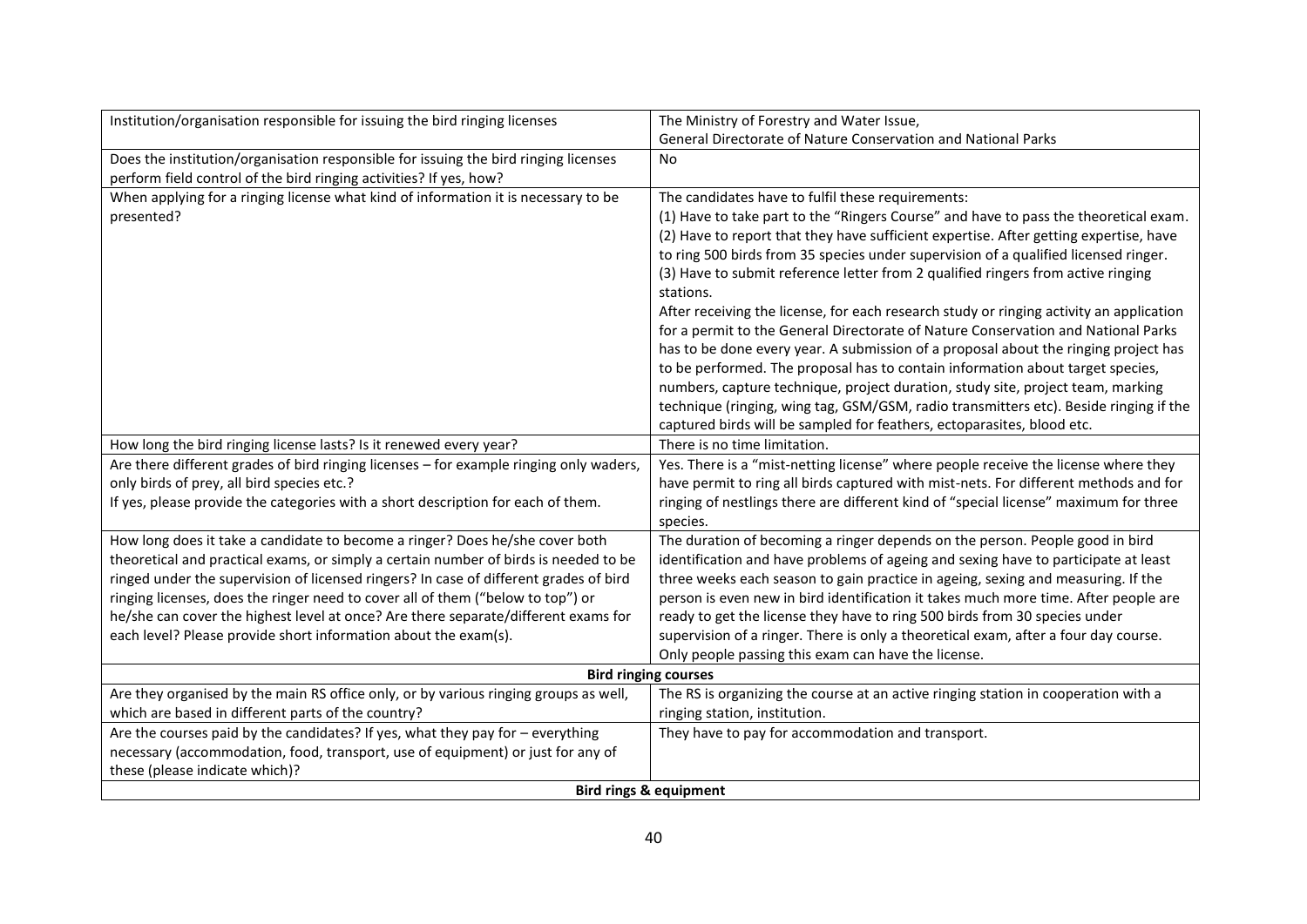| Are rings paid by the ringers?                                                           | No. Since the beginning of 2015 the rings are for free.                               |
|------------------------------------------------------------------------------------------|---------------------------------------------------------------------------------------|
| Is ringing equipment (mist-nets, calipers, rulers, scales) paid by the ringers or is     | Each institution or ringing station is buying its own equipment.                      |
| given to them for free?                                                                  |                                                                                       |
|                                                                                          | <b>Bird ringing data</b>                                                              |
| Who owns the ringing data? Is it shared property of the ringers and the relevant RS,     | Every stations ringer(s) own their data. Each station submits a report every six      |
| or data belong to the institution/organisation, where the ringing scheme is based?       | month to the RS.                                                                      |
| Do you get data requests - from your country or from abroad?                             | We get data request from both. Every station or institution itself is responsible for |
| If yes, who decides whether to release the data or not $-$ is it only the staff from the | data sharing, using. But all institutions/stations are responsible to inform the RS   |
| RS or a larger body (board), consisted of members from other                             | about the used ring codes, the bird numbers and species that have been ringed.        |
| institutions/organisations as well?                                                      |                                                                                       |
| Are data requests paid? If yes, is it for all or just for some cases like requests from  | Data requests are not paid                                                            |
| commercial organisations etc.?                                                           |                                                                                       |

## **UK & Ireland [GBT]**

| Where the Ringing Scheme (RS) is based: Governmental Organisation (GO $-$                                                                                                                                                | <u>other</u>                                                                                                                                                                                                                                                                                                                                                                                                                                                                                                                                                                                                                                                                                                                                                                                                                                                                                               |
|--------------------------------------------------------------------------------------------------------------------------------------------------------------------------------------------------------------------------|------------------------------------------------------------------------------------------------------------------------------------------------------------------------------------------------------------------------------------------------------------------------------------------------------------------------------------------------------------------------------------------------------------------------------------------------------------------------------------------------------------------------------------------------------------------------------------------------------------------------------------------------------------------------------------------------------------------------------------------------------------------------------------------------------------------------------------------------------------------------------------------------------------|
| Institute, Museum, other), Non-Governmental Organisation (NGO), other                                                                                                                                                    |                                                                                                                                                                                                                                                                                                                                                                                                                                                                                                                                                                                                                                                                                                                                                                                                                                                                                                            |
| <b>Bird ringing licenses &amp; exams</b>                                                                                                                                                                                 |                                                                                                                                                                                                                                                                                                                                                                                                                                                                                                                                                                                                                                                                                                                                                                                                                                                                                                            |
| Institution/organisation responsible for issuing the bird ringing licenses                                                                                                                                               | Government conservation agencies in each country.                                                                                                                                                                                                                                                                                                                                                                                                                                                                                                                                                                                                                                                                                                                                                                                                                                                          |
| Does the institution/organisation responsible for issuing the bird ringing licenses<br>perform field control of the bird ringing activities? If yes, how?                                                                | We are given licenses that allow us to issue permits to our ringers.                                                                                                                                                                                                                                                                                                                                                                                                                                                                                                                                                                                                                                                                                                                                                                                                                                       |
| When applying for a ringing license what kind of information it is necessary to be<br>presented?                                                                                                                         | None, but we send a copy of our report each year.                                                                                                                                                                                                                                                                                                                                                                                                                                                                                                                                                                                                                                                                                                                                                                                                                                                          |
| How long the bird ringing license lasts? Is it renewed every year?                                                                                                                                                       | Generally one year, but we have had a license for England for 3 years.                                                                                                                                                                                                                                                                                                                                                                                                                                                                                                                                                                                                                                                                                                                                                                                                                                     |
| Are there different grades of bird ringing licenses - for example ringing only waders,<br>only birds of prey, all bird species etc.?<br>If yes, please provide the categories with a short description for each of them. | Yes.<br>Two broad types: (1) General - in which the ringer is free to ring all species subject<br>to prohibitions in force at the time and the rules of the Ringing Scheme. (2) Specific<br>- in which the ringer defines a special field of interest and seeks only to ring those<br>species or groups of birds, or areas, specified. Within this framework there are<br>three grades of permit, 'T', 'C' and 'A': 'T' Permit Someone who has formally started<br>to train as a ringer and has officially registered and obtained a 'T' permit. 'C' Permit<br>A conditional grade recognising the holder as sufficiently competent to work alone<br>but requiring more practice and wider experience before being ready to operate<br>entirely independently. The permit holder remains under the absolute authority of a<br>trainer (see below). 'A' Permit Allows the permit holder to operate entirely |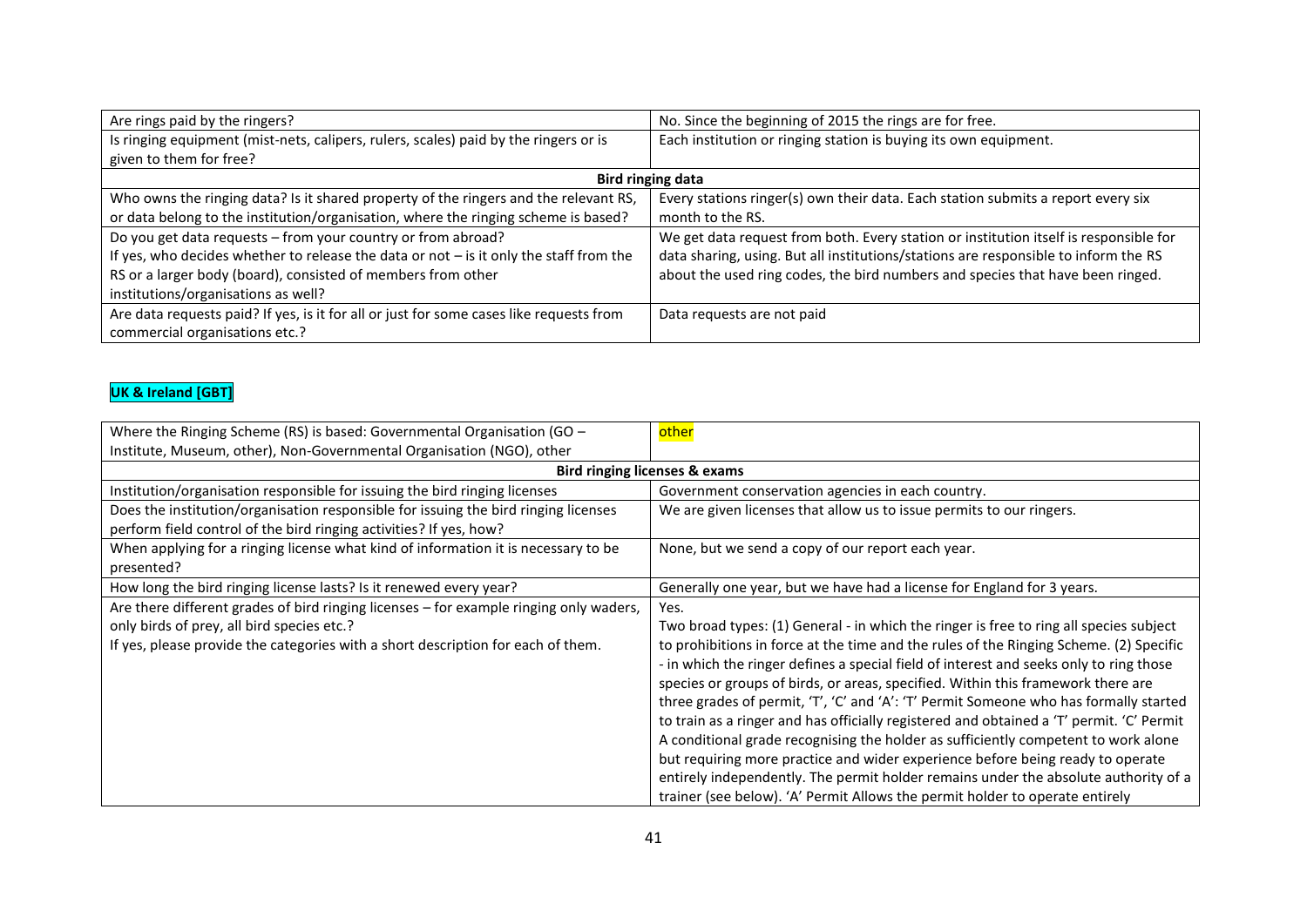|                                                                                          | independently. They can order rings in their own name, are responsible for                   |
|------------------------------------------------------------------------------------------|----------------------------------------------------------------------------------------------|
|                                                                                          | submitting the relevant ringing data and are required to submit annual ringing               |
|                                                                                          | totals to account for their personal rings.                                                  |
| How long does it take a candidate to become a ringer? Does he/she cover both             | At least a year for a general permit so that they see birds at different times of year       |
| theoretical and practical exams, or simply a certain number of birds is needed to be     | to understand how the plumage changes. $\bullet$ No theoretical exams $-$ but field session. |
| ringed under the supervision of licensed ringers? In case of different grades of bird    | For "C" they can be approved by just their trainer. For "A" they have to be seen by          |
| ringing licenses, does the ringer need to cover all of them ("below to top") or          | another trainer as well - one that they do not usually ring with. There is at least a        |
| he/she can cover the highest level at once? Are there separate/different exams for       | year between getting a "C" permit and getting an "A" permit.                                 |
| each level? Please provide short information about the exam(s).                          |                                                                                              |
|                                                                                          | <b>Bird ringing courses</b>                                                                  |
| Are they organised by the main RS office only, or by various ringing groups as well,     | Organized and run by various ringers and groups around the country with advice               |
| which are based in different parts of the country?                                       | from the office and a staff member attending most courses.                                   |
| Are the courses paid by the candidates? If yes, what they pay for $-$ everything         | Yes - price is very variable depending on the group running the course, the quality          |
| necessary (accommodation, food, transport, use of equipment) or just for any of          | of the accommodation and how food is provided. The ringers running the courses               |
| these (please indicate which)?                                                           | give their time for free and there is no charge for the time of the staff member             |
|                                                                                          | attending a course.                                                                          |
|                                                                                          | <b>Bird rings &amp; equipment</b>                                                            |
| Are rings paid by the ringers?                                                           | Rings are paid by the ringers.                                                               |
| Is ringing equipment (mist-nets, calipers, rulers, scales) paid by the ringers or is     | All ringing equipment is paid by the ringers.                                                |
| given to them for free?                                                                  |                                                                                              |
| <b>Bird ringing data</b>                                                                 |                                                                                              |
| Who owns the ringing data? Is it shared property of the ringers and the relevant RS,     | Shared by RS, conservation agencies for some where they provide some funding                 |
| or data belong to the institution/organisation, where the ringing scheme is based?       | and ringers.                                                                                 |
| Do you get data requests - from your country or from abroad?                             | Yes.                                                                                         |
| If yes, who decides whether to release the data or not $-$ is it only the staff from the | RS decides what to release, but if a single ringer or group has generated a                  |
| RS or a larger body (board), consisted of members from other                             | substantial minority of the data (around 20%), then we ask their permission before           |
| institutions/organisations as well?                                                      | releasing the data.                                                                          |
| Are data requests paid? If yes, is it for all or just for some cases like requests from  | Yes, with higher charges for commercial organisations and no charge for volunteer            |
| commercial organisations etc.?                                                           | ringers.                                                                                     |

## **Ukraine [UKK]**

| Where the Ringing Scheme (RS) is based: Governmental Organisation (GO - | GO (Institute of Zoology, Academy of sciences). |
|-------------------------------------------------------------------------|-------------------------------------------------|
| Institute, Museum, other), Non-Governmental Organisation (NGO), other   |                                                 |
| Bird ringing licenses & exams                                           |                                                 |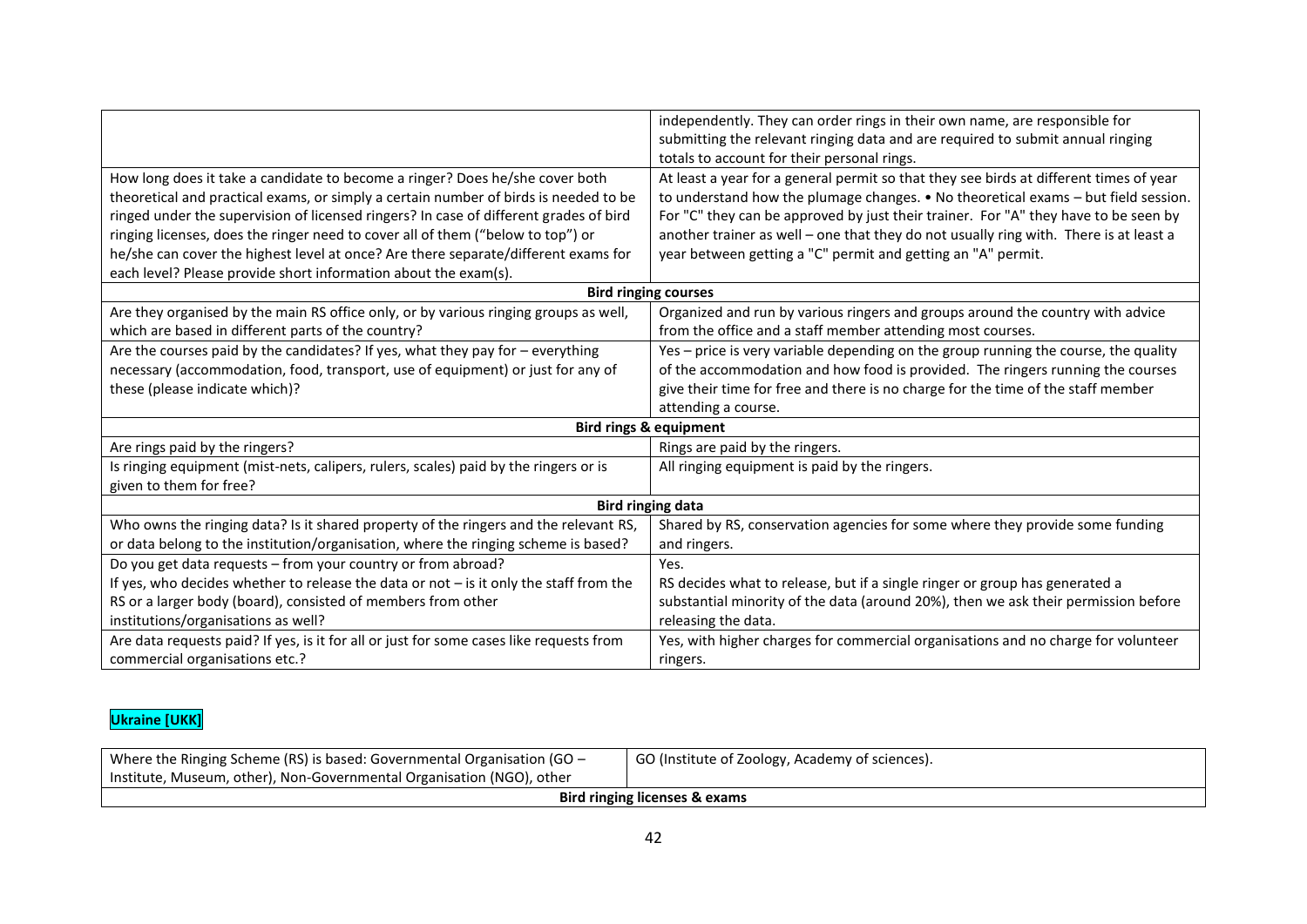| Institution/organisation responsible for issuing the bird ringing licenses           | Ministry of ecology                                                                        |
|--------------------------------------------------------------------------------------|--------------------------------------------------------------------------------------------|
| Does the institution/organisation responsible for issuing the bird ringing licenses  | No. They haven't enough qualification                                                      |
| perform field control of the bird ringing activities? If yes, how?                   |                                                                                            |
| When applying for a ringing license what kind of information it is necessary to      | The information about of the bird species and numbers expected to be caught.               |
| be presented?                                                                        |                                                                                            |
| How long the bird ringing license lasts? Is it renewed every year?                   | Renewed annually.                                                                          |
| Are there different grades of bird ringing licenses - for example ringing only       | No.                                                                                        |
| waders, only birds of prey, all bird species etc.?                                   |                                                                                            |
| If yes, please provide the categories with a short description for each of them.     |                                                                                            |
| How long does it take a candidate to become a ringer? Does he/she cover both         | Our candidates have no the certain terms. All depends on knowledge of the candidate.       |
| theoretical and practical exams, or simply a certain number of birds is needed to    |                                                                                            |
| be ringed under the supervision of licensed ringers? In case of different grades     |                                                                                            |
| of bird ringing licenses, does the ringer need to cover all of them ("below to       |                                                                                            |
| top") or he/she can cover the highest level at once? Are there                       |                                                                                            |
| separate/different exams for each level? Please provide short information about      |                                                                                            |
| the exam(s).                                                                         |                                                                                            |
| <b>Bird ringing courses</b>                                                          |                                                                                            |
| Are they organised by the main RS office only, or by various ringing groups as       | Various ringing groups as well, which are based in different parts of the country          |
| well, which are based in different parts of the country?                             |                                                                                            |
| Are the courses paid by the candidates? If yes, what they pay for - everything       | No.                                                                                        |
| necessary (accommodation, food, transport, use of equipment) or just for any of      |                                                                                            |
| these (please indicate which)?                                                       |                                                                                            |
|                                                                                      | <b>Bird rings &amp; equipment</b>                                                          |
| Are rings paid by the ringers?                                                       | No.                                                                                        |
| Is ringing equipment (mist-nets, calipers, rulers, scales) paid by the ringers or is | All ringing equipment is paid by the ringers.                                              |
| given to them for free?                                                              |                                                                                            |
| <b>Bird ringing data</b>                                                             |                                                                                            |
| Who owns the ringing data? Is it shared property of the ringers and the relevant     | Data is shared property of ringers (5 years after ringing) and RS.                         |
| RS, or data belong to the institution/organisation, where the ringing scheme is      |                                                                                            |
| based?                                                                               |                                                                                            |
| Do you get data requests - from your country or from abroad?                         | Yes.                                                                                       |
| If yes, who decides whether to release the data or not $-$ is it only the staff from |                                                                                            |
| the RS or a larger body (board), consisted of members from other                     | RS decides what to release, but if recoveries are received less than 5 years after ringing |
| institutions/organisations as well?                                                  | we ask permission of ringers before releasing the data.                                    |
| Are data requests paid? If yes, is it for all or just for some cases like requests   | Data requests are not paid.                                                                |
| from commercial organisations etc.?                                                  |                                                                                            |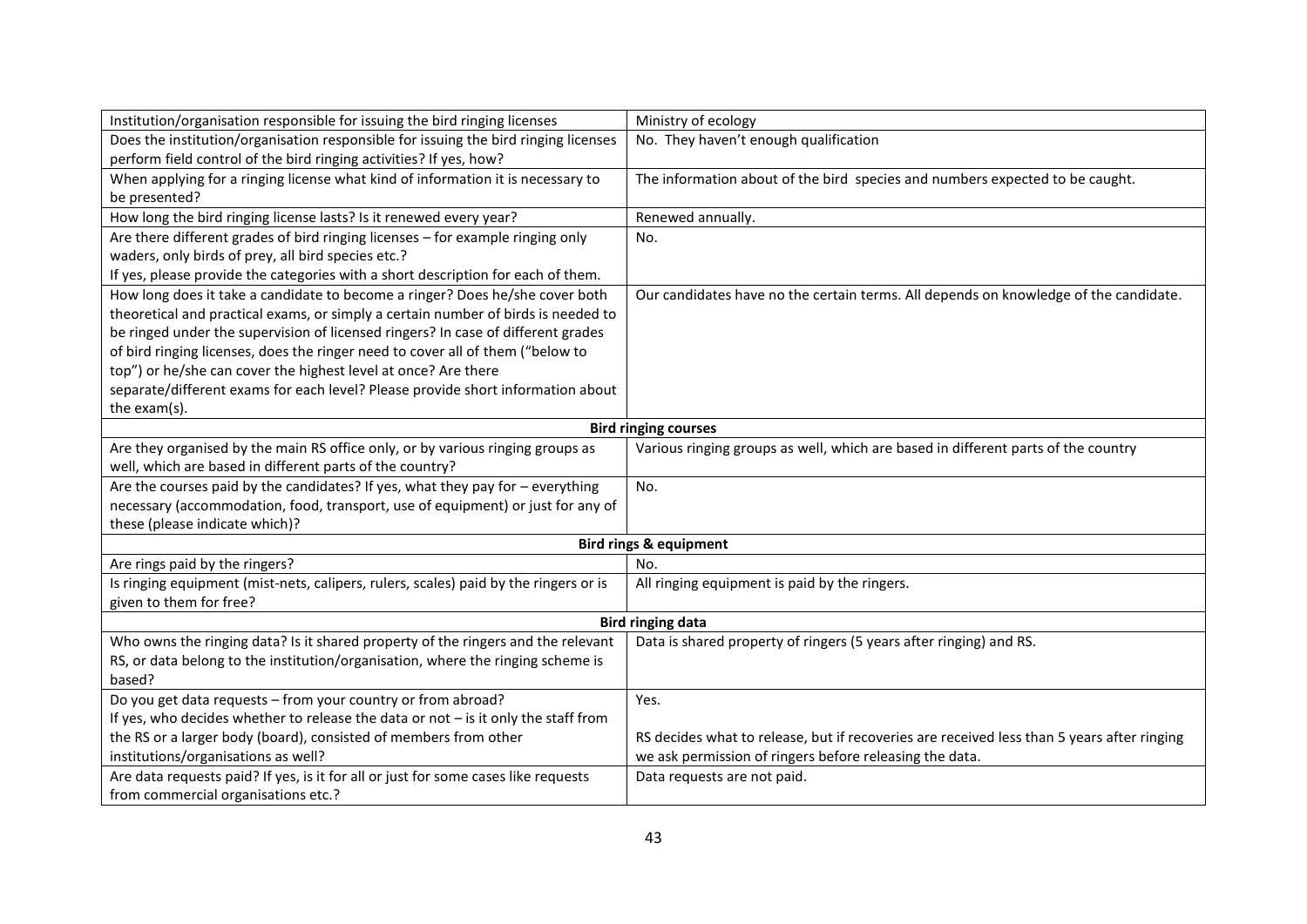#### **Israel [ILT]**

| Where the Ringing Scheme (RS) is based: Governmental Organisation (GO -                | GO - other                                                                             |  |
|----------------------------------------------------------------------------------------|----------------------------------------------------------------------------------------|--|
| Institute, Museum, other), Non-Governmental Organisation (NGO), other                  |                                                                                        |  |
|                                                                                        | <b>Bird ringing licenses &amp; exams</b>                                               |  |
| Institution/organisation responsible for issuing the bird ringing licenses             | Nature Reserves and Parks Authority (NPA)                                              |  |
| Does the institution/organisation responsible for issuing the bird ringing licenses    | IBRC was designated as the body supervising ringing activities for the NPA, not NPA    |  |
| perform field control of the bird ringing activities? If yes, how?                     | itself, apart for licensing.                                                           |  |
| When applying for a ringing license what kind of information it is necessary to be     | The ringers are not expected to work according to a pre-defined plan, though this is   |  |
| presented?                                                                             | I place especially for the ringing stations.                                           |  |
| How long the bird ringing license lasts? Is it renewed every year?                     |                                                                                        |  |
| Are there different grades of bird ringing licenses - for example ringing only waders, | Yes.                                                                                   |  |
| only birds of prey, all bird species etc.?                                             | There 3 grades. Highest level - A -5 years, $B - 3$ years, $C - 2$ years               |  |
| If yes, please provide the categories with a short description for each of them.       |                                                                                        |  |
| How long does it take a candidate to become a ringer? Does he/she cover both           | Three levels: C-trainee, cannot ring without direct supervision, B - independent,      |  |
| theoretical and practical exams, or simply a certain number of birds is needed to be   | needs A ringer as supervisor, A - fully independent, can train other ringers and issue |  |
| ringed under the supervision of licensed ringers? In case of different grades of bird  | permit applications for trainees                                                       |  |
| ringing licenses, does the ringer need to cover all of them ("below to top") or        |                                                                                        |  |
| he/she can cover the highest level at once? Are there separate/different exams for     |                                                                                        |  |
| each level? Please provide short information about the exam(s).                        |                                                                                        |  |
|                                                                                        | <b>Bird ringing courses</b>                                                            |  |
| Are they organised by the main RS office only, or by various ringing groups as well,   | By IBRC (the RS) and also by a few other ringers, most of whom also work for SPNI      |  |
| which are based in different parts of the country?                                     | which IBRC is part of.                                                                 |  |
| Are the courses paid by the candidates? If yes, what they pay for - everything         | Bird ringing courses are usually introductory, last two days and are paid for.         |  |
| necessary (accommodation, food, transport, use of equipment) or just for any of        |                                                                                        |  |
| these (please indicate which)?                                                         |                                                                                        |  |
| <b>Bird rings &amp; equipment</b>                                                      |                                                                                        |  |
| Are rings paid by the ringers?                                                         | Yes. Only rings for CES projects are given for free.                                   |  |
| Is ringing equipment (mist-nets, calipers, rulers, scales) paid by the ringers or is   | Ringers pay for their own equipment.                                                   |  |
| given to them for free?                                                                |                                                                                        |  |
| <b>Bird ringing data</b>                                                               |                                                                                        |  |
| Who owns the ringing data? Is it shared property of the ringers and the relevant RS,   | Data owned by IBRC. Specific data requires the ringers permission (eg. biometrics      |  |
| or data belong to the institution/organisation, where the ringing scheme is based?     | for scientific publication)                                                            |  |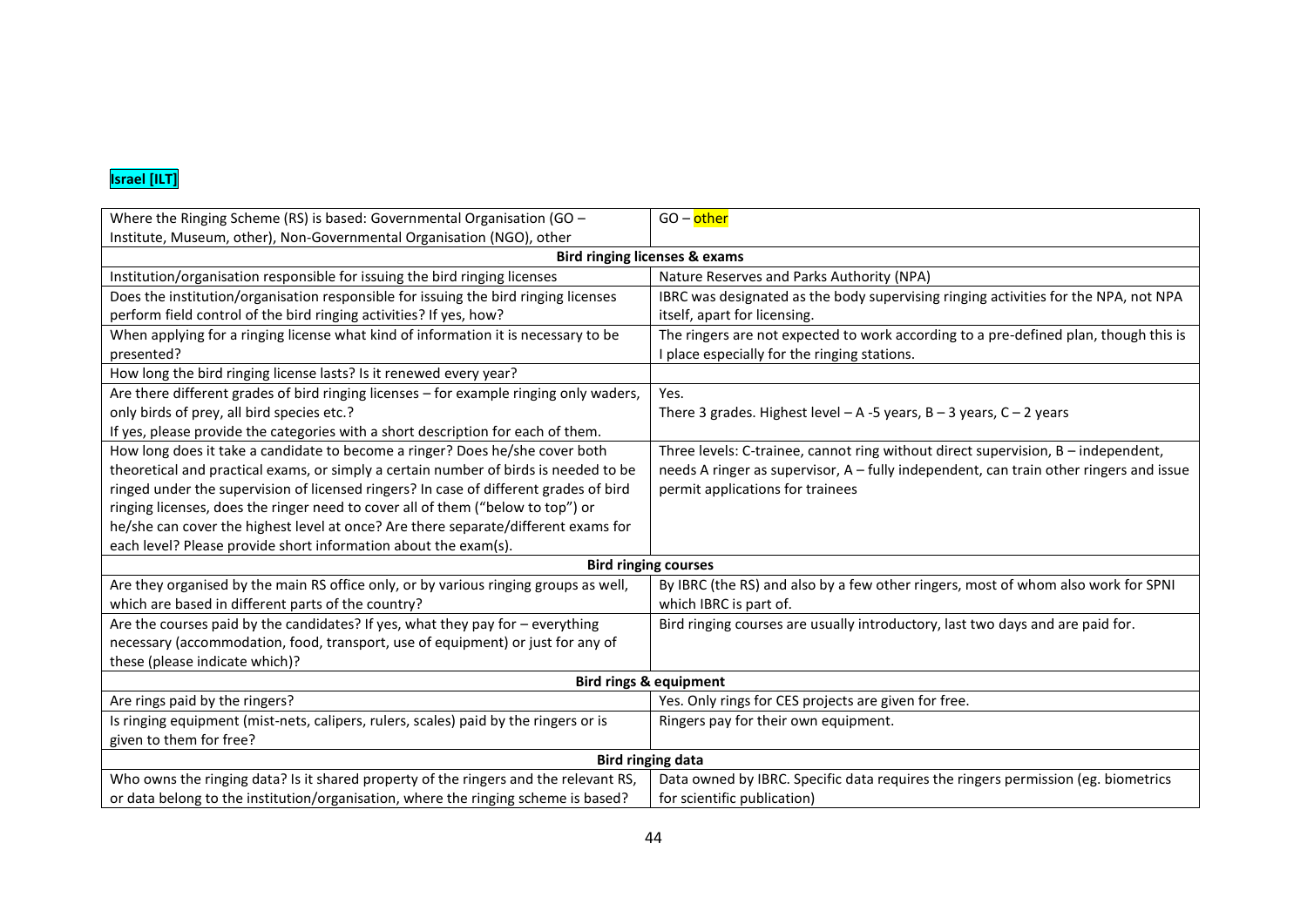| Do you get data requests - from your country or from abroad?<br>If yes, who decides whether to release the data or not $-$ is it only the staff from the<br>RS or a larger body (board), consisted of members from other<br>institutions/organisations as well? | Not very often, IBRC decides. |
|-----------------------------------------------------------------------------------------------------------------------------------------------------------------------------------------------------------------------------------------------------------------|-------------------------------|
| Are data requests paid? If yes, is it for all or just for some cases like requests from<br>commercial organisations etc.?                                                                                                                                       | Data reguests are not paid.   |

# **USA**

| Where the Ringing Scheme (RS) is based: Governmental Organisation (GO -<br>Institute, Museum, other), Non-Governmental Organisation (NGO), other                                                                         | GO – other                                                                                                                                                                                                                                                                                                                                                                                                                                                                                                                                                                                                    |
|--------------------------------------------------------------------------------------------------------------------------------------------------------------------------------------------------------------------------|---------------------------------------------------------------------------------------------------------------------------------------------------------------------------------------------------------------------------------------------------------------------------------------------------------------------------------------------------------------------------------------------------------------------------------------------------------------------------------------------------------------------------------------------------------------------------------------------------------------|
| <b>Bird ringing licenses &amp; exams</b>                                                                                                                                                                                 |                                                                                                                                                                                                                                                                                                                                                                                                                                                                                                                                                                                                               |
| Institution/organisation responsible for issuing the bird ringing licenses                                                                                                                                               | United States Bird Banding Laboratory (BBL) is responsible for issuing ringing<br>permits for anyone wishing to band birds within the USA and its territories.                                                                                                                                                                                                                                                                                                                                                                                                                                                |
| Does the institution/organisation responsible for issuing the bird ringing licenses<br>perform field control of the bird ringing activities? If yes, how?                                                                | The BBL is a program within the US Department of the Interior. International bird<br>conservation treaties and the Migratory Bird Treaty Act mandate that the regulation<br>of bird ringing is a responsibility of the US government. The Migratory Bird Treaty<br>Act provides the legal basis for issuing ringing permits and regulating the activities<br>of ringers within the USA. Enforcement of the ringing regulations is also a<br>responsibility of the US government.                                                                                                                              |
| When applying for a ringing license what kind of information it is necessary to be<br>presented?                                                                                                                         | Applications for US ringing permits require submission of proposals describing the<br>proposed ringing projects. These proposals describe the species that will be ringed<br>or marked, the capture techniques, the type of auxiliary markers and attachment<br>methods, the objectives of the research, the duration and location of the projects,<br>and any other relevant information. When new authorizations are requested for a<br>ringing permit, a new proposal must be submitted to support the need for these<br>authorizations.                                                                   |
| How long the bird ringing license lasts? Is it renewed every year?                                                                                                                                                       | Most BBL ringing permits last for 3 years.                                                                                                                                                                                                                                                                                                                                                                                                                                                                                                                                                                    |
| Are there different grades of bird ringing licenses - for example ringing only waders,<br>only birds of prey, all bird species etc.?<br>If yes, please provide the categories with a short description for each of them. | There are two levels of permit categories: (1) Master permit that allows the ringer<br>to conduct their approved ringing projects and a (2) Subpermit that allows<br>experienced trainees to assist a Master permittee with their ringing project.<br>Inexperienced ringers are not allowed to work independently and must be directly<br>supervised by a permitted ringer at all times. BBL ringing permits specify the species<br>or groups of species that each ringer is authorized to ring. Some permits are issued<br>for only a single species, while most permits are currently issued for a group of |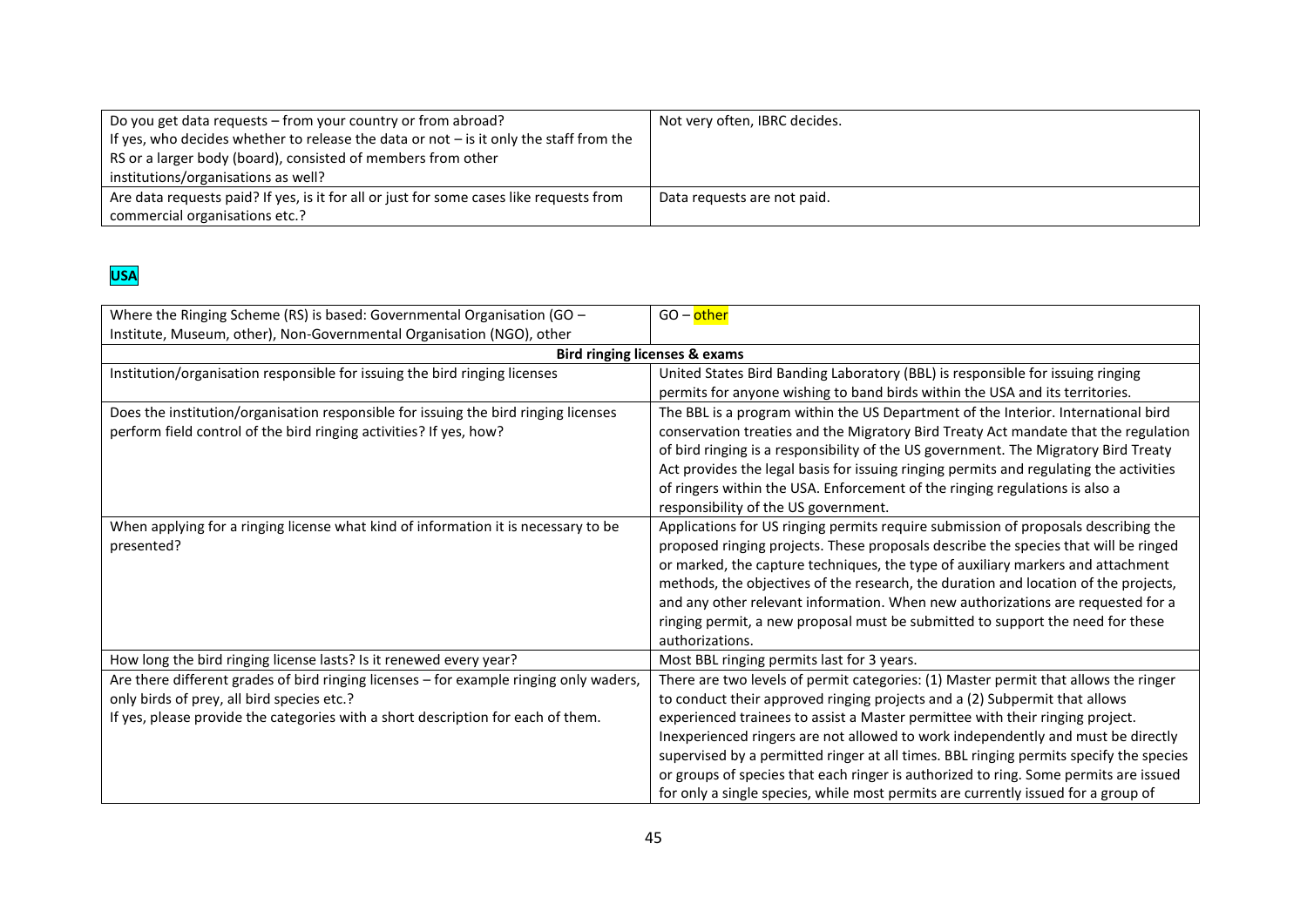|                                                                                       | species (such as waterfowl, raptors, shorebirds, or passerines). At this time, the BBL |
|---------------------------------------------------------------------------------------|----------------------------------------------------------------------------------------|
|                                                                                       | issues very few permits allowing ringers to work with all species of birds, although   |
|                                                                                       | this was a common practice in the past.                                                |
| How long does it take a candidate to become a ringer? Does he/she cover both          | There is no formal examination process required for a ringing permit in the USA.       |
| theoretical and practical exams, or simply a certain number of birds is needed to be  | Permits are issued based on a subjective assessment of the applicant's previous        |
| ringed under the supervision of licensed ringers? In case of different grades of bird | banding experiences with the requested species or group of birds. This assessment      |
| ringing licenses, does the ringer need to cover all of them ("below to top") or       | is based on the species and number of birds they have previously handled and           |
| he/she can cover the highest level at once? Are there separate/different exams for    | written letters of recommendation from permitted Master ringers who are                |
| each level? Please provide short information about the exam(s).                       | personally familiar with the applicant. The BBL provides general guidelines            |
|                                                                                       | regarding banding experience qualifications expected for Master ringers, but each      |
|                                                                                       | application is unique and assessed based on the specific qualifications of the         |
|                                                                                       | applicant. The length of time required to obtain a Master permit depends upon a        |
|                                                                                       | number of factors. Someone who wants to ring only a single species could become        |
|                                                                                       | qualified in 3-6 months of intensive training, while someone who wants to ring a       |
|                                                                                       | large number of species such as all passerines would require a minimum of 2-3          |
|                                                                                       | years of fairly intensive banding training. Species with specialized ringing           |
|                                                                                       | requirements, such as hummingbirds, require a general ringing background before        |
|                                                                                       | they would start the training to band those species.                                   |
|                                                                                       | A ringer does not need to work through the various grades of permits before            |
|                                                                                       |                                                                                        |
|                                                                                       | obtaining a Master permit from the BBL. Many ringers work as subpermittees under       |
|                                                                                       | a Master ringer, frequently for many years, before they obtain their owner permit.     |
|                                                                                       | But some ringers make the jump from an unpermitted assistant to a Master ringer        |
|                                                                                       | without possessing a subpermit.                                                        |
|                                                                                       | <b>Bird ringing courses</b>                                                            |
| Are they organised by the main RS office only, or by various ringing groups as well,  | In the USA, the BBL does not currently offer any ringing courses. There are a few      |
| which are based in different parts of the country?                                    | structured ringing courses offered in the USA by a few ringing groups, but these       |
|                                                                                       | opportunities are fairly limited. Most ringers are trained through direct experience   |
|                                                                                       | working with a permitted Master ringer.                                                |
| Are the courses paid by the candidates? If yes, what they pay for - everything        | The candidate is responsible for paying all costs associated with any ringing course.  |
| necessary (accommodation, food, transport, use of equipment) or just for any of       | The prices vary depending on geographic location and the length of the course, but     |
| these (please indicate which)?                                                        | in general, are in the range of \$400-800US for a week-long training course, which     |
|                                                                                       | may include accommodation but not food or transportation to the course.                |
|                                                                                       | <b>Bird rings &amp; equipment</b>                                                      |
| Are rings paid by the ringers?                                                        | Rings are free for the ringers.                                                        |
| Is ringing equipment (mist-nets, calipers, rulers, scales) paid by the ringers or is  | All ringing equipment is paid by the ringers.                                          |
| given to them for free?                                                               |                                                                                        |